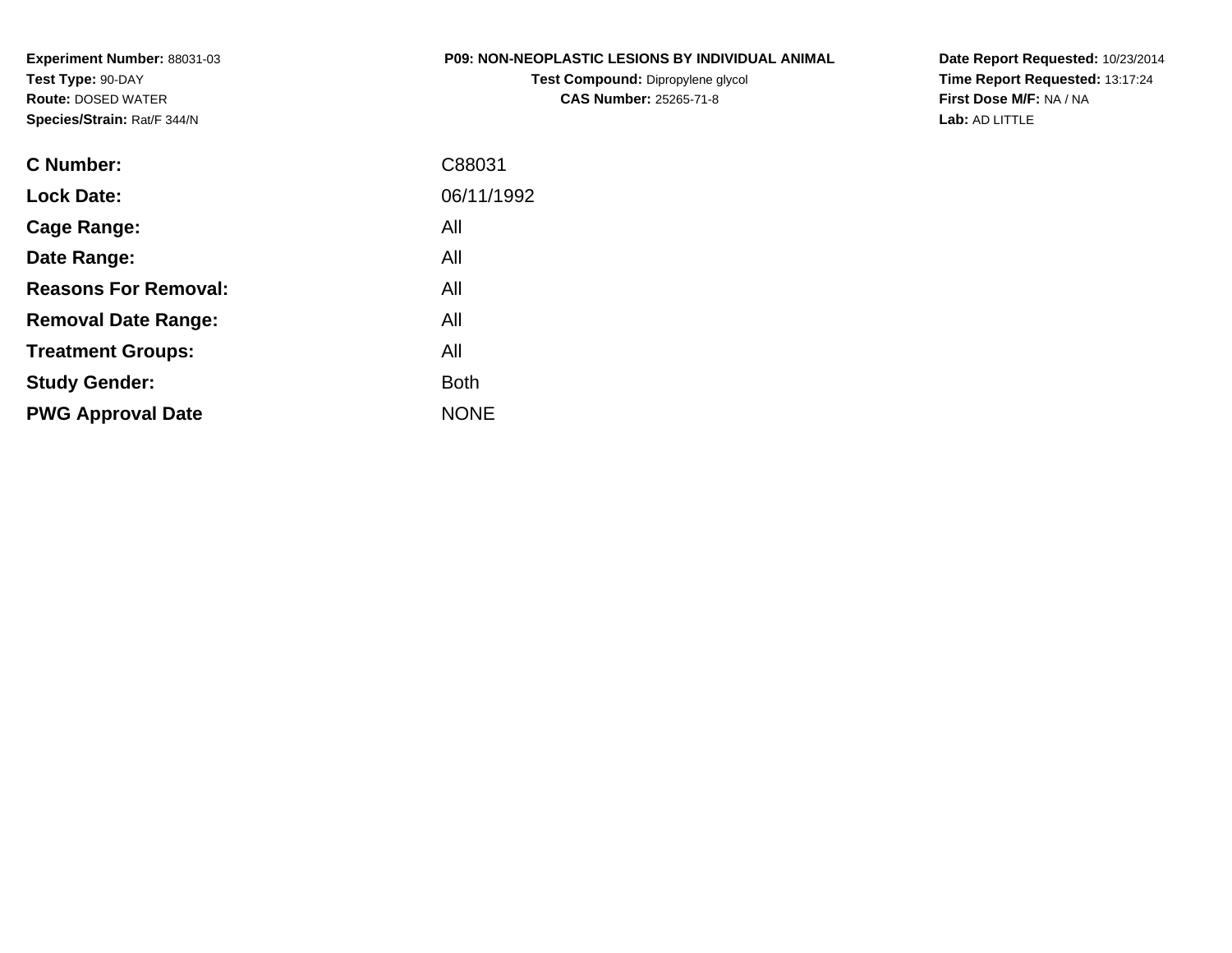**Test Compound:** Dipropylene glycol

**CAS Number:** 25265-71-8

**Date Report Requested:** 10/23/2014**Time Report Requested:** 13:17:24**First Dose M/F:** NA / NA**Lab:** AD LITTLE

\* ..Total animals with tissue examined microscopically; Total animals with lesion and mean severity grade

+ ..Tissue examined microscopically examined microscopically examined as:  $M$  ..Missing tissue 1-4 ..Lesion qualified as:

| F 344/N Rat Male<br><b>VEHICLE CONTROL</b> | DAY ON TEST<br><b>ANIMAL ID</b> | 0<br>0<br>9<br>5<br>$\mathbf 0$<br>$\mathbf 0$<br>1<br>$\overline{2}$ | 0<br>0<br>9<br>5<br>$\mathbf 0$<br>0<br>1<br>$\overline{\mathbf{c}}$ | 0<br>$\theta$<br>9<br>5<br>$\mathbf{0}$<br>$\Omega$<br>1<br>$\overline{c}$ | 0<br>0<br>9<br>5<br>$\mathbf 0$<br>0<br>1<br>$\frac{2}{4}$ | 0<br>$\boldsymbol{\theta}$<br>9<br>5<br>$\Omega$<br>0<br>1<br>$\overline{c}$ | 0<br>0<br>9<br>5<br>$\mathbf 0$<br>0<br>1<br>$\overline{2}$ | 0<br>0<br>9<br>5<br>$\Omega$<br>0<br>1<br>$\overline{2}$ | 0<br>0<br>9<br>5<br>$\mathbf 0$<br>0<br>1<br>$\overline{2}$ | 0<br>$\boldsymbol{\theta}$<br>9<br>5<br>$\mathbf 0$<br>0<br>1<br>$\overline{c}$ | 0<br>$\theta$<br>9<br>5<br>$\mathbf{0}$<br>0<br>1<br>3 |         |   |     |  |
|--------------------------------------------|---------------------------------|-----------------------------------------------------------------------|----------------------------------------------------------------------|----------------------------------------------------------------------------|------------------------------------------------------------|------------------------------------------------------------------------------|-------------------------------------------------------------|----------------------------------------------------------|-------------------------------------------------------------|---------------------------------------------------------------------------------|--------------------------------------------------------|---------|---|-----|--|
| <b>Alimentary System</b>                   |                                 | 1                                                                     | $\mathcal{P}$                                                        | 3                                                                          |                                                            | 5                                                                            | 6                                                           | $\overline{7}$                                           | 8                                                           | 9                                                                               | $\Omega$                                               | *TOTALS |   |     |  |
|                                            |                                 |                                                                       |                                                                      |                                                                            |                                                            |                                                                              |                                                             |                                                          |                                                             |                                                                                 |                                                        |         |   |     |  |
| Esophagus                                  |                                 | +                                                                     | +                                                                    | +                                                                          | +                                                          | +                                                                            | ٠                                                           | +                                                        | +                                                           | +                                                                               | +                                                      | 10      |   |     |  |
| Intestine Large, Cecum                     |                                 | +                                                                     | +                                                                    | +                                                                          | $\pm$                                                      | $\ddot{}$                                                                    | $\pm$                                                       | $\ddot{}$                                                | +                                                           | +                                                                               | +                                                      | 10      |   |     |  |
| Intestine Large, Colon                     |                                 | +                                                                     | $\ddot{}$                                                            | +                                                                          | +                                                          | +                                                                            | $\ddot{}$                                                   | +                                                        | +                                                           | +                                                                               | +                                                      | 10      |   |     |  |
| Intestine Large, Rectum                    |                                 | +                                                                     | $\ddot{}$                                                            | +                                                                          | +                                                          | $\ddot{}$                                                                    | $\ddot{}$                                                   | $\ddot{}$                                                | $\ddot{}$                                                   | $\ddot{}$                                                                       | $\ddot{}$                                              | 10      |   |     |  |
| Intestine Small, Duodenum                  |                                 | +                                                                     | $\ddot{}$                                                            | $\ddot{}$                                                                  | $\ddot{}$                                                  | $\ddot{}$                                                                    | $\ddot{}$                                                   | $\ddot{}$                                                | $\ddot{}$                                                   | $\ddot{}$                                                                       | $\ddot{}$                                              | 10      |   |     |  |
| Intestine Small, Ileum                     |                                 | +                                                                     | $\ddot{}$                                                            | $\ddot{}$                                                                  | $+$                                                        | $\ddot{}$                                                                    | $\ddot{}$                                                   | $\ddot{}$                                                | $\ddot{}$                                                   | $\ddot{}$                                                                       | $\ddot{}$                                              | 10      |   |     |  |
| Intestine Small, Jejunum                   |                                 | +                                                                     | $\ddot{}$                                                            | +                                                                          | $\ddot{}$                                                  | $\ddot{}$                                                                    | +                                                           | $\ddot{}$                                                | $\ddot{}$                                                   | $\ddot{}$                                                                       | $\ddot{}$                                              | 10      |   |     |  |
| Liver                                      |                                 | $\ddot{}$                                                             | $\ddot{}$                                                            | $\ddot{}$                                                                  | $\ddot{}$                                                  | $\ddot{}$                                                                    | $\ddot{}$                                                   | $\ddot{}$                                                | $\ddot{}$                                                   | $\ddot{}$                                                                       | $\ddot{}$                                              | 10      |   |     |  |
| Pancreas                                   |                                 | $\ddot{}$                                                             | $\ddot{}$                                                            | $\ddot{}$                                                                  | $\ddot{}$                                                  | $\ddot{}$                                                                    | $\ddot{}$                                                   | $\ddot{}$                                                | $\ddot{}$                                                   | $\ddot{}$                                                                       | $\ddot{}$                                              | 10      |   |     |  |
| Acinus, Atrophy, Focal                     |                                 |                                                                       |                                                                      |                                                                            |                                                            | 1                                                                            |                                                             |                                                          |                                                             |                                                                                 |                                                        |         | 1 | 1.0 |  |
| Salivary Glands                            |                                 | +                                                                     | +                                                                    | +                                                                          | +                                                          | +                                                                            |                                                             | +                                                        | +                                                           | +                                                                               | +                                                      | 10      |   |     |  |
| Stomach, Forestomach                       |                                 | +                                                                     | $\ddot{}$                                                            | +                                                                          | $\ddot{}$                                                  | $\ddot{}$                                                                    | $\ddot{}$                                                   | $\ddot{}$                                                | $\ddot{}$                                                   | $\ddot{}$                                                                       | $\ddot{}$                                              | 10      |   |     |  |
| Stomach, Glandular                         |                                 | $\ddot{}$                                                             | $\ddot{}$                                                            |                                                                            | $\ddot{}$                                                  | $\ddot{}$                                                                    | $\ddot{}$                                                   | $\ddot{}$                                                | $\ddot{}$                                                   | $\ddot{}$                                                                       | $\ddot{}$                                              | 10      |   |     |  |
| <b>Cardiovascular System</b>               |                                 |                                                                       |                                                                      |                                                                            |                                                            |                                                                              |                                                             |                                                          |                                                             |                                                                                 |                                                        |         |   |     |  |
| <b>Blood Vessel</b>                        |                                 | +                                                                     | +                                                                    | ٠                                                                          | ٠                                                          | ÷                                                                            | ٠                                                           | +                                                        | +                                                           | +                                                                               | +                                                      | 10      |   |     |  |
| Heart                                      |                                 | $\ddot{}$                                                             | $\ddot{}$                                                            | $\ddot{}$                                                                  | +                                                          | $\ddot{}$                                                                    | $\ddot{}$                                                   | $\ddot{}$                                                | +                                                           | $\ddot{}$                                                                       | $\ddot{}$                                              | 10      |   |     |  |
| Cardiomyopathy                             |                                 |                                                                       |                                                                      |                                                                            | 1                                                          | 1                                                                            | $\mathbf{1}$                                                | $\overline{2}$                                           | $\overline{2}$                                              | $\overline{2}$                                                                  | 1                                                      |         | 7 | 1.4 |  |
| <b>Endocrine System</b>                    |                                 |                                                                       |                                                                      |                                                                            |                                                            |                                                                              |                                                             |                                                          |                                                             |                                                                                 |                                                        |         |   |     |  |
| <b>Adrenal Cortex</b>                      |                                 | +                                                                     |                                                                      |                                                                            |                                                            |                                                                              |                                                             | ┿                                                        | ┿                                                           | ٠                                                                               | +                                                      | 10      |   |     |  |
| Capsule, Fibrosis, Focal                   |                                 |                                                                       |                                                                      |                                                                            |                                                            |                                                                              |                                                             |                                                          |                                                             |                                                                                 | 2                                                      |         | 1 | 2.0 |  |
|                                            |                                 |                                                                       |                                                                      |                                                                            |                                                            |                                                                              |                                                             |                                                          |                                                             |                                                                                 |                                                        |         |   |     |  |

X..Lesion present **A ..Autolysis precludes evaluation** A ..Autolysis precludes evaluation 1) Minimal 3) Moderate

**Route:** DOSED WATER

**Test Type:** 90-DAY

**Experiment Number:** 88031-03

**Species/Strain:** Rat/F 344/N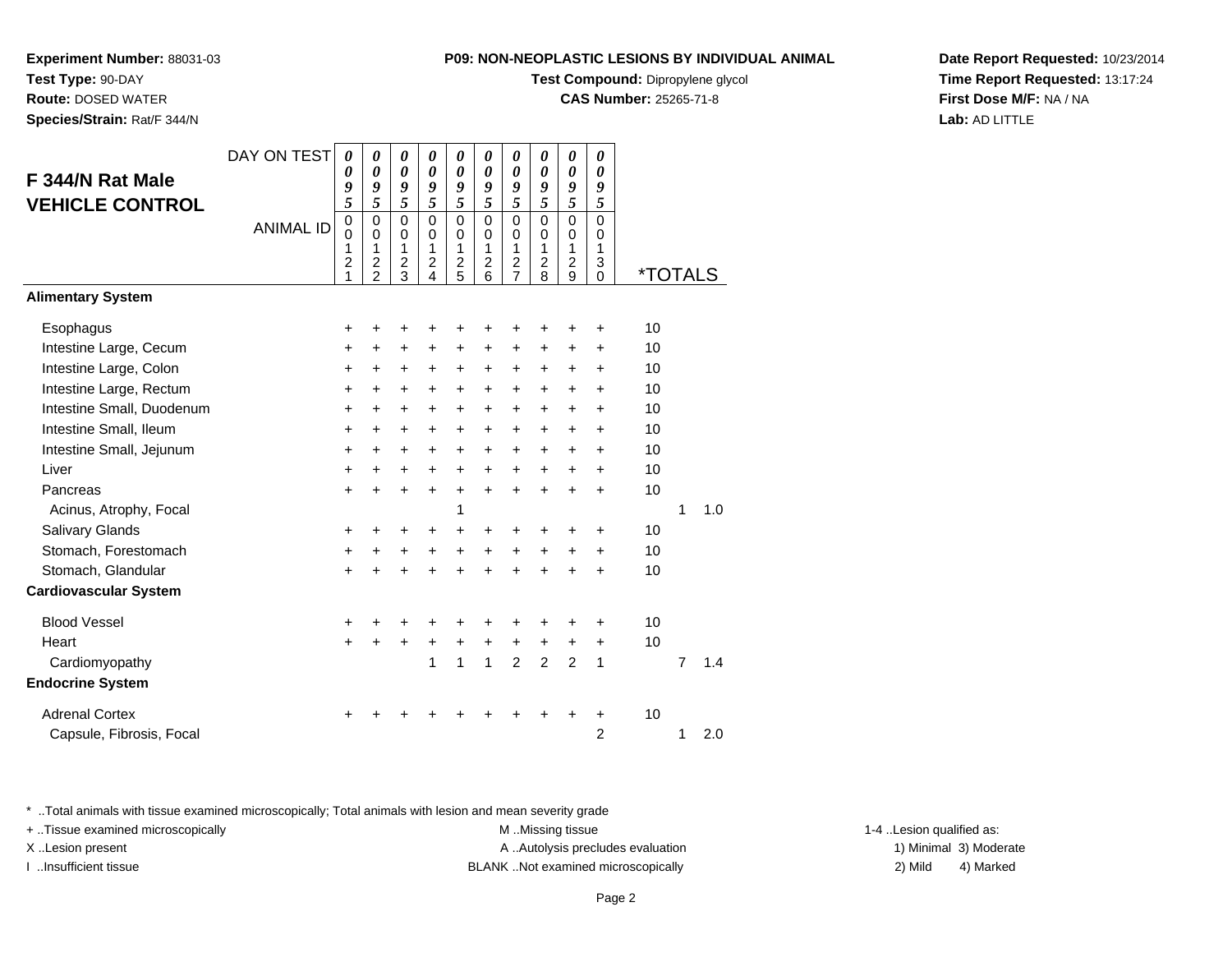**Test Compound:** Dipropylene glycol

**CAS Number:** 25265-71-8

**Date Report Requested:** 10/23/2014**Time Report Requested:** 13:17:24**First Dose M/F:** NA / NA**Lab:** AD LITTLE

| F 344/N Rat Male<br><b>VEHICLE CONTROL</b> | DAY ON TEST<br><b>ANIMAL ID</b> | 0<br>0<br>9<br>5<br>$\mathbf 0$<br>0<br>1<br>$\overline{c}$<br>1 | 0<br>0<br>9<br>5<br>$\mathbf 0$<br>$\mathbf 0$<br>1<br>$\overline{c}$<br>$\overline{2}$ | 0<br>0<br>9<br>5<br>$\mathbf 0$<br>$\mathbf 0$<br>1<br>$\overline{c}$<br>3 | 0<br>0<br>9<br>5<br>$\mathbf 0$<br>0<br>1<br>$\overline{c}$<br>4 | 0<br>0<br>9<br>5<br>$\mathbf 0$<br>0<br>1<br>$\overline{c}$<br>5 | 0<br>0<br>9<br>5<br>$\mathbf 0$<br>0<br>1<br>$\overline{c}$<br>6 | 0<br>0<br>9<br>5<br>$\mathbf 0$<br>0<br>1<br>$\overline{\mathbf{c}}$<br>7 | 0<br>0<br>9<br>5<br>$\mathbf 0$<br>0<br>1<br>$\overline{c}$<br>8 | 0<br>$\boldsymbol{\theta}$<br>9<br>5<br>0<br>0<br>1<br>$\boldsymbol{2}$<br>$\boldsymbol{9}$ | 0<br>0<br>9<br>5<br>$\mathbf 0$<br>0<br>1<br>3<br>0 | <i><b>*TOTALS</b></i> |                |     |  |
|--------------------------------------------|---------------------------------|------------------------------------------------------------------|-----------------------------------------------------------------------------------------|----------------------------------------------------------------------------|------------------------------------------------------------------|------------------------------------------------------------------|------------------------------------------------------------------|---------------------------------------------------------------------------|------------------------------------------------------------------|---------------------------------------------------------------------------------------------|-----------------------------------------------------|-----------------------|----------------|-----|--|
| Adrenal Medulla                            |                                 | $\ddot{}$                                                        | $\ddot{}$                                                                               | $\ddot{}$                                                                  | $\ddot{}$                                                        | $\ddot{}$                                                        | $\ddot{}$                                                        | $\ddot{}$                                                                 | $\ddot{}$                                                        | $\ddot{}$                                                                                   | $\ddot{}$                                           | 10                    |                |     |  |
| Islets, Pancreatic                         |                                 | $\ddot{}$                                                        | $\ddot{}$                                                                               | $\ddot{}$                                                                  | +                                                                | $\ddot{}$                                                        | +                                                                | $\ddot{}$                                                                 | $\ddot{}$                                                        | $\ddot{}$                                                                                   | +                                                   | 10                    |                |     |  |
| Parathyroid Gland                          |                                 | +                                                                | +                                                                                       | +                                                                          | +                                                                | +                                                                | +                                                                | $\ddot{}$                                                                 | M                                                                | +                                                                                           | +                                                   | 9                     |                |     |  |
| <b>Pituitary Gland</b>                     |                                 | $\ddot{}$                                                        | $\ddot{}$                                                                               | +                                                                          | $\ddot{}$                                                        | $\ddot{}$                                                        | +                                                                | $\ddot{}$                                                                 | $\ddot{}$                                                        | +                                                                                           | $\ddot{}$                                           | 10                    |                |     |  |
| <b>Thyroid Gland</b>                       |                                 | $\ddot{}$                                                        | $\ddot{}$                                                                               | $\ddot{}$                                                                  | +                                                                | $\ddot{}$                                                        | $\ddot{}$                                                        | $\ddot{}$                                                                 | $\ddot{}$                                                        | $\ddot{}$                                                                                   | $\ddot{}$                                           | 10                    |                |     |  |
| <b>General Body System</b>                 |                                 |                                                                  |                                                                                         |                                                                            |                                                                  |                                                                  |                                                                  |                                                                           |                                                                  |                                                                                             |                                                     |                       |                |     |  |
| <b>NONE</b>                                |                                 |                                                                  |                                                                                         |                                                                            |                                                                  |                                                                  |                                                                  |                                                                           |                                                                  |                                                                                             |                                                     |                       |                |     |  |
| <b>Genital System</b>                      |                                 |                                                                  |                                                                                         |                                                                            |                                                                  |                                                                  |                                                                  |                                                                           |                                                                  |                                                                                             |                                                     |                       |                |     |  |
| Epididymis                                 |                                 | $\ddot{}$                                                        |                                                                                         |                                                                            | ٠                                                                | +                                                                | +                                                                | +                                                                         | +                                                                | ٠                                                                                           | +                                                   | 10                    |                |     |  |
| <b>Preputial Gland</b>                     |                                 | +                                                                | +                                                                                       | +                                                                          | +                                                                | +                                                                | +                                                                | +                                                                         | +                                                                | $\ddot{}$                                                                                   | +                                                   | 10                    |                |     |  |
| Prostate                                   |                                 | $\ddot{}$                                                        | $\div$                                                                                  | $\ddot{}$                                                                  | $\ddot{}$                                                        | +                                                                | +                                                                | $\ddot{}$                                                                 | $\ddot{}$                                                        | $\ddot{}$                                                                                   | +                                                   | 10                    |                |     |  |
| Inflammation, Subacute                     |                                 |                                                                  |                                                                                         |                                                                            |                                                                  |                                                                  | $\overline{2}$                                                   |                                                                           | $\overline{c}$                                                   |                                                                                             |                                                     |                       | $\overline{2}$ | 2.0 |  |
| <b>Seminal Vesicle</b>                     |                                 | +                                                                |                                                                                         | ٠                                                                          | +                                                                | +                                                                | +                                                                | +                                                                         | $\ddot{}$                                                        | +                                                                                           | +                                                   | 10                    |                |     |  |
| <b>Testes</b>                              |                                 | +                                                                |                                                                                         |                                                                            | +                                                                | +                                                                | $\ddot{}$                                                        | $\ddot{}$                                                                 | $\ddot{}$                                                        | $\ddot{}$                                                                                   | $\ddot{}$                                           | 10                    |                |     |  |
| <b>Hematopoietic System</b>                |                                 |                                                                  |                                                                                         |                                                                            |                                                                  |                                                                  |                                                                  |                                                                           |                                                                  |                                                                                             |                                                     |                       |                |     |  |
| <b>Bone Marrow</b>                         |                                 | +                                                                |                                                                                         | +                                                                          | +                                                                | +                                                                | +                                                                | +                                                                         | +                                                                | +                                                                                           | +                                                   | 10                    |                |     |  |
| Lymph Node, Mandibular                     |                                 | +                                                                | +                                                                                       | $\ddot{}$                                                                  | +                                                                | +                                                                | $\ddot{}$                                                        | $\ddot{}$                                                                 | $\ddot{}$                                                        | $\ddot{}$                                                                                   | $\ddot{}$                                           | 10                    |                |     |  |
| Hemorrhage                                 |                                 | $\overline{2}$                                                   | $\overline{c}$                                                                          |                                                                            | 2                                                                | $\overline{c}$                                                   |                                                                  |                                                                           |                                                                  |                                                                                             |                                                     |                       | 4              | 2.0 |  |
| Lymph Node, Mesenteric                     |                                 | $\ddot{}$                                                        | +                                                                                       | +                                                                          | $\ddot{}$                                                        | $\ddot{}$                                                        | +                                                                | +                                                                         | +                                                                | +                                                                                           | +                                                   | 10                    |                |     |  |
| Spleen                                     |                                 | $\ddot{}$                                                        |                                                                                         | +                                                                          | +                                                                | $\ddot{}$                                                        | +                                                                | +                                                                         | +                                                                | +                                                                                           | +                                                   | 10                    |                |     |  |
| Thymus                                     |                                 | $\ddot{}$                                                        |                                                                                         | +                                                                          | +                                                                | +                                                                | +                                                                | +                                                                         | +                                                                | +                                                                                           | +                                                   | 10                    |                |     |  |
|                                            |                                 |                                                                  |                                                                                         |                                                                            |                                                                  |                                                                  |                                                                  |                                                                           |                                                                  |                                                                                             |                                                     |                       |                |     |  |

\* ..Total animals with tissue examined microscopically; Total animals with lesion and mean severity grade

**Experiment Number:** 88031-03

**Test Type:** 90-DAY **Route:** DOSED WATER**Species/Strain:** Rat/F 344/N

+ ..Tissue examined microscopically examined microscopically examined as:  $M$  ..Missing tissue 1-4 ..Lesion qualified as: X..Lesion present **A ..Autolysis precludes evaluation** A ..Autolysis precludes evaluation 1) Minimal 3) Moderate I ..Insufficient tissue 2) Mild and the SLANK ..Not examined microscopically and the SLANK ... Insufficient tissue

4) Marked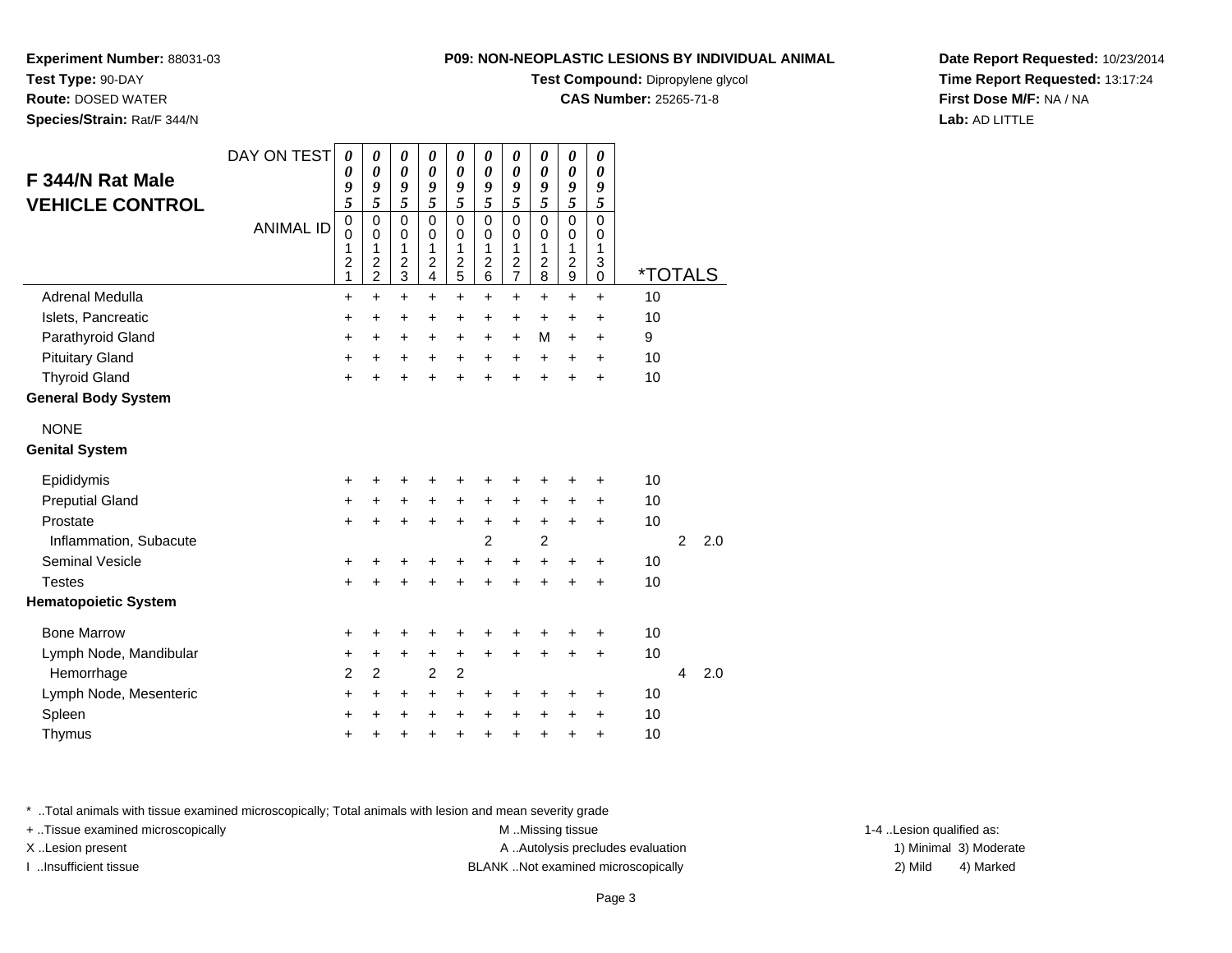**Test Compound:** Dipropylene glycol

0 \*TOTALS

**CAS Number:** 25265-71-8

**Date Report Requested:** 10/23/2014**Time Report Requested:** 13:17:25**First Dose M/F:** NA / NA**Lab:** AD LITTLE

\* ..Total animals with tissue examined microscopically; Total animals with lesion and mean severity grade

+ ..Tissue examined microscopically examined microscopically examined as: M ..Missing tissue 1-4 ..Lesion qualified as:

| <b>Bone</b>                        | $\ddot{}$ | +         | +         | $\ddot{}$ | $\ddot{}$      | $\ddot{}$ | $\ddot{}$ | $\ddot{}$ | $\ddot{}$ | $\ddot{}$ | 10 |   |     |
|------------------------------------|-----------|-----------|-----------|-----------|----------------|-----------|-----------|-----------|-----------|-----------|----|---|-----|
| Nervous System                     |           |           |           |           |                |           |           |           |           |           |    |   |     |
| <b>Brain</b>                       | $+$       | $\ddot{}$ | $+$       | $\ddot{}$ | $\ddot{}$      | $\ddot{}$ | $+$       | $\ddot{}$ | $\ddot{}$ | $\ddot{}$ | 10 |   |     |
| <b>Respiratory System</b>          |           |           |           |           |                |           |           |           |           |           |    |   |     |
| Lung                               | $\ddot{}$ | +         | $\ddot{}$ | $\ddot{}$ | $\ddot{}$      | $+$       | $\ddot{}$ | $\ddot{}$ | $\ddot{}$ | $\ddot{}$ | 10 |   |     |
| Alveolar Epith, Hyperplasia, Focal |           |           |           |           | $\overline{2}$ |           |           |           |           |           |    | 1 | 2.0 |
| Nose                               | $\ddot{}$ | +         | $\ddot{}$ | $\ddot{}$ | $\ddot{}$      | $\ddot{}$ | $\ddot{}$ | $\ddot{}$ | $\ddot{}$ | $\ddot{}$ | 10 |   |     |
| Fungus                             |           |           |           |           | $\overline{2}$ |           |           |           |           |           |    | 1 | 2.0 |
| Inflammation, Acute                |           |           |           |           | 2              |           |           |           |           |           |    | 1 | 2.0 |
| Trachea                            | $\ddot{}$ | +         | $\ddot{}$ | $\ddot{}$ | $+$            | $\ddot{}$ | $\ddot{}$ | $\ddot{}$ | $\ddot{}$ | $\ddot{}$ | 10 |   |     |
| <b>Special Senses System</b>       |           |           |           |           |                |           |           |           |           |           |    |   |     |
| <b>NONE</b>                        |           |           |           |           |                |           |           |           |           |           |    |   |     |
| <b>Urinary System</b>              |           |           |           |           |                |           |           |           |           |           |    |   |     |
| Kidney                             | $\ddot{}$ | $\ddot{}$ | $\ddot{}$ | $\ddot{}$ | $\ddot{}$      | $+$       | $\ddot{}$ | $\ddot{}$ | $\ddot{}$ | $\ddot{}$ | 10 |   |     |
| Infiltration Cellular, Lymphocyte  |           |           |           |           |                | 1         |           |           |           |           |    | 1 | 1.0 |
|                                    |           |           |           |           |                |           |           |           |           |           |    |   |     |

DAY ON TEST

<sup>+</sup> <sup>+</sup> <sup>+</sup> <sup>+</sup> <sup>+</sup> <sup>+</sup> <sup>+</sup> <sup>+</sup> + 10

<sup>+</sup> <sup>+</sup> <sup>+</sup> <sup>+</sup> <sup>+</sup> <sup>+</sup> <sup>+</sup> <sup>+</sup> + 10

0 0 1

2 9

0 0 1

2 8

0 0

1 2 3

ANIMAL ID

d  $+$ 

n  $+$ 

# **Experiment Number:** 88031-03**Test Type:** 90-DAY

**Route:** DOSED WATER

**F 344/N Rat MaleVEHICLE CONTROL**

**Integumentary System**

**Musculoskeletal System**

Mammary Gland

Skin

**Species/Strain:** Rat/F 344/N

X..Lesion present **A ..Autolysis precludes evaluation** A ..Autolysis precludes evaluation 1) Minimal 3) Moderate I ..Insufficient tissue BLANK ..Not examined microscopically 2) Mild 4) Marked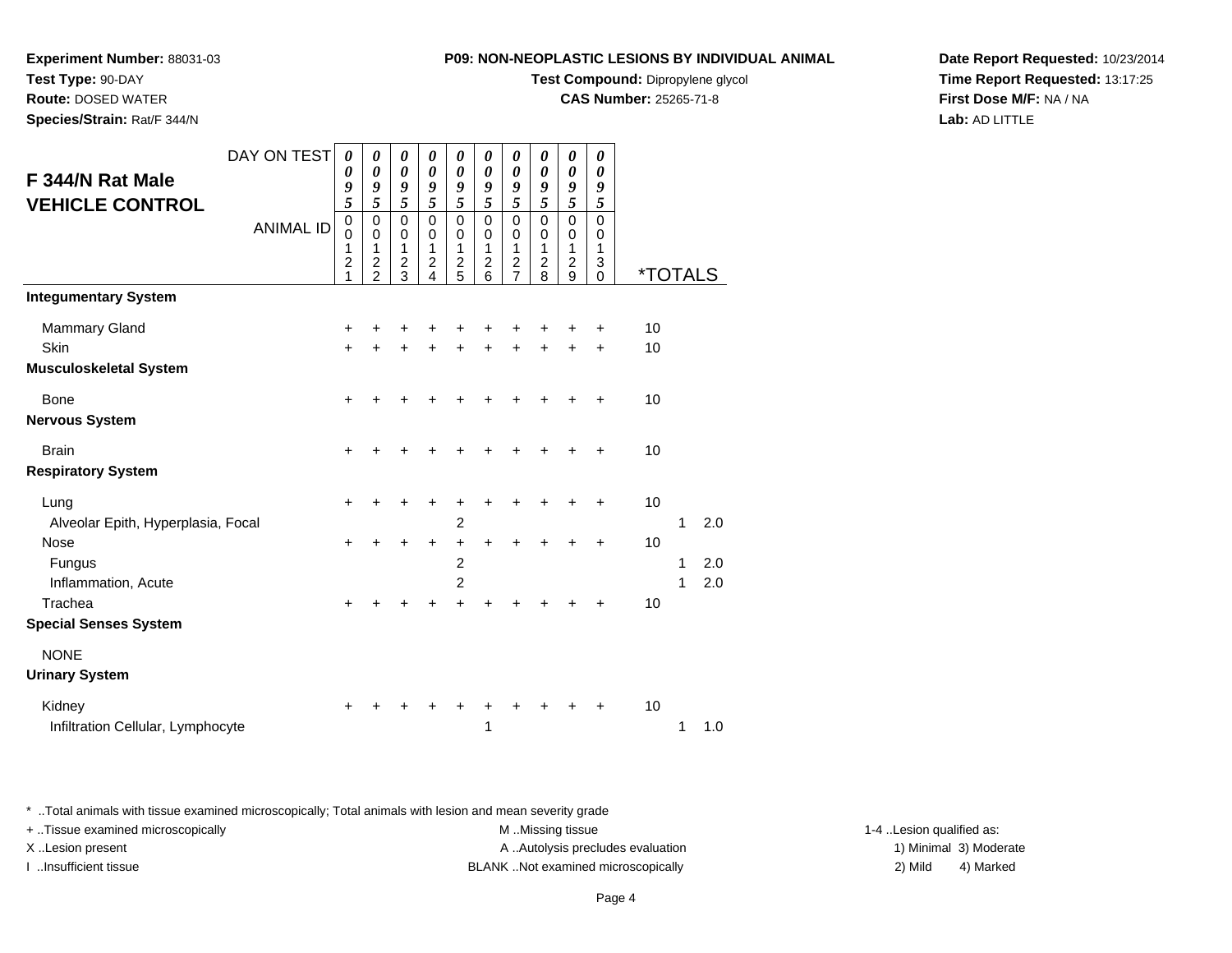**Test Compound:** Dipropylene glycol

**CAS Number:** 25265-71-8

**Date Report Requested:** 10/23/2014**Time Report Requested:** 13:17:25**First Dose M/F:** NA / NA**Lab:** AD LITTLE

DAY ON TEST**F 344/N Rat Male VEHICLE CONTROL**ANIMAL ID*0 0 9 5* 0 0 1 2 1 $\mathbf{1}$ *0 0 9 5* 0 0 1 2 2 $\overline{1}$ *0 0 9 5* 0 0 1 2 3*0 0 9 5* 0 0 1 2 4 $\overline{1}$ *0 0 9 5* 0 0 1 2 5 $\mathbf{1}$ *0 0 9 5* 0 0 1 2 6*0 0 9 5* 0 0 1 2 7*0 0 9 5* 0 0 1 2 8*0 0 9 5* 0 0 1 2 9 $\mathbf{1}$ *0 0 9 5* 0 0 1 3 $\check{\mathrm{o}}$ 0 \*TOTALS $6 - 1.0$ Renal Tubule, Regenerationn 1 1 1 1 1 1 1 1 1 6 1.0 Urinary Bladder $\mathsf{r}$  + <sup>+</sup> <sup>+</sup> <sup>+</sup> <sup>+</sup> <sup>+</sup> <sup>+</sup> <sup>+</sup> <sup>+</sup> + 10

\* ..Total animals with tissue examined microscopically; Total animals with lesion and mean severity grade

+ ..Tissue examined microscopically examined microscopically examined as:  $M$  ..Missing tissue 1-4 ..Lesion qualified as:

**Experiment Number:** 88031-03

**Test Type:** 90-DAY **Route:** DOSED WATER**Species/Strain:** Rat/F 344/N

X..Lesion present **A ..Autolysis precludes evaluation** A ..Autolysis precludes evaluation 1) Minimal 3) Moderate I ..Insufficient tissue BLANK ..Not examined microscopically 2) Mild 4) Marked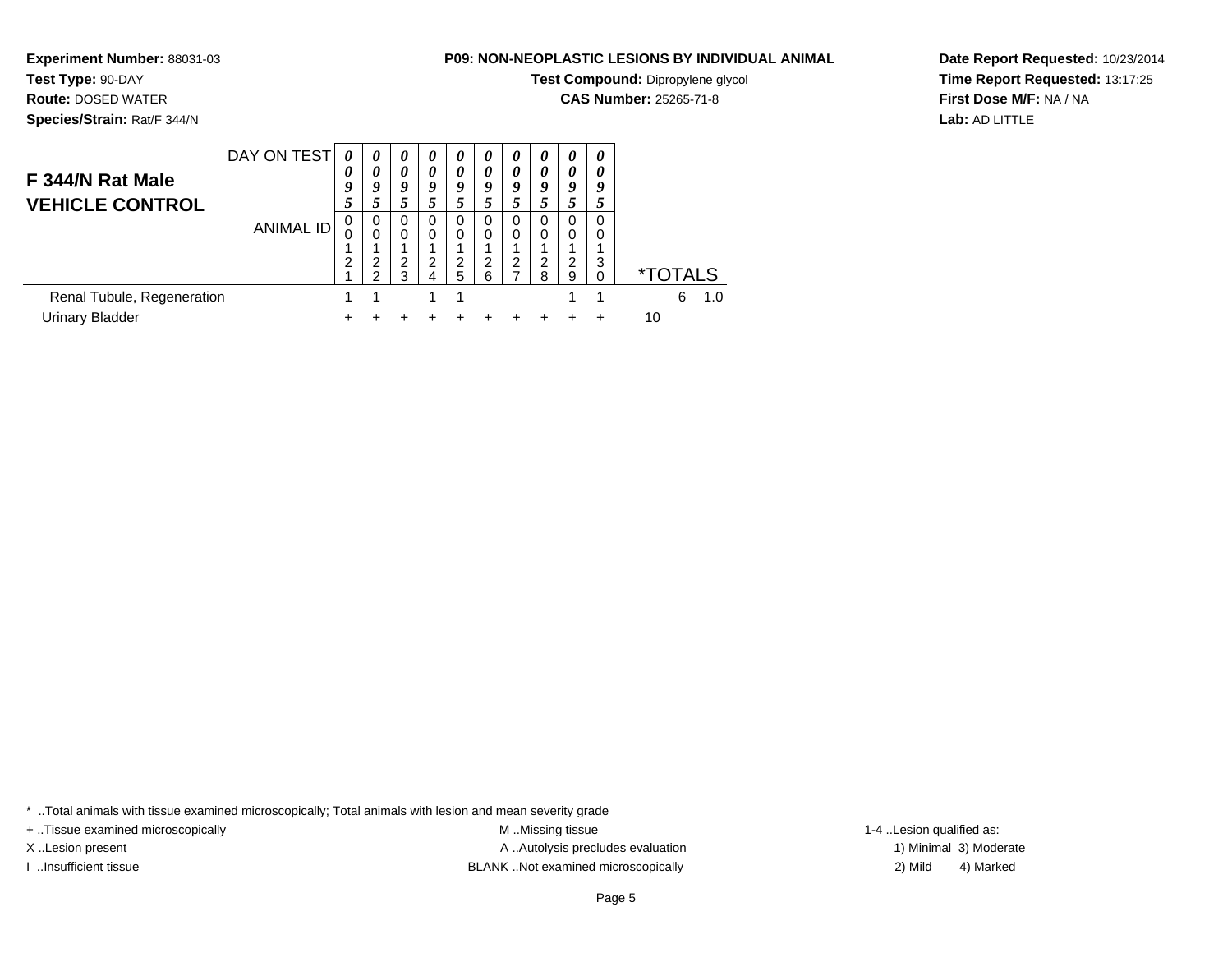**Test Compound:** Dipropylene glycol

**CAS Number:** 25265-71-8

**Date Report Requested:** 10/23/2014**Time Report Requested:** 13:17:25**First Dose M/F:** NA / NA**Lab:** AD LITTLE

| DAY ON TEST<br>F 344/N Rat Male<br>0.5%<br><b>ANIMAL ID</b>                                               | 0<br>0<br>9<br>5<br>$\mathsf 0$<br>$\mathbf 0$<br>$\mathbf{1}$<br>3<br>1 | 0<br>0<br>9<br>5<br>$\pmb{0}$<br>$\pmb{0}$<br>$\mathbf 1$<br>3<br>$\overline{2}$ | 0<br>0<br>9<br>5<br>$\mathbf 0$<br>$\pmb{0}$<br>$\mathbf{1}$<br>3<br>3 | $\boldsymbol{\theta}$<br>0<br>9<br>5<br>$\mathbf 0$<br>$\mathbf 0$<br>$\mathbf{1}$<br>3<br>4 | 0<br>0<br>9<br>5<br>$\pmb{0}$<br>$\pmb{0}$<br>$\mathbf{1}$<br>3<br>5 | 0<br>0<br>9<br>5<br>$\pmb{0}$<br>$\boldsymbol{0}$<br>$\mathbf{1}$<br>3<br>6 | 0<br>0<br>9<br>$\overline{5}$<br>$\mathbf 0$<br>$\mathbf 0$<br>$\mathbf{1}$<br>3<br>$\overline{7}$ | 0<br>0<br>9<br>$\overline{5}$<br>$\pmb{0}$<br>$\mathbf 0$<br>$\mathbf{1}$<br>3<br>8 | 0<br>0<br>$\frac{9}{5}$<br>$\mathbf 0$<br>$\,0\,$<br>$\mathbf{1}$<br>3<br>$\boldsymbol{9}$ | 0<br>0<br>9<br>5<br>0<br>$\boldsymbol{0}$<br>$\mathbf{1}$<br>4<br>$\mathbf 0$ | <i><b>*TOTALS</b></i> |                |     |
|-----------------------------------------------------------------------------------------------------------|--------------------------------------------------------------------------|----------------------------------------------------------------------------------|------------------------------------------------------------------------|----------------------------------------------------------------------------------------------|----------------------------------------------------------------------|-----------------------------------------------------------------------------|----------------------------------------------------------------------------------------------------|-------------------------------------------------------------------------------------|--------------------------------------------------------------------------------------------|-------------------------------------------------------------------------------|-----------------------|----------------|-----|
| <b>Alimentary System</b><br>Liver<br>Hepatodiaphragmatic Nodule, Multiple<br><b>Cardiovascular System</b> |                                                                          |                                                                                  |                                                                        |                                                                                              | $\ddot{}$<br>X                                                       |                                                                             | $\ddot{}$                                                                                          |                                                                                     |                                                                                            |                                                                               | $\overline{c}$        | 1              |     |
| <b>NONE</b><br><b>Endocrine System</b>                                                                    |                                                                          |                                                                                  |                                                                        |                                                                                              |                                                                      |                                                                             |                                                                                                    |                                                                                     |                                                                                            |                                                                               |                       |                |     |
| <b>Adrenal Cortex</b><br>Hypertrophy<br><b>General Body System</b>                                        | +<br>1                                                                   | +<br>$\mathbf{1}$                                                                | +                                                                      | +<br>$\mathbf{1}$                                                                            | +                                                                    | +<br>$\overline{2}$                                                         | $\ddot{}$<br>$\overline{2}$                                                                        | +<br>$\mathbf{1}$                                                                   | $\ddot{}$                                                                                  | $\ddot{}$<br>1                                                                | 10                    | $\overline{7}$ | 1.3 |
| <b>NONE</b><br><b>Genital System</b>                                                                      |                                                                          |                                                                                  |                                                                        |                                                                                              |                                                                      |                                                                             |                                                                                                    |                                                                                     |                                                                                            |                                                                               |                       |                |     |
| <b>NONE</b><br><b>Hematopoietic System</b>                                                                |                                                                          |                                                                                  |                                                                        |                                                                                              |                                                                      |                                                                             |                                                                                                    |                                                                                     |                                                                                            |                                                                               |                       |                |     |
| Lymph Node, Mandibular<br><b>Integumentary System</b>                                                     |                                                                          |                                                                                  |                                                                        |                                                                                              |                                                                      |                                                                             | $\ddot{}$                                                                                          |                                                                                     |                                                                                            |                                                                               | 1                     |                |     |
| <b>NONE</b><br><b>Musculoskeletal System</b>                                                              |                                                                          |                                                                                  |                                                                        |                                                                                              |                                                                      |                                                                             |                                                                                                    |                                                                                     |                                                                                            |                                                                               |                       |                |     |
| <b>NONE</b>                                                                                               |                                                                          |                                                                                  |                                                                        |                                                                                              |                                                                      |                                                                             |                                                                                                    |                                                                                     |                                                                                            |                                                                               |                       |                |     |

\* ..Total animals with tissue examined microscopically; Total animals with lesion and mean severity grade

+ ..Tissue examined microscopically M ...Missing tissue 1-4 ... M ...Missing tissue

**Experiment Number:** 88031-03

**Test Type:** 90-DAY **Route:** DOSED WATER**Species/Strain:** Rat/F 344/N

X..Lesion present **A ..Autolysis precludes evaluation** A ..Autolysis precludes evaluation 1) Minimal 3) Moderate I ..Insufficient tissue BLANK ..Not examined microscopically 2) Mild 4) Marked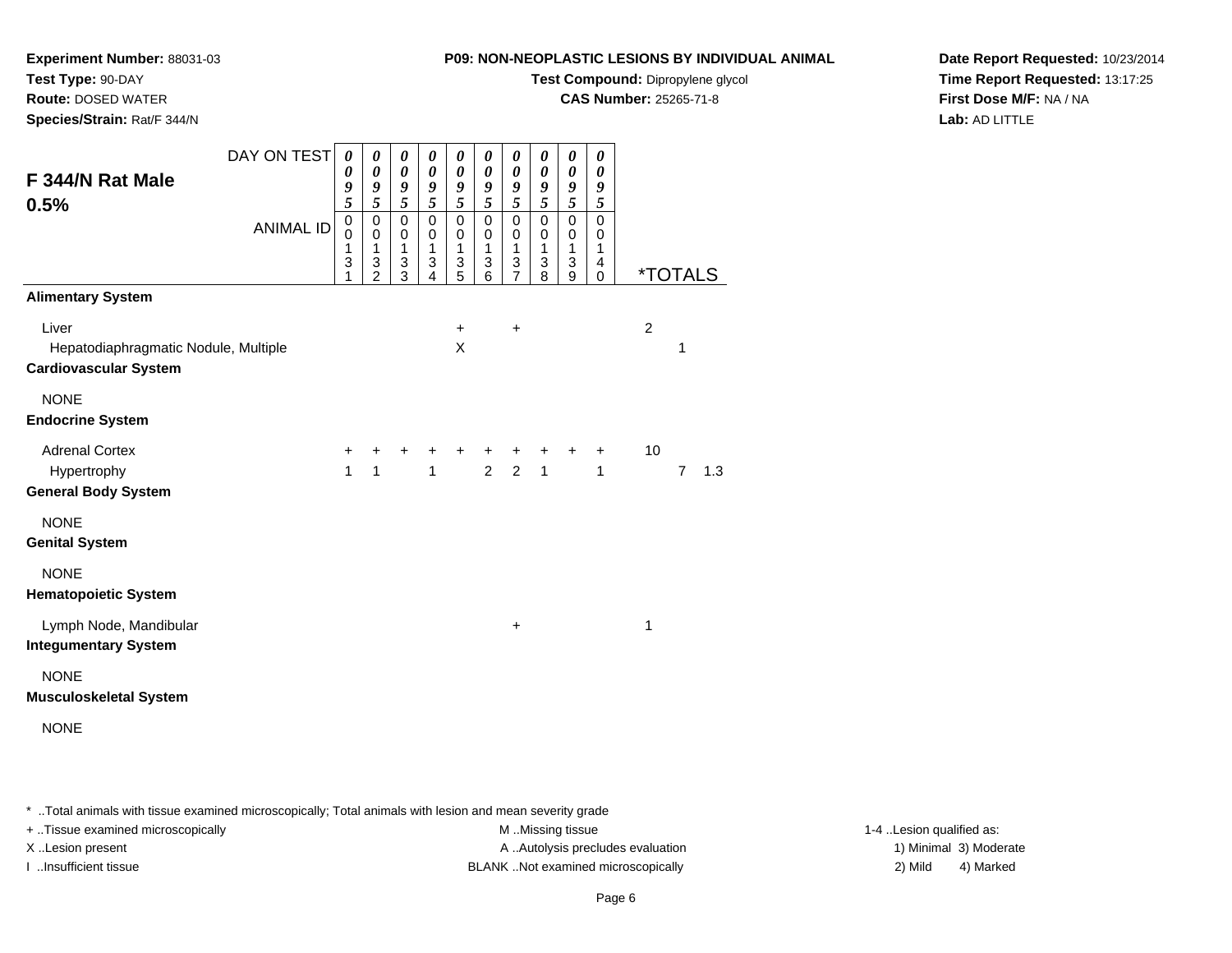**Test Compound:** Dipropylene glycol

**CAS Number:** 25265-71-8

**Date Report Requested:** 10/23/2014**Time Report Requested:** 13:17:25**First Dose M/F:** NA / NA**Lab:** AD LITTLE

| F 344/N Rat Male<br>0.5%                    | DAY ON TEST<br><b>ANIMAL ID</b> | 0<br>0<br>9<br>5<br>0<br>0 | 0<br>0<br>9<br>5<br>0<br>$\mathbf 0$ | 0<br>0<br>9<br>5<br>0<br>$\mathbf 0$ | 0<br>0<br>9<br>5<br>0<br>0 | 0<br>$\boldsymbol{\theta}$<br>9<br>5<br>0<br>$\mathbf 0$ | 0<br>0<br>9<br>5<br>0<br>0 | 0<br>$\boldsymbol{\theta}$<br>9<br>5<br>0<br>0 | 0<br>0<br>9<br>5<br>0<br>0 | 0<br>$\boldsymbol{\theta}$<br>9<br>5<br>$\mathbf 0$<br>$\mathbf 0$ | 0<br>0<br>9<br>5<br>0<br>0 |                       |     |
|---------------------------------------------|---------------------------------|----------------------------|--------------------------------------|--------------------------------------|----------------------------|----------------------------------------------------------|----------------------------|------------------------------------------------|----------------------------|--------------------------------------------------------------------|----------------------------|-----------------------|-----|
|                                             |                                 | 3                          | 3<br>$\overline{2}$                  | 3<br>3                               | 3<br>4                     | $\ensuremath{\mathsf{3}}$<br>5                           | 3<br>6                     | 3<br>$\overline{7}$                            | 3<br>8                     | 1<br>3<br>$\mathsf g$                                              | 4<br>$\Omega$              | <i><b>*TOTALS</b></i> |     |
| <b>Nervous System</b>                       |                                 |                            |                                      |                                      |                            |                                                          |                            |                                                |                            |                                                                    |                            |                       |     |
| <b>NONE</b><br><b>Respiratory System</b>    |                                 |                            |                                      |                                      |                            |                                                          |                            |                                                |                            |                                                                    |                            |                       |     |
| <b>NONE</b><br><b>Special Senses System</b> |                                 |                            |                                      |                                      |                            |                                                          |                            |                                                |                            |                                                                    |                            |                       |     |
| <b>NONE</b><br><b>Urinary System</b>        |                                 |                            |                                      |                                      |                            |                                                          |                            |                                                |                            |                                                                    |                            |                       |     |
| Kidney<br>Infiltration Cellular, Lymphocyte |                                 | +                          |                                      |                                      |                            |                                                          |                            | +                                              | $\ddot{}$<br>1             | +                                                                  | $\ddot{}$                  | 10<br>1               | 1.0 |
| Renal Tubule, Regeneration                  |                                 |                            |                                      |                                      | 1                          |                                                          |                            |                                                |                            |                                                                    |                            | $\overline{2}$        | 1.0 |

\* ..Total animals with tissue examined microscopically; Total animals with lesion and mean severity grade

**Experiment Number:** 88031-03

**Test Type:** 90-DAY **Route:** DOSED WATER**Species/Strain:** Rat/F 344/N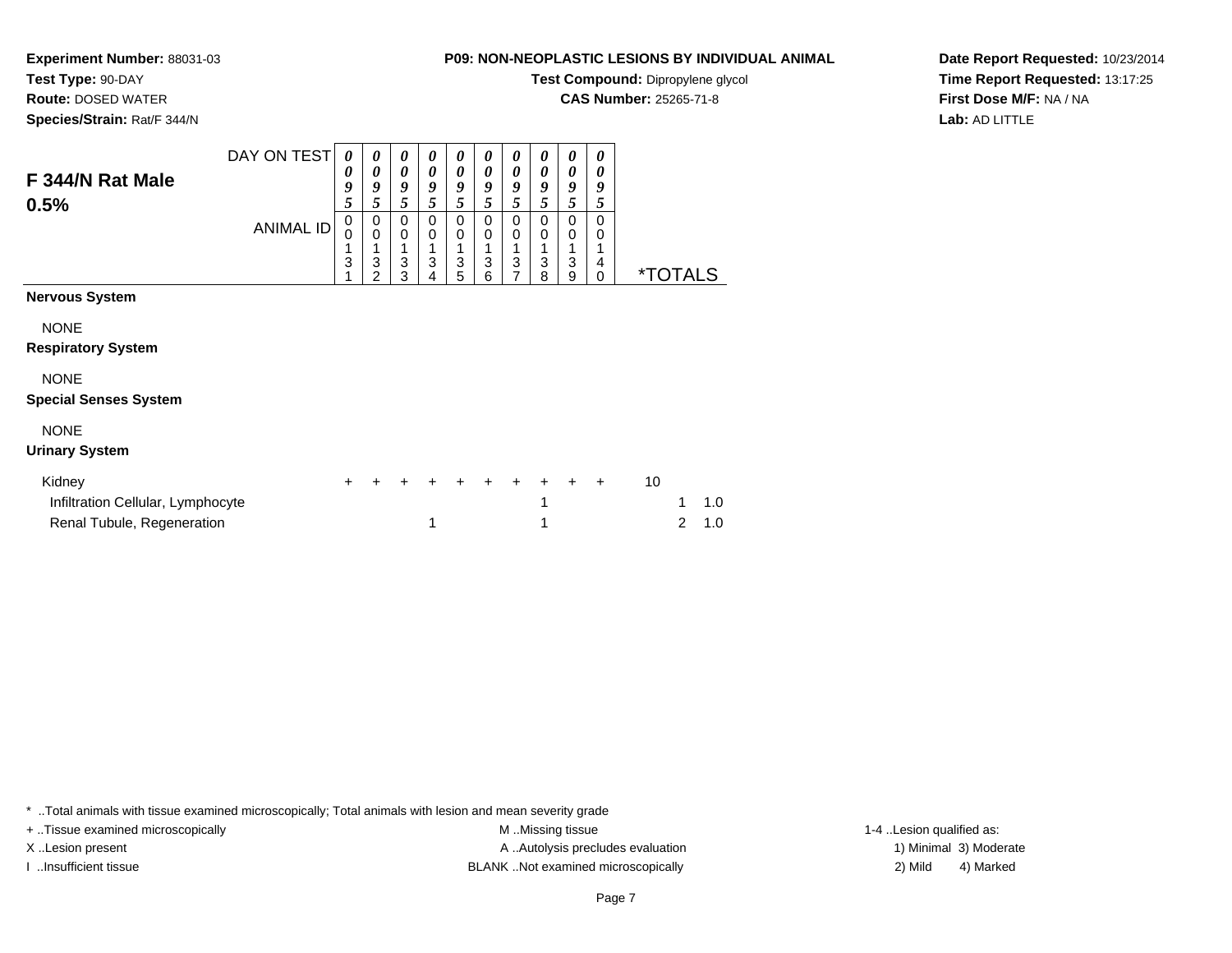**Test Compound:** Dipropylene glycol

**CAS Number:** 25265-71-8

**Date Report Requested:** 10/23/2014**Time Report Requested:** 13:17:25**First Dose M/F:** NA / NA**Lab:** AD LITTLE

|                               | DAY ON TEST      | 0                                           | 0                   | 0                            | $\pmb{\theta}$ | 0                     | 0                     | 0            | 0                     | 0                     | 0                     |                       |   |     |
|-------------------------------|------------------|---------------------------------------------|---------------------|------------------------------|----------------|-----------------------|-----------------------|--------------|-----------------------|-----------------------|-----------------------|-----------------------|---|-----|
| F 344/N Rat Male              |                  | $\boldsymbol{\theta}$                       | $\pmb{\theta}$      | $\boldsymbol{\theta}$        | $\pmb{\theta}$ | $\boldsymbol{\theta}$ | $\boldsymbol{\theta}$ | 0            | $\boldsymbol{\theta}$ | $\boldsymbol{\theta}$ | $\boldsymbol{\theta}$ |                       |   |     |
| 1.0%                          |                  | 9<br>5                                      | 9<br>$\overline{5}$ | 9<br>$\overline{\mathbf{5}}$ | 9<br>5         | 9<br>5                | $\boldsymbol{g}$<br>5 | 9<br>5       | 9<br>5                | 9<br>5                | 9<br>5                |                       |   |     |
|                               |                  |                                             | $\mathbf 0$         | 0                            | 0              | $\pmb{0}$             | $\mathbf 0$           | $\pmb{0}$    | $\pmb{0}$             | $\mathbf 0$           | $\mathbf 0$           |                       |   |     |
|                               | <b>ANIMAL ID</b> | $\begin{smallmatrix}0\0\0\end{smallmatrix}$ | 0                   | 0                            | $\mathbf 0$    | $\mathbf 0$           | $\mathbf 0$           | $\mathbf 0$  | $\mathbf 0$           | $\pmb{0}$             | 0                     |                       |   |     |
|                               |                  | 1<br>4                                      | 1<br>4              | 1<br>4                       | 1<br>4         | $\mathbf 1$<br>4      | $\mathbf{1}$<br>4     | 1<br>4       | 1<br>4                | $\mathbf 1$<br>4      | 1<br>5                |                       |   |     |
|                               |                  | 1                                           | $\overline{2}$      | 3                            | 4              | 5                     | 6                     | 7            | 8                     | 9                     | $\mathbf 0$           | <i><b>*TOTALS</b></i> |   |     |
| <b>Alimentary System</b>      |                  |                                             |                     |                              |                |                       |                       |              |                       |                       |                       |                       |   |     |
| Liver                         |                  | $\pm$                                       |                     |                              |                |                       |                       | ٠            | ٠                     | +                     | +                     | 10                    |   |     |
| Stomach, Forestomach          |                  |                                             |                     |                              |                |                       |                       |              |                       |                       | $\ddot{}$             | 1                     |   |     |
| <b>Cardiovascular System</b>  |                  |                                             |                     |                              |                |                       |                       |              |                       |                       |                       |                       |   |     |
| <b>NONE</b>                   |                  |                                             |                     |                              |                |                       |                       |              |                       |                       |                       |                       |   |     |
| <b>Endocrine System</b>       |                  |                                             |                     |                              |                |                       |                       |              |                       |                       |                       |                       |   |     |
| <b>Adrenal Cortex</b>         |                  | $\ddot{}$                                   |                     |                              |                |                       |                       |              | $\ddot{}$             | $\ddot{}$             | $\ddot{}$             | 10                    |   |     |
| Hypertrophy                   |                  | 1                                           |                     |                              | 1              | $\overline{1}$        |                       | $\mathbf{1}$ |                       | 1                     |                       |                       | 5 | 1.0 |
| <b>General Body System</b>    |                  |                                             |                     |                              |                |                       |                       |              |                       |                       |                       |                       |   |     |
| <b>NONE</b>                   |                  |                                             |                     |                              |                |                       |                       |              |                       |                       |                       |                       |   |     |
| <b>Genital System</b>         |                  |                                             |                     |                              |                |                       |                       |              |                       |                       |                       |                       |   |     |
| <b>NONE</b>                   |                  |                                             |                     |                              |                |                       |                       |              |                       |                       |                       |                       |   |     |
| <b>Hematopoietic System</b>   |                  |                                             |                     |                              |                |                       |                       |              |                       |                       |                       |                       |   |     |
| Lymph Node, Mandibular        |                  |                                             |                     |                              |                |                       |                       |              |                       |                       | $\ddot{}$             | 1                     |   |     |
| Hemorrhage                    |                  |                                             |                     |                              |                |                       |                       |              |                       |                       | 1                     |                       | 1 | 1.0 |
| <b>Integumentary System</b>   |                  |                                             |                     |                              |                |                       |                       |              |                       |                       |                       |                       |   |     |
| <b>NONE</b>                   |                  |                                             |                     |                              |                |                       |                       |              |                       |                       |                       |                       |   |     |
| <b>Musculoskeletal System</b> |                  |                                             |                     |                              |                |                       |                       |              |                       |                       |                       |                       |   |     |

\* ..Total animals with tissue examined microscopically; Total animals with lesion and mean severity grade

+ ..Tissue examined microscopically M ...Missing tissue 1-4 ... M ...Missing tissue

**Experiment Number:** 88031-03

**Test Type:** 90-DAY **Route:** DOSED WATER**Species/Strain:** Rat/F 344/N

X..Lesion present **A ..Autolysis precludes evaluation** A ..Autolysis precludes evaluation 1) Minimal 3) Moderate I ..Insufficient tissue BLANK ..Not examined microscopically 2) Mild 4) Marked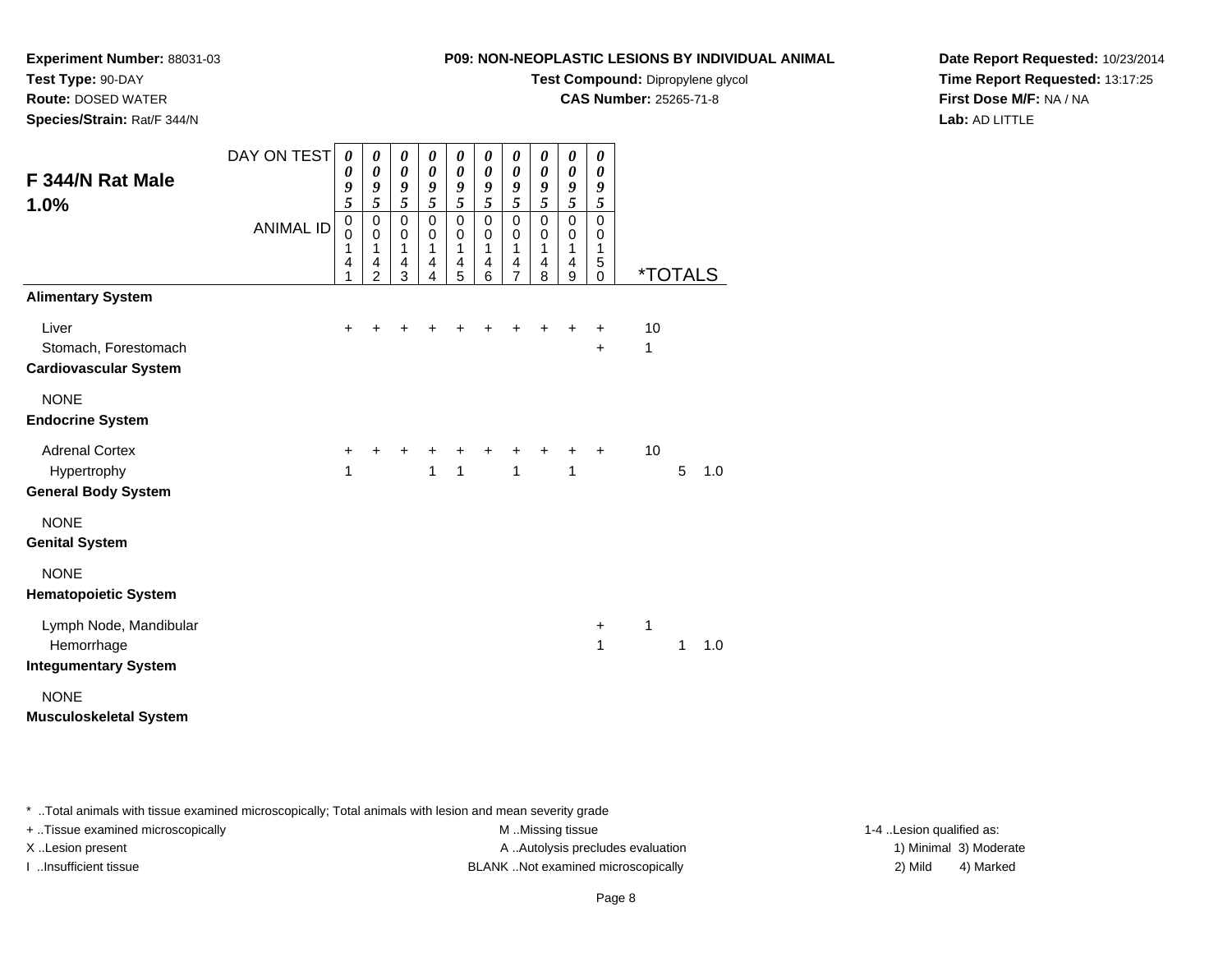# **Test Type:** 90-DAY

**Route:** DOSED WATER

**Species/Strain:** Rat/F 344/N

# **P09: NON-NEOPLASTIC LESIONS BY INDIVIDUAL ANIMAL**

**Test Compound:** Dipropylene glycol

**CAS Number:** 25265-71-8

**Date Report Requested:** 10/23/2014**Time Report Requested:** 13:17:25**First Dose M/F:** NA / NA**Lab:** AD LITTLE

| F 344/N Rat Male<br>1.0%                                                   | DAY ON TEST<br><b>ANIMAL ID</b> | $\boldsymbol{\theta}$<br>0<br>9<br>5<br>0<br>0<br>1<br>$\overline{4}$ | 0<br>0<br>9<br>5<br>0<br>$\mathbf 0$<br>4<br>2 | 0<br>0<br>9<br>5<br>0<br>0<br>1<br>4<br>3 | 0<br>0<br>9<br>5<br>0<br>0<br>4<br>4 | 0<br>0<br>9<br>5<br>0<br>0<br>1<br>4<br>5 | 0<br>0<br>9<br>5<br>0<br>0<br>4<br>6 | 0<br>0<br>9<br>5<br>0<br>0<br>1<br>4<br>7 | 0<br>0<br>9<br>5<br>0<br>0<br>4<br>8 | 0<br>0<br>9<br>5<br>0<br>0<br>1<br>4<br>9 | 0<br>0<br>9<br>5<br>$\Omega$<br>0<br>5<br>0 | <i><b>*TOTALS</b></i> |            |  |
|----------------------------------------------------------------------------|---------------------------------|-----------------------------------------------------------------------|------------------------------------------------|-------------------------------------------|--------------------------------------|-------------------------------------------|--------------------------------------|-------------------------------------------|--------------------------------------|-------------------------------------------|---------------------------------------------|-----------------------|------------|--|
| <b>NONE</b><br>Nervous System                                              |                                 |                                                                       |                                                |                                           |                                      |                                           |                                      |                                           |                                      |                                           |                                             |                       |            |  |
| <b>NONE</b><br><b>Respiratory System</b>                                   |                                 |                                                                       |                                                |                                           |                                      |                                           |                                      |                                           |                                      |                                           |                                             |                       |            |  |
| <b>NONE</b><br><b>Special Senses System</b>                                |                                 |                                                                       |                                                |                                           |                                      |                                           |                                      |                                           |                                      |                                           |                                             |                       |            |  |
| <b>NONE</b><br>Urinary System                                              |                                 |                                                                       |                                                |                                           |                                      |                                           |                                      |                                           |                                      |                                           |                                             |                       |            |  |
| Kidney<br>Infiltration Cellular, Lymphocyte<br>Renal Tubule, Casts Protein |                                 | +                                                                     |                                                |                                           |                                      |                                           |                                      |                                           | 1                                    | +<br>1                                    | +<br>1                                      | 10<br>3               | 1.0<br>1.0 |  |

\* ..Total animals with tissue examined microscopically; Total animals with lesion and mean severity grade

Renal Tubule, Regeneration

+ ..Tissue examined microscopically examined microscopically examined as:  $M$  ..Missing tissue 1-4 ..Lesion qualified as: X..Lesion present **A ..Autolysis precludes evaluation** A ..Autolysis precludes evaluation 1) Minimal 3) Moderate I ..Insufficient tissue BLANK ..Not examined microscopically 2) Mild 4) Marked

<sup>1</sup> <sup>1</sup> <sup>1</sup> <sup>1</sup> <sup>1</sup> <sup>1</sup> <sup>1</sup> <sup>7</sup> 1.0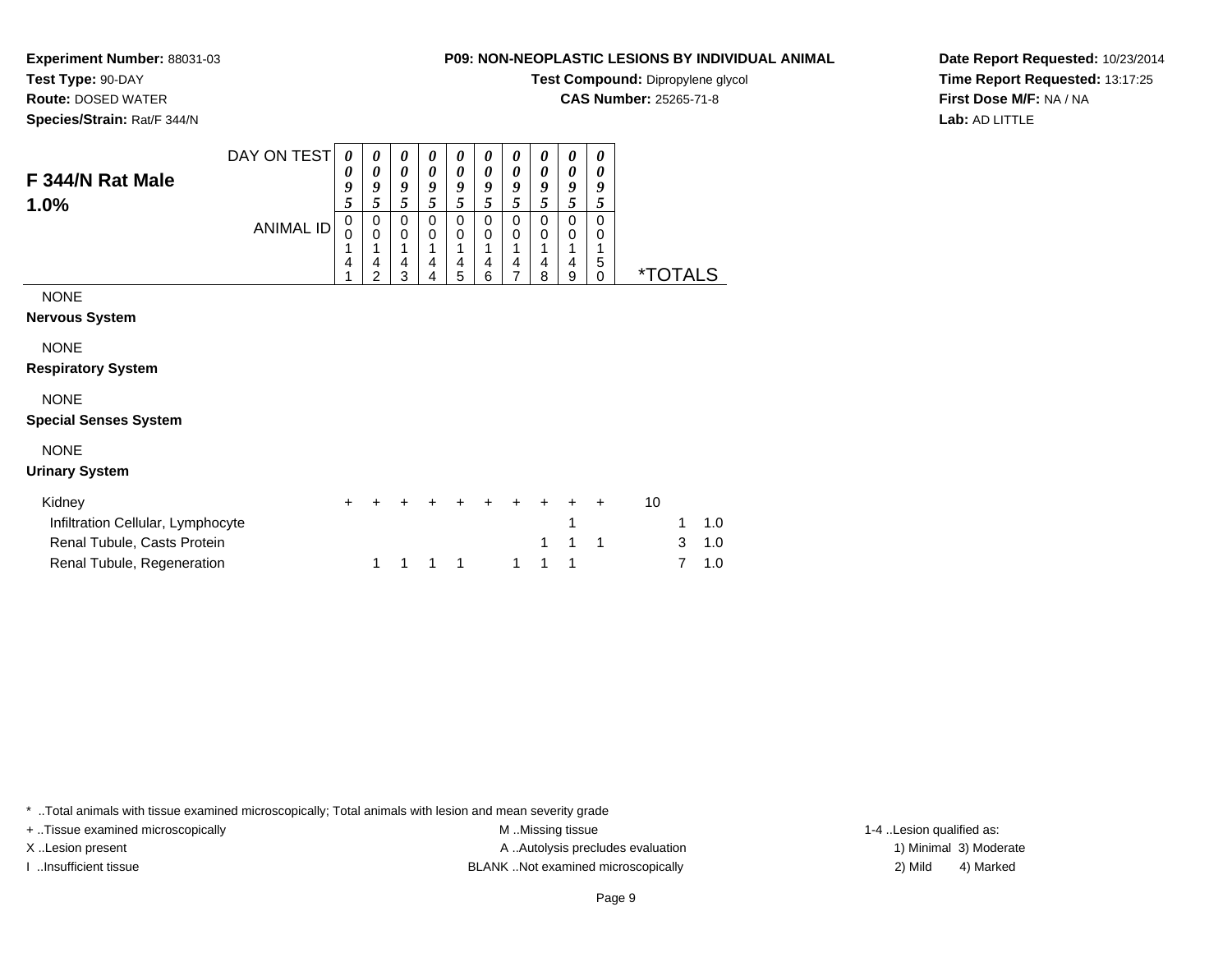**Test Compound:** Dipropylene glycol

**CAS Number:** 25265-71-8

**Date Report Requested:** 10/23/2014**Time Report Requested:** 13:17:25**First Dose M/F:** NA / NA**Lab:** AD LITTLE

| Species/Strain: Rat/F 344/N                                                                   |                                 |                                                |                                                                                                 |                                                                                                  |                                                                                                                |                                                                  |                                                                                                                         |                                                                                      |                                                                                      |                                                           |                                                          |                       |        |            |  |
|-----------------------------------------------------------------------------------------------|---------------------------------|------------------------------------------------|-------------------------------------------------------------------------------------------------|--------------------------------------------------------------------------------------------------|----------------------------------------------------------------------------------------------------------------|------------------------------------------------------------------|-------------------------------------------------------------------------------------------------------------------------|--------------------------------------------------------------------------------------|--------------------------------------------------------------------------------------|-----------------------------------------------------------|----------------------------------------------------------|-----------------------|--------|------------|--|
| F 344/N Rat Male<br>2.0%                                                                      | DAY ON TEST<br><b>ANIMAL ID</b> | 0<br>0<br>9<br>5<br>$\mathbf 0$<br>0<br>1<br>5 | 0<br>$\boldsymbol{\theta}$<br>9<br>5<br>$\pmb{0}$<br>$\pmb{0}$<br>$\mathbf{1}$<br>$\frac{5}{2}$ | 0<br>$\boldsymbol{\theta}$<br>9<br>5<br>$\mathsf 0$<br>$\pmb{0}$<br>$\mathbf 1$<br>$\frac{5}{3}$ | 0<br>$\boldsymbol{\theta}$<br>9<br>$\overline{\mathbf{5}}$<br>$\mathsf 0$<br>$\mathbf 0$<br>1<br>$\frac{5}{4}$ | 0<br>0<br>9<br>$\overline{5}$<br>$\mathbf 0$<br>0<br>1<br>5<br>5 | $\boldsymbol{\theta}$<br>$\boldsymbol{\theta}$<br>9<br>$\overline{5}$<br>$\pmb{0}$<br>$\mathbf 0$<br>1<br>$\frac{5}{6}$ | 0<br>$\boldsymbol{\theta}$<br>9<br>5<br>$\pmb{0}$<br>$\pmb{0}$<br>1<br>$\frac{5}{7}$ | 0<br>$\boldsymbol{\theta}$<br>9<br>5<br>$\pmb{0}$<br>$\pmb{0}$<br>1<br>$\frac{5}{8}$ | 0<br>0<br>9<br>5<br>$\mathbf 0$<br>0<br>$\mathbf{1}$<br>5 | 0<br>0<br>9<br>5<br>$\mathbf 0$<br>$\mathbf 0$<br>1<br>6 |                       |        |            |  |
| <b>Alimentary System</b>                                                                      |                                 | 1                                              |                                                                                                 |                                                                                                  |                                                                                                                |                                                                  |                                                                                                                         |                                                                                      |                                                                                      | $\boldsymbol{9}$                                          | 0                                                        | <i><b>*TOTALS</b></i> |        |            |  |
| Liver<br>Congestion<br><b>Fatty Change</b><br><b>Cardiovascular System</b>                    |                                 | $\ddot{}$<br>1<br>1                            | $\div$                                                                                          | +<br>1                                                                                           | +<br>1                                                                                                         | +<br>1                                                           | 1                                                                                                                       | $\mathbf{1}$                                                                         | $\mathbf{1}$                                                                         | +<br>1                                                    | $\ddot{}$<br>1                                           | 10                    | 1<br>9 | 1.0<br>1.0 |  |
| <b>NONE</b>                                                                                   |                                 |                                                |                                                                                                 |                                                                                                  |                                                                                                                |                                                                  |                                                                                                                         |                                                                                      |                                                                                      |                                                           |                                                          |                       |        |            |  |
| <b>Endocrine System</b>                                                                       |                                 |                                                |                                                                                                 |                                                                                                  |                                                                                                                |                                                                  |                                                                                                                         |                                                                                      |                                                                                      |                                                           |                                                          |                       |        |            |  |
| <b>Adrenal Cortex</b><br>Hypertrophy<br><b>General Body System</b>                            |                                 | $\ddot{}$                                      |                                                                                                 |                                                                                                  |                                                                                                                | 1                                                                | $\overline{1}$                                                                                                          | $\mathbf{1}$                                                                         | $\overline{1}$                                                                       | $\overline{1}$                                            | +<br>$\mathbf{1}$                                        | 10                    | 6      | 1.0        |  |
| <b>NONE</b><br><b>Genital System</b>                                                          |                                 |                                                |                                                                                                 |                                                                                                  |                                                                                                                |                                                                  |                                                                                                                         |                                                                                      |                                                                                      |                                                           |                                                          |                       |        |            |  |
| <b>NONE</b><br><b>Hematopoietic System</b>                                                    |                                 |                                                |                                                                                                 |                                                                                                  |                                                                                                                |                                                                  |                                                                                                                         |                                                                                      |                                                                                      |                                                           |                                                          |                       |        |            |  |
| Lymph Node<br>Lumbar, Pigmentation, Multifocal<br>Renal, Hemorrhage<br>Lymph Node, Mandibular |                                 |                                                |                                                                                                 |                                                                                                  | +<br>1<br>3                                                                                                    |                                                                  |                                                                                                                         | M                                                                                    |                                                                                      |                                                           |                                                          | 1<br>0                | 1<br>1 | 1.0<br>3.0 |  |

**Experiment Number:** 88031-03

**Test Type:** 90-DAY**Route:** DOSED WATER

\* ..Total animals with tissue examined microscopically; Total animals with lesion and mean severity grade

+ ..Tissue examined microscopically examined microscopically examined as:  $M$  ..Missing tissue 1-4 ..Lesion qualified as: X..Lesion present **A ..Autolysis precludes evaluation** A ..Autolysis precludes evaluation 1) Minimal 3) Moderate

I ..Insufficient tissue BLANK ..Not examined microscopically 2) Mild 4) Marked

**Integumentary System**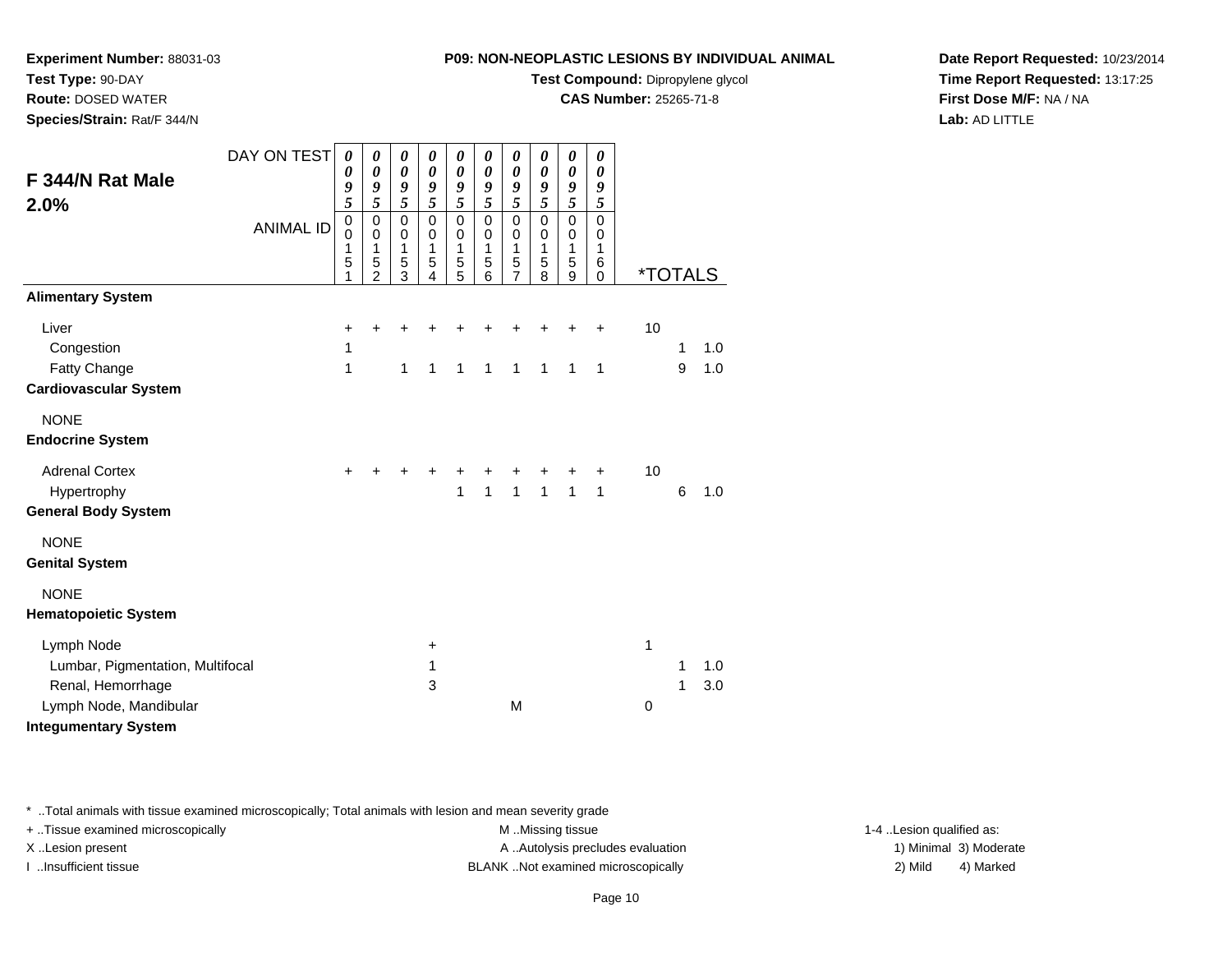**Test Type:** 90-DAY

**Route:** DOSED WATER

**F 344/N Rat Male**

**Species/Strain:** Rat/F 344/N

# **P09: NON-NEOPLASTIC LESIONS BY INDIVIDUAL ANIMAL**

**Test Compound:** Dipropylene glycol

**CAS Number:** 25265-71-8

**Date Report Requested:** 10/23/2014**Time Report Requested:** 13:17:25**First Dose M/F:** NA / NA**Lab:** AD LITTLE

| DAY ON TEST      | 0 | 0 | 0              | $\boldsymbol{\theta}$ | $\boldsymbol{\theta}$ | $\boldsymbol{\theta}$ | 0              | 0  | 0              | " |
|------------------|---|---|----------------|-----------------------|-----------------------|-----------------------|----------------|----|----------------|---|
|                  | U | 0 | 0              | 0                     | 0                     | 0                     | 0              | 0  | 0              |   |
|                  |   | 9 | 9              | 9                     | 9                     | 9                     | 9              | 9  | g              | u |
|                  | 5 | Ć | $\mathfrak{Z}$ | 5                     | 5                     | 5                     | $\mathfrak{Z}$ | C. | $\mathfrak{p}$ |   |
|                  | 0 | 0 | 0              | 0                     | 0                     | 0                     | 0              | 0  | 0              |   |
| <b>ANIMAL ID</b> |   | 0 | 0              | 0                     | 0                     | 0                     | 0              | 0  | 0              | U |
|                  | л | л | л              | и                     | и                     | и                     | и              | л  | л              |   |
|                  | 5 | 5 | 5              | 5                     | 5                     | 5                     | 5              | 5  | 5              | 6 |
|                  |   | ◠ | ◠              | 4                     | 5                     | 6                     |                | 8  | 9              |   |

### NONE

**2.0%**

#### **Musculoskeletal System**

NONE

**Nervous System**

### NONE

#### **Respiratory System**

# NONE

#### **Special Senses System**

# NONE

#### **Urinary System**

| Kidnev                            | + + + + + + + + + + |  |                   |  |  |  |               |
|-----------------------------------|---------------------|--|-------------------|--|--|--|---------------|
| Infiltration Cellular, Lymphocyte |                     |  | $1 \quad 1 \quad$ |  |  |  | 2 1.0         |
| Renal Tubule, Casts Protein       |                     |  | 1 1 1 1 1         |  |  |  | $4 \quad 1.0$ |
| Renal Tubule, Regeneration        | 1 1 1 1             |  |                   |  |  |  | $4 \quad 1.0$ |

\* ..Total animals with tissue examined microscopically; Total animals with lesion and mean severity grade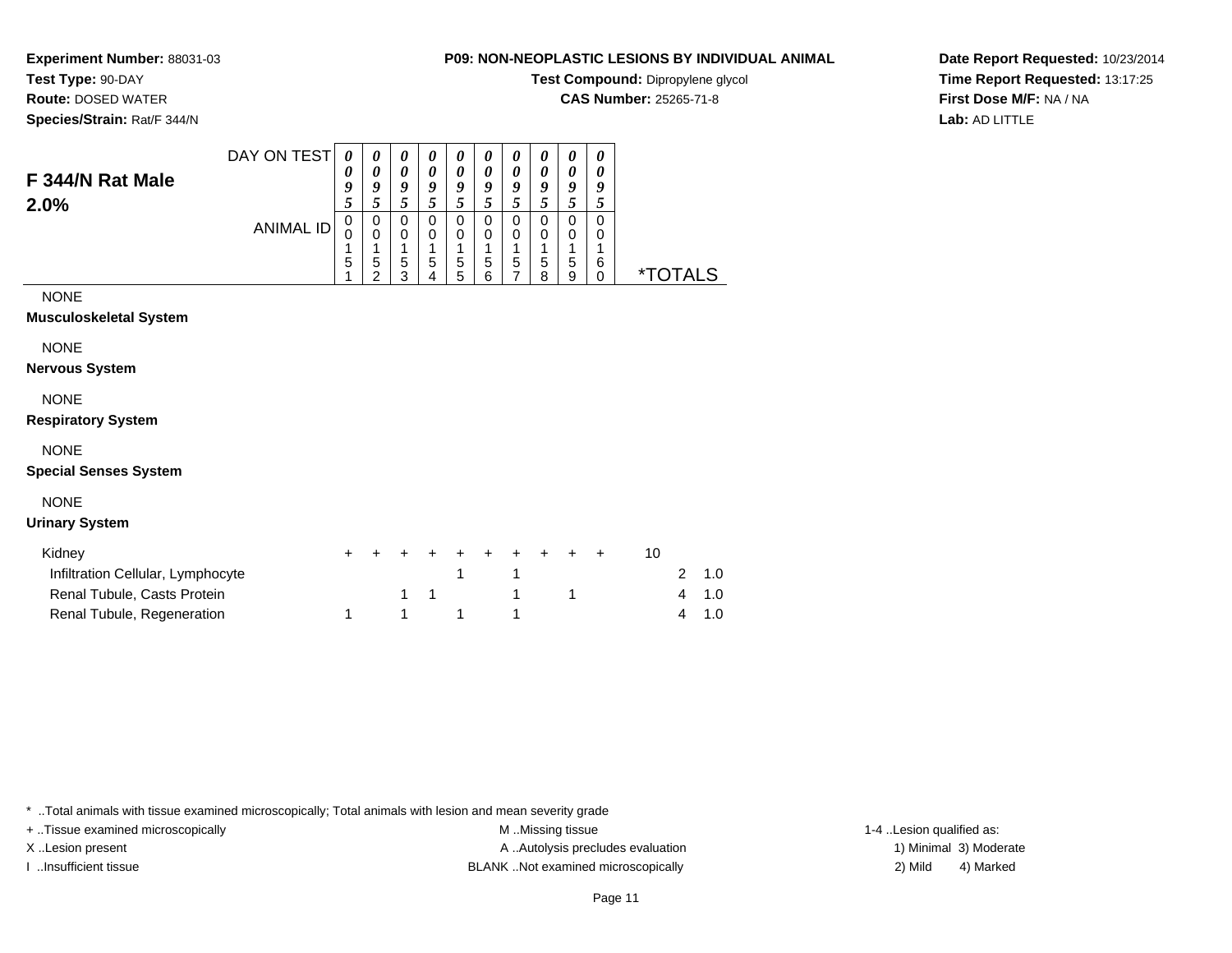**Test Compound:** Dipropylene glycol

**CAS Number:** 25265-71-8

**Date Report Requested:** 10/23/2014**Time Report Requested:** 13:17:25**First Dose M/F:** NA / NA**Lab:** AD LITTLE

| F 344/N Rat Male<br>4.0%     | DAY ON TEST<br><b>ANIMAL ID</b> | 0<br>0<br>9<br>5<br>$\mathsf 0$<br>0<br>1<br>6 | 0<br>0<br>9<br>5<br>$\pmb{0}$<br>0<br>$\mathbf{1}$<br>6 | 0<br>$\boldsymbol{\theta}$<br>9<br>5<br>0<br>0<br>$\mathbf{1}$<br>6 | 0<br>$\boldsymbol{\theta}$<br>9<br>$\overline{\mathbf{5}}$<br>$\mathbf 0$<br>$\mathbf 0$<br>$\mathbf{1}$<br>6 | 0<br>$\boldsymbol{\theta}$<br>9<br>$\overline{5}$<br>$\mathbf 0$<br>0<br>$\mathbf{1}$<br>6 | 0<br>$\boldsymbol{\theta}$<br>9<br>$\tilde{s}$<br>0<br>$\boldsymbol{0}$<br>$\mathbf{1}$<br>6 | 0<br>$\boldsymbol{\theta}$<br>9<br>$\overline{\mathbf{5}}$<br>0<br>0<br>$\mathbf{1}$<br>6 | 0<br>$\boldsymbol{\theta}$<br>$\frac{9}{5}$<br>$\pmb{0}$<br>$\pmb{0}$<br>$\mathbf{1}$<br>6 | 0<br>$\pmb{\theta}$<br>9<br>$\tilde{s}$<br>0<br>0<br>$\mathbf{1}$<br>6 | 0<br>0<br>9<br>5<br>$\mathbf 0$<br>0<br>1<br>7 |                |                       |     |
|------------------------------|---------------------------------|------------------------------------------------|---------------------------------------------------------|---------------------------------------------------------------------|---------------------------------------------------------------------------------------------------------------|--------------------------------------------------------------------------------------------|----------------------------------------------------------------------------------------------|-------------------------------------------------------------------------------------------|--------------------------------------------------------------------------------------------|------------------------------------------------------------------------|------------------------------------------------|----------------|-----------------------|-----|
|                              |                                 | 1                                              | 2                                                       | 3                                                                   | 4                                                                                                             | 5                                                                                          | 6                                                                                            | 7                                                                                         | 8                                                                                          | 9                                                                      | $\mathbf 0$                                    |                | <i><b>*TOTALS</b></i> |     |
| <b>Alimentary System</b>     |                                 |                                                |                                                         |                                                                     |                                                                                                               |                                                                                            |                                                                                              |                                                                                           |                                                                                            |                                                                        |                                                |                |                       |     |
| Liver                        |                                 | +                                              | +                                                       | +                                                                   | +                                                                                                             | $\ddot{}$                                                                                  | +                                                                                            | +                                                                                         | +                                                                                          | +                                                                      | +                                              | 10             |                       |     |
| Fatty Change                 |                                 | $\overline{c}$                                 | $\overline{2}$                                          | $\overline{2}$                                                      | $\overline{2}$                                                                                                | $\mathbf{3}$                                                                               | $\overline{2}$                                                                               | $\overline{2}$                                                                            | $\overline{2}$                                                                             | $\overline{2}$                                                         | 3                                              |                | 10                    | 2.2 |
| Hepatodiaphragmatic Nodule   |                                 | X                                              |                                                         |                                                                     |                                                                                                               |                                                                                            |                                                                                              |                                                                                           |                                                                                            |                                                                        |                                                |                | 1                     |     |
| Necrosis, Focal              |                                 | $\overline{2}$                                 | $\mathbf{1}$                                            |                                                                     | 1                                                                                                             |                                                                                            | 1                                                                                            |                                                                                           |                                                                                            |                                                                        |                                                |                | 4                     | 1.3 |
| <b>Cardiovascular System</b> |                                 |                                                |                                                         |                                                                     |                                                                                                               |                                                                                            |                                                                                              |                                                                                           |                                                                                            |                                                                        |                                                |                |                       |     |
| <b>NONE</b>                  |                                 |                                                |                                                         |                                                                     |                                                                                                               |                                                                                            |                                                                                              |                                                                                           |                                                                                            |                                                                        |                                                |                |                       |     |
| <b>Endocrine System</b>      |                                 |                                                |                                                         |                                                                     |                                                                                                               |                                                                                            |                                                                                              |                                                                                           |                                                                                            |                                                                        |                                                |                |                       |     |
| <b>Adrenal Cortex</b>        |                                 | +                                              | +                                                       | +                                                                   | +                                                                                                             | +                                                                                          |                                                                                              | +                                                                                         |                                                                                            | +                                                                      | +                                              | 10             |                       |     |
| Hypertrophy                  |                                 | $\mathfrak{p}$                                 | $\overline{2}$                                          | $\overline{2}$                                                      | $\mathbf{1}$                                                                                                  | $\mathbf{1}$                                                                               |                                                                                              |                                                                                           |                                                                                            |                                                                        | 1                                              |                | 6                     | 1.5 |
| <b>General Body System</b>   |                                 |                                                |                                                         |                                                                     |                                                                                                               |                                                                                            |                                                                                              |                                                                                           |                                                                                            |                                                                        |                                                |                |                       |     |
| <b>NONE</b>                  |                                 |                                                |                                                         |                                                                     |                                                                                                               |                                                                                            |                                                                                              |                                                                                           |                                                                                            |                                                                        |                                                |                |                       |     |
| <b>Genital System</b>        |                                 |                                                |                                                         |                                                                     |                                                                                                               |                                                                                            |                                                                                              |                                                                                           |                                                                                            |                                                                        |                                                |                |                       |     |
| <b>Preputial Gland</b>       |                                 | +                                              | ٠                                                       | ٠                                                                   | ÷                                                                                                             | ÷                                                                                          | ٠                                                                                            | +                                                                                         | +                                                                                          | +                                                                      | +                                              | 10             |                       |     |
| <b>Testes</b>                |                                 | $\ddot{}$                                      | $\ddot{}$                                               | $\ddot{}$                                                           | $\ddot{}$                                                                                                     | $\ddot{}$                                                                                  | $\ddot{}$                                                                                    | $\ddot{}$                                                                                 | $\ddot{}$                                                                                  | $\ddot{}$                                                              | $\ddot{}$                                      | 10             |                       |     |
| <b>Hematopoietic System</b>  |                                 |                                                |                                                         |                                                                     |                                                                                                               |                                                                                            |                                                                                              |                                                                                           |                                                                                            |                                                                        |                                                |                |                       |     |
| Lymph Node                   |                                 |                                                |                                                         |                                                                     |                                                                                                               |                                                                                            |                                                                                              |                                                                                           | +                                                                                          | +                                                                      |                                                | $\overline{c}$ |                       |     |
| Mediastinal, Hemorrhage      |                                 |                                                |                                                         |                                                                     |                                                                                                               |                                                                                            |                                                                                              |                                                                                           |                                                                                            | 3                                                                      |                                                |                | 1                     | 3.0 |
| Renal, Hemorrhage            |                                 |                                                |                                                         |                                                                     |                                                                                                               |                                                                                            |                                                                                              |                                                                                           | 3                                                                                          |                                                                        |                                                |                | 1                     | 3.0 |
|                              |                                 |                                                |                                                         |                                                                     |                                                                                                               |                                                                                            |                                                                                              |                                                                                           |                                                                                            |                                                                        |                                                |                |                       |     |

\* ..Total animals with tissue examined microscopically; Total animals with lesion and mean severity grade

**Experiment Number:** 88031-03

**Test Type:** 90-DAY **Route:** DOSED WATER**Species/Strain:** Rat/F 344/N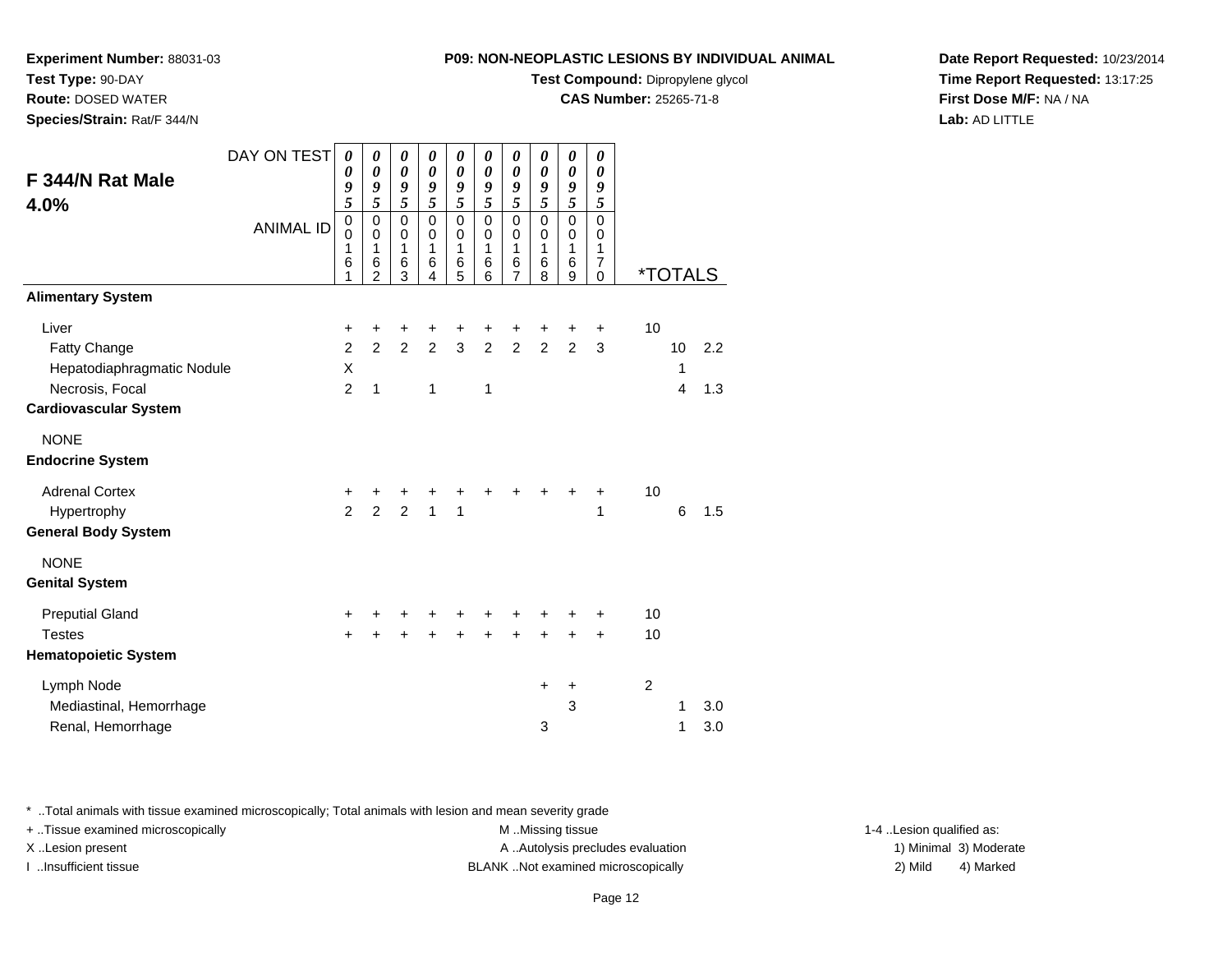**Test Compound:** Dipropylene glycol

**CAS Number:** 25265-71-8

**Date Report Requested:** 10/23/2014**Time Report Requested:** 13:17:25**First Dose M/F:** NA / NA**Lab:** AD LITTLE

| F 344/N Rat Male<br>4.0%                                            | DAY ON TEST      | 0<br>0<br>9<br>$\overline{\mathbf{5}}$ | 0<br>0<br>9<br>5                   | 0<br>$\boldsymbol{\theta}$<br>9<br>$\overline{\mathbf{5}}$ | 0<br>$\boldsymbol{\theta}$<br>9<br>5 | 0<br>$\boldsymbol{\theta}$<br>9<br>$\overline{\mathbf{5}}$ | 0<br>$\boldsymbol{\theta}$<br>9<br>5 | 0<br>$\pmb{\theta}$<br>9<br>$\overline{\mathbf{5}}$ | 0<br>0<br>9<br>5                | 0<br>$\boldsymbol{\theta}$<br>9<br>$\overline{\mathbf{5}}$ | 0<br>0<br>9<br>5                                 |    |                       |     |
|---------------------------------------------------------------------|------------------|----------------------------------------|------------------------------------|------------------------------------------------------------|--------------------------------------|------------------------------------------------------------|--------------------------------------|-----------------------------------------------------|---------------------------------|------------------------------------------------------------|--------------------------------------------------|----|-----------------------|-----|
|                                                                     | <b>ANIMAL ID</b> | $\mathbf 0$<br>0<br>1<br>6<br>1        | 0<br>0<br>1<br>6<br>$\overline{2}$ | $\mathbf 0$<br>0<br>1<br>6<br>3                            | $\mathbf 0$<br>0<br>1<br>6<br>4      | $\mathbf 0$<br>0<br>1<br>6<br>5                            | $\mathbf 0$<br>0<br>1<br>6<br>6      | 0<br>0<br>1<br>6<br>$\overline{7}$                  | $\mathbf 0$<br>0<br>1<br>6<br>8 | $\mathbf 0$<br>0<br>1<br>6<br>9                            | $\Omega$<br>0<br>1<br>$\overline{7}$<br>$\Omega$ |    | <i><b>*TOTALS</b></i> |     |
| Lymph Node, Mandibular<br>Hemorrhage<br><b>Integumentary System</b> |                  |                                        |                                    |                                                            |                                      |                                                            |                                      |                                                     | $\ddot{}$<br>1                  |                                                            |                                                  | 1  | 1                     | 1.0 |
| <b>NONE</b><br><b>Musculoskeletal System</b>                        |                  |                                        |                                    |                                                            |                                      |                                                            |                                      |                                                     |                                 |                                                            |                                                  |    |                       |     |
| Bone<br><b>Nervous System</b>                                       |                  | $\ddot{}$                              |                                    |                                                            |                                      |                                                            |                                      |                                                     |                                 |                                                            |                                                  | 10 |                       |     |
| <b>NONE</b><br><b>Respiratory System</b>                            |                  |                                        |                                    |                                                            |                                      |                                                            |                                      |                                                     |                                 |                                                            |                                                  |    |                       |     |
| Lung                                                                |                  |                                        |                                    | $\ddot{}$                                                  |                                      |                                                            |                                      |                                                     | +                               | +                                                          |                                                  | 3  |                       |     |
| Hemorrhage, Focal                                                   |                  |                                        |                                    | 1                                                          |                                      |                                                            |                                      |                                                     |                                 |                                                            |                                                  |    | 1                     | 1.0 |
| Inflammation, Subacute, Focal                                       |                  |                                        |                                    |                                                            |                                      |                                                            |                                      |                                                     | 1                               | $\mathbf{3}$                                               |                                                  |    | $\overline{2}$        | 2.0 |
| <b>Nose</b><br>Fungus                                               |                  | $\ddot{}$                              |                                    |                                                            |                                      |                                                            | +<br>$\overline{c}$                  | +                                                   | $\ddot{}$                       | $\ddot{}$                                                  | $\ddot{}$                                        | 10 | 1                     | 2.0 |
| Hemorrhage                                                          |                  |                                        |                                    |                                                            |                                      |                                                            |                                      |                                                     | $\overline{2}$                  |                                                            |                                                  |    | 1                     | 2.0 |
| Inflammation, Acute                                                 |                  |                                        |                                    |                                                            |                                      |                                                            | $\overline{c}$                       |                                                     |                                 |                                                            |                                                  |    | 1                     | 2.0 |
| <b>Special Senses System</b>                                        |                  |                                        |                                    |                                                            |                                      |                                                            |                                      |                                                     |                                 |                                                            |                                                  |    |                       |     |
| <b>NONE</b>                                                         |                  |                                        |                                    |                                                            |                                      |                                                            |                                      |                                                     |                                 |                                                            |                                                  |    |                       |     |

**Urinary System**

\* ..Total animals with tissue examined microscopically; Total animals with lesion and mean severity grade

**Experiment Number:** 88031-03

**Test Type:** 90-DAY **Route:** DOSED WATER**Species/Strain:** Rat/F 344/N

+ ..Tissue examined microscopically examined microscopically examined as:  $M$  ..Missing tissue 1-4 ..Lesion qualified as: X..Lesion present **A ..Autolysis precludes evaluation** A ..Autolysis precludes evaluation 1) Minimal 3) Moderate

I ..Insufficient tissue BLANK ..Not examined microscopically 2) Mild 4) Marked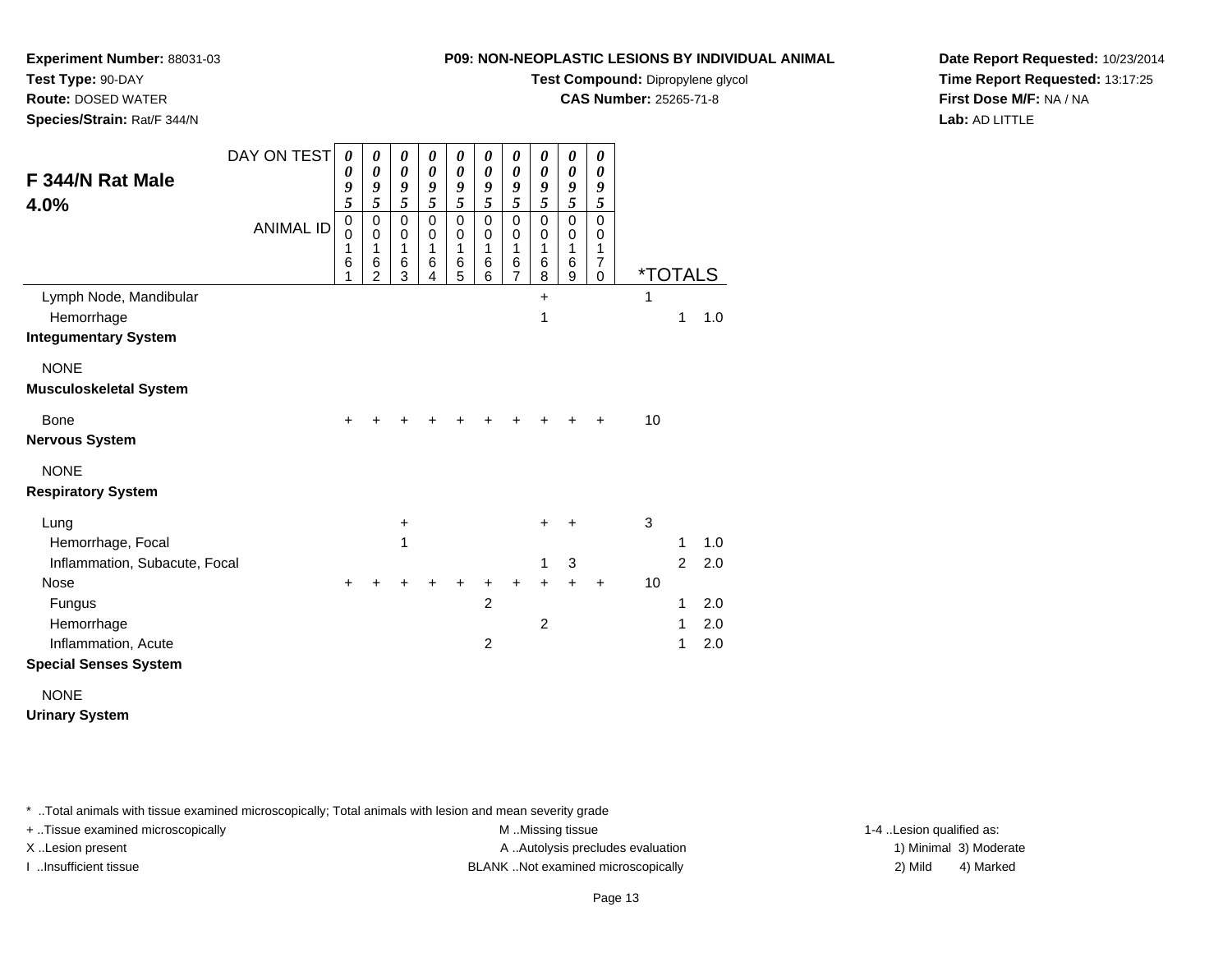# **Test Type:** 90-DAY

**Route:** DOSED WATER

**Species/Strain:** Rat/F 344/N

# **P09: NON-NEOPLASTIC LESIONS BY INDIVIDUAL ANIMAL**

**Test Compound:** Dipropylene glycol

**CAS Number:** 25265-71-8

**Date Report Requested:** 10/23/2014**Time Report Requested:** 13:17:25**First Dose M/F:** NA / NA**Lab:** AD LITTLE

| F 344/N Rat Male<br>4.0%                                  | DAY ON TEST      | 0<br>0<br>9<br>5 | $\boldsymbol{\theta}$<br>0<br>9<br>5 | $\boldsymbol{\theta}$<br>$\boldsymbol{\theta}$<br>9<br>5 | 0<br>0<br>9<br>5 | $\boldsymbol{\theta}$<br>0<br>9<br>5 | 0<br>0<br>9      | 0<br>0<br>9<br>5 | 0<br>0<br>9<br>J. | 0<br>0<br>9<br>5 | 0<br>0<br>9<br>5 |                       |            |
|-----------------------------------------------------------|------------------|------------------|--------------------------------------|----------------------------------------------------------|------------------|--------------------------------------|------------------|------------------|-------------------|------------------|------------------|-----------------------|------------|
|                                                           | <b>ANIMAL ID</b> | 0<br>6           | 0<br>0<br>6<br>າ                     | 0<br>$\Omega$<br>6<br>3                                  | 0<br>0<br>6<br>4 | 0<br>0<br>6<br>5                     | 0<br>0<br>6<br>6 | 0<br>0<br>6      | 0<br>0<br>6<br>8  | 0<br>0<br>6<br>9 | 0<br>0<br>7<br>0 | <i><b>*TOTALS</b></i> |            |
| Kidney                                                    |                  | +                |                                      |                                                          |                  |                                      |                  |                  |                   |                  |                  | 10                    |            |
| Infiltration Cellular, Lymphocyte                         |                  |                  |                                      |                                                          | 1                |                                      |                  | 1                |                   |                  | 1                | 6                     | 1.0        |
| Renal Tubule, Casts Protein<br>Renal Tubule, Regeneration |                  |                  |                                      | າ                                                        |                  | 2<br>າ                               |                  |                  |                   |                  | 2<br>4           | 10<br>9               | 1.3<br>1.2 |

\* ..Total animals with tissue examined microscopically; Total animals with lesion and mean severity grade

+ ..Tissue examined microscopically M ...Missing tissue 1-4 ... M ...Missing tissue

X..Lesion present **A ..Autolysis precludes evaluation** A ..Autolysis precludes evaluation 1) Minimal 3) Moderate I ..Insufficient tissue BLANK ..Not examined microscopically 2) Mild 4) Marked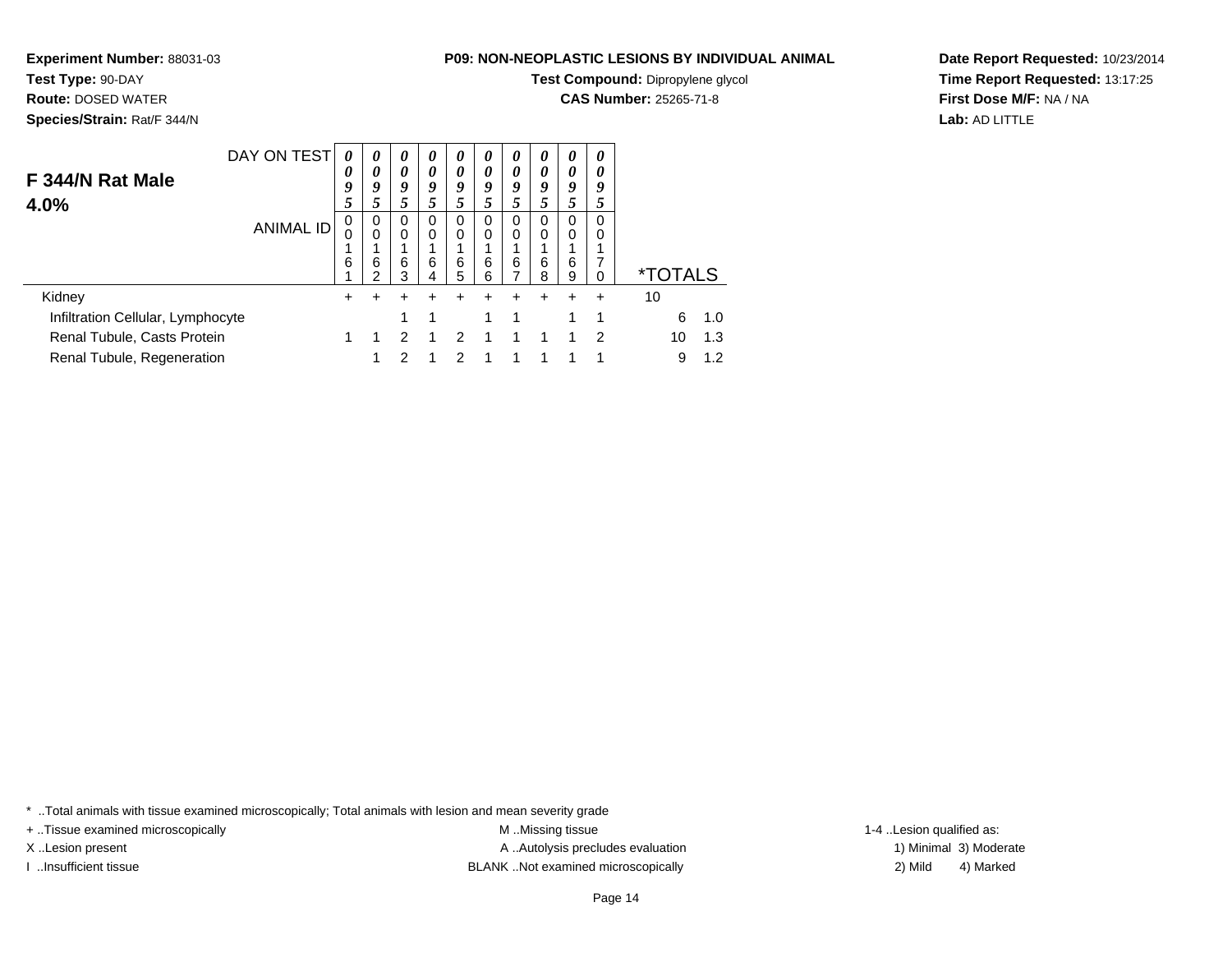**Test Compound:** Dipropylene glycol

**CAS Number:** 25265-71-8

**Date Report Requested:** 10/23/2014**Time Report Requested:** 13:17:25**First Dose M/F:** NA / NA**Lab:** AD LITTLE

\* ..Total animals with tissue examined microscopically; Total animals with lesion and mean severity grade

| F 344/N Rat Male                                     | DAY ON TEST      | $\boldsymbol{\theta}$<br>0<br>9<br>$\overline{5}$ | $\boldsymbol{\theta}$<br>$\boldsymbol{\theta}$<br>9<br>5         | $\boldsymbol{\theta}$<br>$\boldsymbol{\theta}$<br>9<br>5 | $\pmb{\theta}$<br>0<br>9<br>5          | 0<br>$\pmb{\theta}$<br>9<br>$\overline{\mathbf{5}}$ | $\boldsymbol{\theta}$<br>$\boldsymbol{\theta}$<br>9<br>$\overline{5}$ | 0<br>$\boldsymbol{\theta}$<br>9<br>$\overline{5}$      | $\boldsymbol{\theta}$<br>$\boldsymbol{\theta}$<br>9<br>$\overline{\mathbf{5}}$ | 0<br>$\boldsymbol{\theta}$<br>9<br>$\overline{\mathbf{5}}$ | 0<br>0<br>9<br>5                       |                       |    |     |
|------------------------------------------------------|------------------|---------------------------------------------------|------------------------------------------------------------------|----------------------------------------------------------|----------------------------------------|-----------------------------------------------------|-----------------------------------------------------------------------|--------------------------------------------------------|--------------------------------------------------------------------------------|------------------------------------------------------------|----------------------------------------|-----------------------|----|-----|
| 8.0%                                                 | <b>ANIMAL ID</b> | $\pmb{0}$<br>0<br>1<br>7<br>1                     | $\mathbf 0$<br>$\Omega$<br>1<br>$\overline{7}$<br>$\mathfrak{p}$ | $\mathbf 0$<br>$\mathbf 0$<br>1<br>7<br>3                | $\mathbf 0$<br>$\Omega$<br>1<br>7<br>4 | 0<br>0<br>1<br>7<br>5                               | $\mathbf 0$<br>0<br>1<br>7<br>6                                       | $\mathbf 0$<br>$\mathbf 0$<br>1<br>7<br>$\overline{7}$ | $\mathbf 0$<br>0<br>1<br>7<br>8                                                | $\mathbf 0$<br>0<br>1<br>7<br>9                            | $\mathbf 0$<br>0<br>1<br>8<br>$\Omega$ | <i><b>*TOTALS</b></i> |    |     |
| <b>Alimentary System</b>                             |                  |                                                   |                                                                  |                                                          |                                        |                                                     |                                                                       |                                                        |                                                                                |                                                            |                                        |                       |    |     |
| Esophagus<br>Intestine Large, Cecum                  |                  | +<br>+                                            | ٠<br>+                                                           | +<br>+                                                   | ٠<br>+                                 | ٠<br>+                                              | ٠<br>$\ddot{}$                                                        | ٠<br>+                                                 | $\ddot{}$                                                                      | +<br>+                                                     | ٠<br>+                                 | 10<br>10              |    |     |
| Intestine Large, Colon                               |                  | $\ddot{}$                                         | +                                                                | $\ddot{}$                                                | +                                      | $\ddot{}$                                           | $\ddot{}$                                                             | +                                                      | $\ddot{}$                                                                      | $\ddot{}$                                                  | +                                      | 10                    |    |     |
| Intestine Large, Rectum<br>Intestine Small, Duodenum |                  | +<br>+                                            | +<br>+                                                           | +<br>$\ddot{}$                                           | $\pm$<br>$\pm$                         | +<br>+                                              | $\ddot{}$<br>$\ddot{}$                                                | +<br>$\ddot{}$                                         | $\ddot{}$<br>$\ddot{}$                                                         | $\pm$<br>$\ddot{}$                                         | $\pm$<br>$\pm$                         | 10<br>10              |    |     |
| Intestine Small, Ileum<br>Intestine Small, Jejunum   |                  | $\ddot{}$<br>$\ddot{}$                            | $\ddot{}$<br>$\ddot{}$                                           | $\ddot{}$<br>$\ddot{}$                                   | $\ddot{}$<br>$\pm$                     | $\ddot{}$<br>+                                      | $\ddot{}$<br>$\ddot{}$                                                | $\ddot{}$<br>+                                         | $\ddot{}$<br>$\ddot{}$                                                         | $\ddot{}$<br>$\ddot{}$                                     | $\ddot{}$<br>$\pm$                     | 10<br>10              |    |     |
| Liver                                                |                  | $\ddot{}$                                         | +                                                                | +<br>3                                                   | +<br>4                                 | +                                                   | +<br>3                                                                | +<br>$\mathfrak{S}$                                    | +<br>$\mathbf{3}$                                                              | +                                                          | +                                      | 10                    | 8  | 3.1 |
| Atypical Focus, Multiple<br>Fatty Change             |                  | 3                                                 | 3<br>3                                                           | 3                                                        | 3                                      | 3                                                   | $\mathfrak{p}$                                                        | $\overline{2}$                                         | 3                                                                              | $\overline{c}$<br>3                                        | 4<br>3                                 |                       | 10 | 2.8 |
| Fibrosis, Focal<br>Pancreas                          |                  | +                                                 | 1<br>+                                                           | +                                                        | +                                      | +                                                   | +                                                                     | +                                                      |                                                                                | +                                                          | +                                      | 10                    | 1  | 1.0 |
| Salivary Glands<br>Stomach, Forestomach              |                  | +<br>+                                            | $\ddot{}$<br>+                                                   | $\ddot{}$<br>$\ddot{}$                                   | $\ddot{}$<br>+                         | $\ddot{}$<br>+                                      | $\ddot{}$<br>$\ddot{}$                                                | $\ddot{}$<br>$\ddot{}$                                 | $\ddot{}$<br>$\ddot{}$                                                         | $\pm$<br>$\ddot{}$                                         | $\pm$<br>$\pm$                         | 10<br>10              |    |     |
| Stomach, Glandular                                   |                  | $\ddot{}$                                         | $\ddot{}$                                                        | $\ddot{}$                                                | $\ddot{}$                              | $\ddot{}$                                           | ÷                                                                     | $\ddot{}$                                              | $\ddot{}$                                                                      | $\ddot{}$                                                  | $\ddot{}$                              | 10                    |    |     |
| Tooth<br>Dentine, Degeneration                       |                  |                                                   |                                                                  |                                                          |                                        |                                                     |                                                                       |                                                        |                                                                                | $\pm$<br>3                                                 |                                        | 1                     | 1  | 3.0 |
| <b>Cardiovascular System</b>                         |                  |                                                   |                                                                  |                                                          |                                        |                                                     |                                                                       |                                                        |                                                                                |                                                            |                                        |                       |    |     |
| <b>Blood Vessel</b>                                  |                  | +                                                 |                                                                  |                                                          |                                        |                                                     |                                                                       |                                                        |                                                                                |                                                            | +                                      | 10                    |    |     |
| Heart                                                |                  | +                                                 | +                                                                | +                                                        | +                                      | +                                                   | +                                                                     | +                                                      | +                                                                              | +                                                          | $\ddot{}$                              | 10                    |    |     |

+ ..Tissue examined microscopically examined microscopically examined as:  $M$  ..Missing tissue 1-4 ..Lesion qualified as:

**Experiment Number:** 88031-03

**Test Type:** 90-DAY **Route:** DOSED WATER**Species/Strain:** Rat/F 344/N



X..Lesion present **A ..Autolysis precludes evaluation** A ..Autolysis precludes evaluation 1) Minimal 3) Moderate I ..Insufficient tissue BLANK ..Not examined microscopically 2) Mild 4) Marked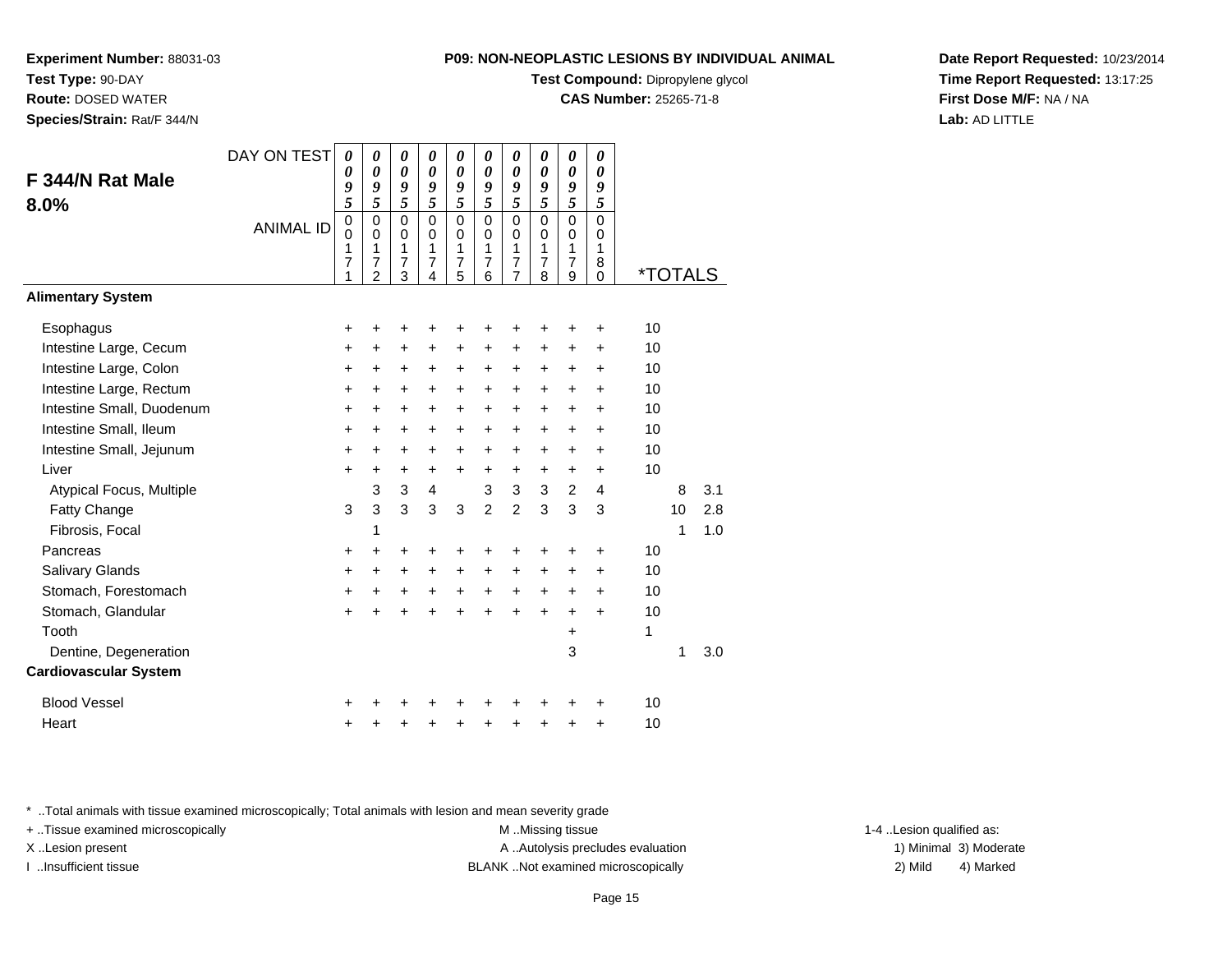**Test Compound:** Dipropylene glycol

**CAS Number:** 25265-71-8

**Date Report Requested:** 10/23/2014**Time Report Requested:** 13:17:25**First Dose M/F:** NA / NA**Lab:** AD LITTLE

|                                                 | DAY ON TEST      | $\boldsymbol{\theta}$              | 0                                                                      | 0                                                           | 0                                                                           | 0                               | 0                                                      | 0                                                           | 0                                            | 0                                                    | 0                                           |          |                       |            |
|-------------------------------------------------|------------------|------------------------------------|------------------------------------------------------------------------|-------------------------------------------------------------|-----------------------------------------------------------------------------|---------------------------------|--------------------------------------------------------|-------------------------------------------------------------|----------------------------------------------|------------------------------------------------------|---------------------------------------------|----------|-----------------------|------------|
| F 344/N Rat Male                                |                  | 0<br>9                             | $\boldsymbol{\theta}$<br>9                                             | $\boldsymbol{\theta}$<br>9                                  | $\boldsymbol{\theta}$<br>9                                                  | 0<br>9                          | $\boldsymbol{\theta}$<br>9                             | $\boldsymbol{\theta}$<br>9                                  | $\boldsymbol{\theta}$<br>9                   | $\boldsymbol{\theta}$<br>9                           | $\boldsymbol{\theta}$<br>9                  |          |                       |            |
| $8.0\%$                                         | <b>ANIMAL ID</b> | 5<br>$\pmb{0}$<br>0<br>1<br>7<br>1 | 5<br>$\pmb{0}$<br>$\mathbf 0$<br>1<br>$\overline{7}$<br>$\overline{2}$ | 5<br>$\mathbf 0$<br>$\mathbf 0$<br>1<br>$\overline{7}$<br>3 | 5<br>$\overline{0}$<br>$\mathbf 0$<br>1<br>$\overline{7}$<br>$\overline{4}$ | 5<br>$\mathbf 0$<br>0<br>1<br>7 | 5<br>$\mathbf 0$<br>$\mathbf 0$<br>1<br>$\overline{7}$ | 5<br>$\mathbf 0$<br>$\mathbf 0$<br>1<br>$\overline{7}$<br>7 | 5<br>$\mathbf 0$<br>0<br>1<br>$\overline{7}$ | 5<br>$\mathbf 0$<br>$\pmb{0}$<br>1<br>$\overline{7}$ | 5<br>$\mathbf 0$<br>0<br>1<br>8<br>$\Omega$ |          | <i><b>*TOTALS</b></i> |            |
| <b>Endocrine System</b>                         |                  |                                    |                                                                        |                                                             |                                                                             | 5                               | 6                                                      |                                                             | 8                                            | 9                                                    |                                             |          |                       |            |
| <b>Adrenal Cortex</b>                           |                  | +                                  | +                                                                      | +                                                           | +                                                                           | +                               | +                                                      | +                                                           | +                                            | +                                                    | $\ddot{}$                                   | 10       |                       |            |
| Hypertrophy<br>Vacuolization Cytoplasmic, Focal |                  | $\overline{2}$                     | 3                                                                      | 3                                                           | $\overline{2}$<br>1                                                         | 3                               | 1                                                      | $\overline{2}$                                              | $\overline{2}$                               | $\overline{2}$                                       | $\overline{2}$                              |          | 10<br>1               | 2.2<br>1.0 |
| Adrenal Medulla<br>Islets, Pancreatic           |                  | +<br>+                             | $\ddot{}$                                                              | +<br>$\pm$                                                  | +<br>$\ddot{}$                                                              | +<br>$\pm$                      | +<br>$\ddot{}$                                         | +<br>+                                                      | +<br>+                                       | +<br>+                                               | +<br>$\pm$                                  | 10<br>10 |                       |            |
| Parathyroid Gland                               |                  | $\ddot{}$                          | $\ddot{}$                                                              | +                                                           | $\ddot{}$                                                                   | $\ddot{}$                       | M                                                      | +                                                           | $\ddot{}$                                    | M                                                    | +                                           | 8        |                       |            |
| <b>Pituitary Gland</b><br><b>Thyroid Gland</b>  |                  | +<br>$\ddot{}$                     |                                                                        | +<br>$\ddot{}$                                              | $\ddot{}$<br>$\ddot{}$                                                      | $\ddot{}$<br>$\ddot{}$          | $\ddot{}$<br>$\ddot{}$                                 | $\ddot{}$<br>$\ddot{}$                                      | $\ddot{}$<br>$\ddot{}$                       | $\ddot{}$<br>+                                       | +<br>$\pm$                                  | 10<br>10 |                       |            |
| <b>General Body System</b>                      |                  |                                    |                                                                        |                                                             |                                                                             |                                 |                                                        |                                                             |                                              |                                                      |                                             |          |                       |            |
| <b>NONE</b>                                     |                  |                                    |                                                                        |                                                             |                                                                             |                                 |                                                        |                                                             |                                              |                                                      |                                             |          |                       |            |
| <b>Genital System</b>                           |                  |                                    |                                                                        |                                                             |                                                                             |                                 |                                                        |                                                             |                                              |                                                      |                                             |          |                       |            |
| Epididymis<br>Hypospermia                       |                  | $\ddot{}$                          | ٠<br>4                                                                 | +                                                           | +<br>4                                                                      | ٠                               | +<br>$\overline{c}$                                    | +<br>$\overline{\mathbf{4}}$                                | +<br>$\overline{c}$                          | ٠                                                    | +<br>4                                      | 10       | 6                     | 3.3        |
| <b>Preputial Gland</b>                          |                  | +                                  | +                                                                      | +                                                           | +                                                                           | +                               | +                                                      | $\ddot{}$                                                   | +                                            | $\ddot{}$                                            | +                                           | 10       |                       |            |
| Atrophy                                         |                  | $\overline{2}$                     | $\mathbf{1}$                                                           |                                                             |                                                                             | $\overline{2}$                  | $\overline{2}$                                         |                                                             |                                              |                                                      | 3                                           |          | 5                     | 2.0        |
| Prostate<br><b>Seminal Vesicle</b>              |                  | $\ddot{}$                          | +                                                                      | +                                                           | +                                                                           | +                               | +                                                      | +                                                           | +                                            | +                                                    | +                                           | 10<br>10 |                       |            |
| <b>Depletion Cellular</b>                       |                  | $\ddot{}$                          | $\ddot{}$                                                              | +                                                           | $\ddot{}$                                                                   | $\ddot{}$                       | $\ddot{}$                                              | +<br>3                                                      | +                                            | +                                                    | +<br>$\overline{2}$                         |          | $\overline{2}$        | 2.5        |
| <b>Testes</b>                                   |                  | +                                  |                                                                        | +                                                           | +                                                                           | +                               | +                                                      | +                                                           | +                                            | +                                                    | $\ddot{}$                                   | 10       |                       |            |
| Atrophy                                         |                  | 3                                  | 4                                                                      | 3                                                           | 4                                                                           | 3                               | 3                                                      | 4                                                           | 3                                            | $\overline{c}$                                       | 4                                           |          | 10                    | 3.3        |

\* ..Total animals with tissue examined microscopically; Total animals with lesion and mean severity grade

+ ..Tissue examined microscopically M ...Missing tissue 1-4 ... M ...Missing tissue

**Experiment Number:** 88031-03

**Test Type:** 90-DAY **Route:** DOSED WATER**Species/Strain:** Rat/F 344/N

X..Lesion present **A ..Autolysis precludes evaluation** A ..Autolysis precludes evaluation 1) Minimal 3) Moderate I ..Insufficient tissue BLANK ..Not examined microscopically 2) Mild 4) Marked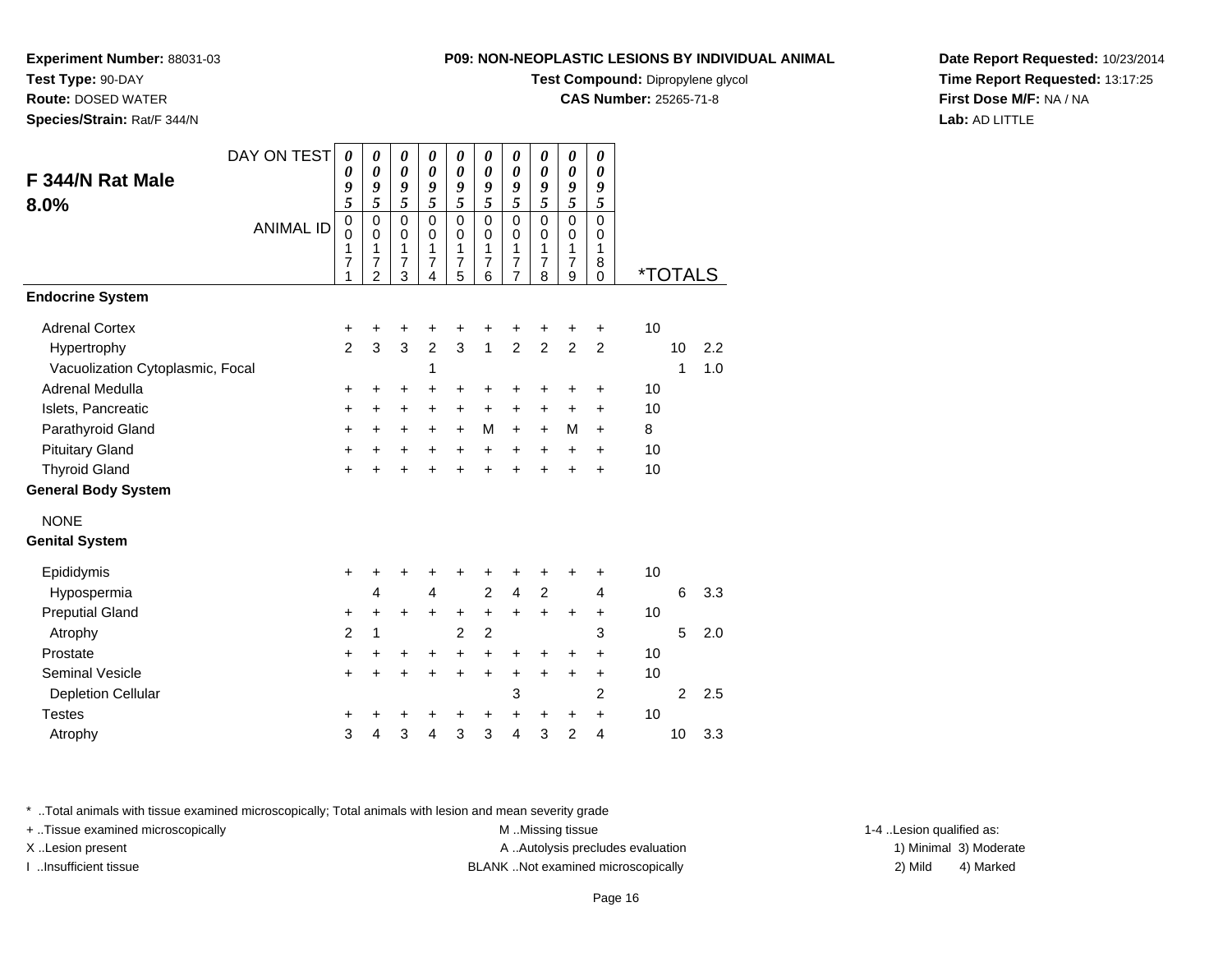**Test Compound:** Dipropylene glycol

**CAS Number:** 25265-71-8

**Date Report Requested:** 10/23/2014**Time Report Requested:** 13:17:25**First Dose M/F:** NA / NA**Lab:** AD LITTLE

|                                    | DAY ON TEST      | 0                               | 0                                                      | 0                               | 0                                                     | 0                                         | 0                                            | 0                                                             | 0                                            | 0                                                      | 0                     |                       |    |     |  |
|------------------------------------|------------------|---------------------------------|--------------------------------------------------------|---------------------------------|-------------------------------------------------------|-------------------------------------------|----------------------------------------------|---------------------------------------------------------------|----------------------------------------------|--------------------------------------------------------|-----------------------|-----------------------|----|-----|--|
| F 344/N Rat Male                   |                  | 0<br>9                          | $\boldsymbol{\theta}$<br>9                             | $\boldsymbol{\theta}$<br>9      | $\boldsymbol{\theta}$<br>9                            | 0<br>9                                    | 0<br>9                                       | 0<br>9                                                        | 0<br>9                                       | 0<br>9                                                 | 0<br>9                |                       |    |     |  |
| 8.0%                               |                  | 5                               | 5                                                      | 5                               | 5                                                     | 5                                         | 5                                            | 5                                                             | 5                                            | 5                                                      | 5                     |                       |    |     |  |
|                                    | <b>ANIMAL ID</b> | $\mathbf 0$<br>0<br>1<br>7<br>1 | $\mathbf 0$<br>$\mathbf 0$<br>1<br>7<br>$\overline{2}$ | $\mathbf 0$<br>0<br>1<br>7<br>3 | $\mathbf 0$<br>0<br>1<br>$\overline{\mathbf{7}}$<br>4 | $\Omega$<br>0<br>1<br>$\overline{7}$<br>5 | $\mathbf 0$<br>0<br>1<br>$\overline{7}$<br>6 | $\Omega$<br>$\Omega$<br>1<br>$\overline{7}$<br>$\overline{7}$ | $\mathbf 0$<br>0<br>1<br>$\overline{7}$<br>8 | $\mathbf 0$<br>$\mathbf 0$<br>1<br>$\overline{7}$<br>9 | 0<br>0<br>1<br>8<br>0 | <i><b>*TOTALS</b></i> |    |     |  |
| <b>Hematopoietic System</b>        |                  |                                 |                                                        |                                 |                                                       |                                           |                                              |                                                               |                                              |                                                        |                       |                       |    |     |  |
| <b>Bone Marrow</b>                 |                  | $\ddot{}$                       | +                                                      | +                               | +                                                     | +                                         | +                                            | +                                                             | ٠                                            | +                                                      | +                     | 10                    |    |     |  |
| Lymph Node, Mandibular             |                  | $\ddot{}$                       | $\ddot{}$                                              | +                               | $\ddot{}$                                             | +                                         | $\ddot{}$                                    | $\ddot{}$                                                     | $\ddot{}$                                    | $\ddot{}$                                              | $\ddot{}$             | 10                    |    |     |  |
| Hemorrhage                         |                  | 1                               |                                                        | $\overline{2}$                  | $\overline{2}$                                        | $\overline{2}$                            |                                              |                                                               |                                              |                                                        |                       |                       | 4  | 1.8 |  |
| Hyperplasia, Lymphoid              |                  |                                 |                                                        |                                 |                                                       |                                           |                                              |                                                               |                                              | $\overline{c}$                                         |                       |                       | 1  | 2.0 |  |
| Lymph Node, Mesenteric             |                  | $\ddot{}$                       | +                                                      | +                               | +                                                     | +                                         | +                                            | +                                                             | +                                            | +                                                      | +                     | 10                    |    |     |  |
| Spleen                             |                  | $\ddot{}$                       | $\ddot{}$                                              | $\ddot{}$                       | $\ddot{}$                                             | $\ddot{}$                                 | $\ddot{}$                                    | +                                                             | +                                            | +                                                      | +                     | 10                    |    |     |  |
| Thymus                             |                  | $\ddot{}$                       | $\ddot{}$                                              | +                               | $\ddot{}$                                             | $\ddot{}$                                 | $\ddot{}$                                    | $\ddot{}$                                                     | $\ddot{}$                                    | $\ddot{}$                                              | +                     | 10                    |    |     |  |
| Hemorrhage                         |                  |                                 |                                                        |                                 | 1                                                     | 1                                         |                                              |                                                               |                                              | 1                                                      |                       |                       | 3  | 1.0 |  |
| <b>Integumentary System</b>        |                  |                                 |                                                        |                                 |                                                       |                                           |                                              |                                                               |                                              |                                                        |                       |                       |    |     |  |
| <b>Mammary Gland</b>               |                  | +                               | +                                                      | +                               | +                                                     | +                                         | M                                            | +                                                             | +                                            | м                                                      | +                     | 8                     |    |     |  |
| Skin                               |                  | $\ddot{}$                       |                                                        |                                 | +                                                     |                                           | $\ddot{}$                                    | +                                                             |                                              | +                                                      | $\ddot{}$             | 10                    |    |     |  |
| <b>Musculoskeletal System</b>      |                  |                                 |                                                        |                                 |                                                       |                                           |                                              |                                                               |                                              |                                                        |                       |                       |    |     |  |
| <b>Bone</b>                        |                  | +                               |                                                        |                                 |                                                       |                                           | +                                            | +                                                             |                                              |                                                        | +                     | 10                    |    |     |  |
| <b>Nervous System</b>              |                  |                                 |                                                        |                                 |                                                       |                                           |                                              |                                                               |                                              |                                                        |                       |                       |    |     |  |
| <b>Brain</b>                       |                  | $\ddot{}$                       |                                                        |                                 |                                                       |                                           |                                              |                                                               |                                              |                                                        | +                     | 10                    |    |     |  |
| <b>Respiratory System</b>          |                  |                                 |                                                        |                                 |                                                       |                                           |                                              |                                                               |                                              |                                                        |                       |                       |    |     |  |
| Lung                               |                  | +                               | +                                                      | +                               | +                                                     | +                                         | +                                            | +                                                             | +                                            | +                                                      | +                     | 10                    |    |     |  |
| <b>Nose</b>                        |                  | +                               | $\ddot{}$                                              | +                               | $\ddot{}$                                             | +                                         | $\ddot{}$                                    | +                                                             | $\ddot{}$                                    | +                                                      | $\ddot{}$             | 10                    |    |     |  |
| Olfactory Epi, Degeneration, Focal |                  | 3                               | $\ensuremath{\mathsf{3}}$                              | 3                               | 3                                                     | 3                                         | 3                                            | 3                                                             | $\mathbf{3}$                                 | 3                                                      | 4                     |                       | 10 | 3.1 |  |

**Experiment Number:** 88031-03

**Test Type:** 90-DAY **Route:** DOSED WATER**Species/Strain:** Rat/F 344/N

\* ..Total animals with tissue examined microscopically; Total animals with lesion and mean severity grade

+ ..Tissue examined microscopically examined microscopically examined as:  $M$  ..Missing tissue 1-4 ..Lesion qualified as: X..Lesion present **A ..Autolysis precludes evaluation** A ..Autolysis precludes evaluation 1) Minimal 3) Moderate I ..Insufficient tissue 2) Mild and the SLANK ..Not examined microscopically and the SLANK ... Insufficient tissue

4) Marked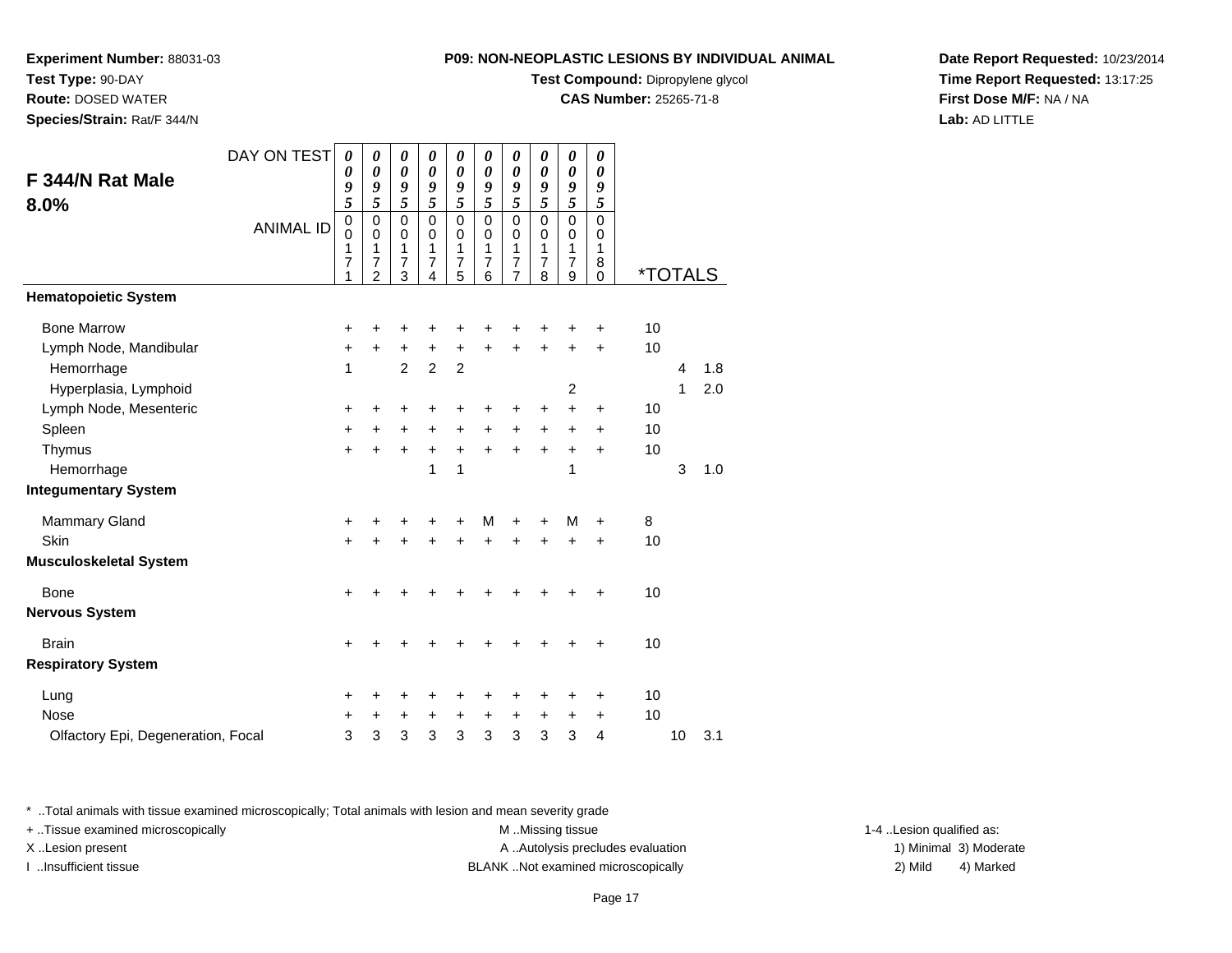**Test Compound:** Dipropylene glycol

**CAS Number:** 25265-71-8

**Date Report Requested:** 10/23/2014**Time Report Requested:** 13:17:25**First Dose M/F:** NA / NA**Lab:** AD LITTLE

| F 344/N Rat Male<br>8.0%          | DAY ON TEST<br><b>ANIMAL ID</b> | 0<br>0<br>9<br>5<br>0<br>0<br>1<br>7<br>1 | 0<br>0<br>9<br>5<br>0<br>$\Omega$<br>7<br>$\overline{2}$ | 0<br>0<br>9<br>5<br>0<br>0<br>7<br>3 | 0<br>0<br>9<br>5<br>$\Omega$<br>$\Omega$<br>7<br>4 | 0<br>$\boldsymbol{\theta}$<br>9<br>5<br>0<br>$\Omega$<br>7<br>5 | 0<br>0<br>9<br>5<br>$\mathbf 0$<br>$\Omega$<br>7<br>6 | 0<br>0<br>9<br>5<br>$\mathbf 0$<br>0<br>7<br>7 | 0<br>0<br>9<br>5<br>$\mathbf 0$<br>$\Omega$<br>7<br>8 | 0<br>0<br>9<br>5<br>0<br>0<br>1<br>7<br>9 | 0<br>0<br>9<br>5<br>$\mathbf 0$<br>0<br>1<br>8<br>$\mathbf 0$ | <i><b>*TOTALS</b></i> |     |
|-----------------------------------|---------------------------------|-------------------------------------------|----------------------------------------------------------|--------------------------------------|----------------------------------------------------|-----------------------------------------------------------------|-------------------------------------------------------|------------------------------------------------|-------------------------------------------------------|-------------------------------------------|---------------------------------------------------------------|-----------------------|-----|
| Trachea                           |                                 | $\pm$                                     | +                                                        | +                                    | +                                                  | +                                                               | ÷                                                     | ÷                                              | $\ddot{}$                                             | +                                         | $\ddot{}$                                                     | 10                    |     |
| <b>Special Senses System</b>      |                                 |                                           |                                                          |                                      |                                                    |                                                                 |                                                       |                                                |                                                       |                                           |                                                               |                       |     |
| <b>NONE</b>                       |                                 |                                           |                                                          |                                      |                                                    |                                                                 |                                                       |                                                |                                                       |                                           |                                                               |                       |     |
| <b>Urinary System</b>             |                                 |                                           |                                                          |                                      |                                                    |                                                                 |                                                       |                                                |                                                       |                                           |                                                               |                       |     |
| Kidney                            |                                 |                                           |                                                          |                                      |                                                    |                                                                 |                                                       |                                                |                                                       |                                           | +                                                             | 10                    |     |
| Infiltration Cellular, Lymphocyte |                                 |                                           |                                                          |                                      |                                                    | 1                                                               | 1                                                     |                                                | 1                                                     |                                           |                                                               | 4                     | 1.0 |
| Renal Tubule, Casts Protein       |                                 | 2                                         |                                                          | 2                                    | 2                                                  | 2                                                               | $\mathcal{P}$                                         | $\mathbf{1}$                                   | 2                                                     | $\mathcal{P}$                             | $\overline{2}$                                                | 10                    | 1.8 |
| Renal Tubule, Hemorrhage          |                                 |                                           |                                                          |                                      |                                                    |                                                                 |                                                       |                                                | 1                                                     |                                           |                                                               |                       | 1.0 |
| Renal Tubule, Regeneration        |                                 | 1                                         |                                                          |                                      |                                                    |                                                                 |                                                       |                                                |                                                       | 1                                         | 1                                                             | 8                     | 1.0 |
| <b>Urinary Bladder</b>            |                                 | +                                         |                                                          |                                      |                                                    |                                                                 |                                                       |                                                |                                                       |                                           |                                                               | 10                    |     |
|                                   |                                 |                                           |                                                          |                                      |                                                    |                                                                 |                                                       |                                                |                                                       |                                           |                                                               | *** END OF MALE DATA  |     |

\* ..Total animals with tissue examined microscopically; Total animals with lesion and mean severity grade

**Experiment Number:** 88031-03

**Test Type:** 90-DAY **Route:** DOSED WATER**Species/Strain:** Rat/F 344/N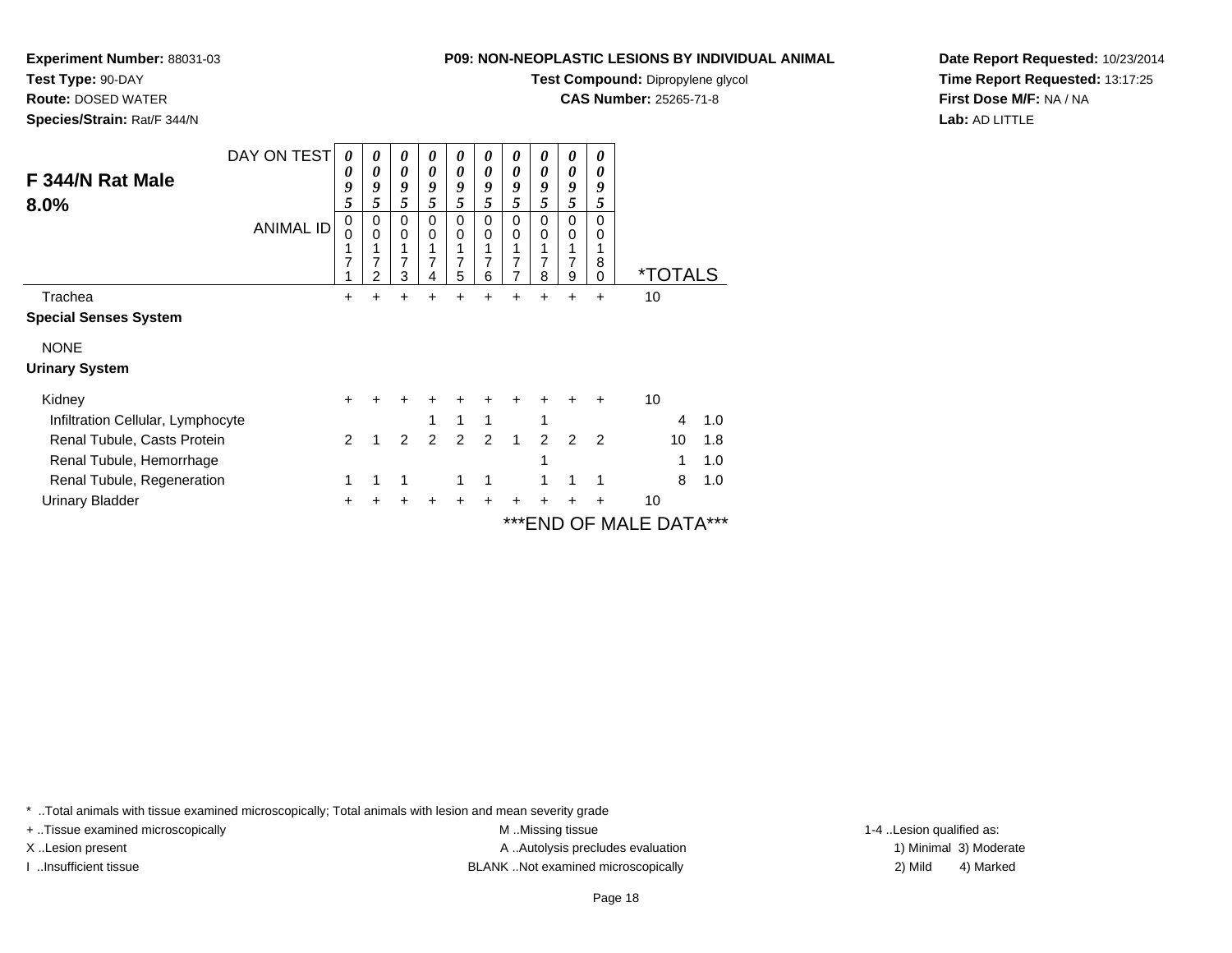**Test Compound:** Dipropylene glycol

**CAS Number:** 25265-71-8

**Date Report Requested:** 10/23/2014**Time Report Requested:** 13:17:25**First Dose M/F:** NA / NA**Lab:** AD LITTLE

|                                   | DAY ON TEST      | $\boldsymbol{\theta}$      | 0                       | 0              | 0                    | 0                          | 0                           | 0                | $\boldsymbol{\theta}$      | $\boldsymbol{\theta}$      | 0             |                       |   |     |
|-----------------------------------|------------------|----------------------------|-------------------------|----------------|----------------------|----------------------------|-----------------------------|------------------|----------------------------|----------------------------|---------------|-----------------------|---|-----|
| F 344/N Rat Female                |                  | 0<br>9                     | 0<br>9                  | 0<br>9         | 0<br>9               | $\boldsymbol{\theta}$<br>9 | 0<br>9                      | 0<br>9           | $\boldsymbol{\theta}$<br>9 | $\boldsymbol{\theta}$<br>9 | 0<br>9        |                       |   |     |
| <b>VEHICLE CONTROL</b>            |                  | 5                          | 5                       | 5              | 5                    | 5                          | 5                           | 5                | 5                          | 5                          | 5             |                       |   |     |
|                                   | <b>ANIMAL ID</b> | $\mathbf 0$<br>$\mathbf 0$ | $\mathbf 0$<br>$\Omega$ | 0<br>0         | $\Omega$<br>$\Omega$ | $\mathbf 0$<br>$\mathbf 0$ | $\mathbf{0}$<br>$\mathbf 0$ | $\mathbf 0$<br>0 | $\mathbf 0$<br>$\mathbf 0$ | $\mathbf 0$<br>0           | $\Omega$<br>0 |                       |   |     |
|                                   |                  | 1                          | 1                       | 1              | 1                    | 1                          | 1                           | 1                | $\mathbf{1}$               | 1                          | 1             |                       |   |     |
|                                   |                  | 8<br>1                     | 8<br>$\overline{2}$     | 8<br>3         | 8<br>4               | 8<br>5                     | 8<br>6                      | 8<br>7           | 8<br>8                     | 8<br>9                     | 9<br>$\Omega$ | <i><b>*TOTALS</b></i> |   |     |
| <b>Alimentary System</b>          |                  |                            |                         |                |                      |                            |                             |                  |                            |                            |               |                       |   |     |
| Esophagus                         |                  | +                          | +                       | +              | +                    |                            |                             |                  | +                          | +                          | +             | 10                    |   |     |
| Intestine Large, Cecum            |                  | $\ddot{}$                  | $\ddot{}$               | $\ddot{}$      | $\ddot{}$            | $\ddot{}$                  | $\ddot{}$                   | $\ddot{}$        | $\ddot{}$                  | $\ddot{}$                  | $\ddot{}$     | 10                    |   |     |
| Intestine Large, Colon            |                  | $\ddot{}$                  | $\ddot{}$               | +              | $\ddot{}$            | +                          | +                           | +                | $\ddot{}$                  | $\ddot{}$                  | $\ddot{}$     | 10                    |   |     |
| Intestine Large, Rectum           |                  | +                          | $\ddot{}$               | $\ddot{}$      | +                    | $\ddot{}$                  | $\ddot{}$                   | $\ddot{}$        | $\ddot{}$                  | +                          | $\ddot{}$     | 10                    |   |     |
| Intestine Small, Duodenum         |                  | $\ddot{}$                  | $\ddot{}$               | $\ddot{}$      | $\ddot{}$            | $\ddot{}$                  | $\ddot{}$                   | $\ddot{}$        | $\ddot{}$                  | $\ddot{}$                  | $\ddot{}$     | 10                    |   |     |
| Intestine Small, Ileum            |                  | $\ddot{}$                  | $\ddot{}$               | +              | $\ddot{}$            | $\ddot{}$                  | +                           | +                | $\ddot{}$                  | +                          | $\ddot{}$     | 10                    |   |     |
| Intestine Small, Jejunum          |                  | $\ddot{}$                  | $\ddot{}$               | $\ddot{}$      | +                    | +                          | +                           | $\ddot{}$        | +                          | $\ddot{}$                  | $\ddot{}$     | 10                    |   |     |
| Liver                             |                  | $\ddot{}$                  | $\ddot{}$               | $+$            | $\ddot{}$            | $\ddot{}$                  | $\ddot{}$                   | $\ddot{}$        | $\ddot{}$                  | $\ddot{}$                  | $\ddot{}$     | 10                    |   |     |
| Developmental Malformation, Focal |                  |                            |                         | $\overline{2}$ |                      |                            |                             |                  |                            |                            |               |                       | 1 | 2.0 |
| Hepatodiaphragmatic Nodule        |                  |                            |                         |                |                      |                            |                             |                  | Х                          |                            |               |                       | 1 |     |
| Pancreas                          |                  | $\ddot{}$                  | +                       | +              |                      | +                          |                             |                  | $\ddot{}$                  |                            | +             | 10                    |   |     |
| Acinus, Atrophy, Focal            |                  |                            |                         | $\overline{2}$ |                      | 1                          |                             |                  |                            |                            |               |                       | 2 | 1.5 |
| Salivary Glands                   |                  | +                          | +                       | +              | +                    | +                          | +                           | +                | +                          | +                          | +             | 10                    |   |     |
| Stomach, Forestomach              |                  | $\ddot{}$                  | $\ddot{}$               | +              | +                    | +                          | +                           | $\pmb{+}$        | +                          | +                          | +             | 10                    |   |     |
| Stomach, Glandular                |                  | $\ddot{}$                  |                         | +              |                      |                            |                             |                  | Ŧ.                         | +                          | $\ddot{}$     | 10                    |   |     |
| <b>Cardiovascular System</b>      |                  |                            |                         |                |                      |                            |                             |                  |                            |                            |               |                       |   |     |
| <b>Blood Vessel</b>               |                  | +                          |                         | +              |                      |                            |                             | +                | +                          | +                          | +             | 10                    |   |     |
| Heart                             |                  | $\ddot{}$                  |                         |                |                      |                            |                             |                  | ÷                          | ÷                          | ÷             | 10                    |   |     |
| <b>Endocrine System</b>           |                  |                            |                         |                |                      |                            |                             |                  |                            |                            |               |                       |   |     |
| <b>Adrenal Cortex</b>             |                  | +                          |                         |                |                      |                            |                             |                  |                            |                            | +             | 10                    |   |     |

\* ..Total animals with tissue examined microscopically; Total animals with lesion and mean severity grade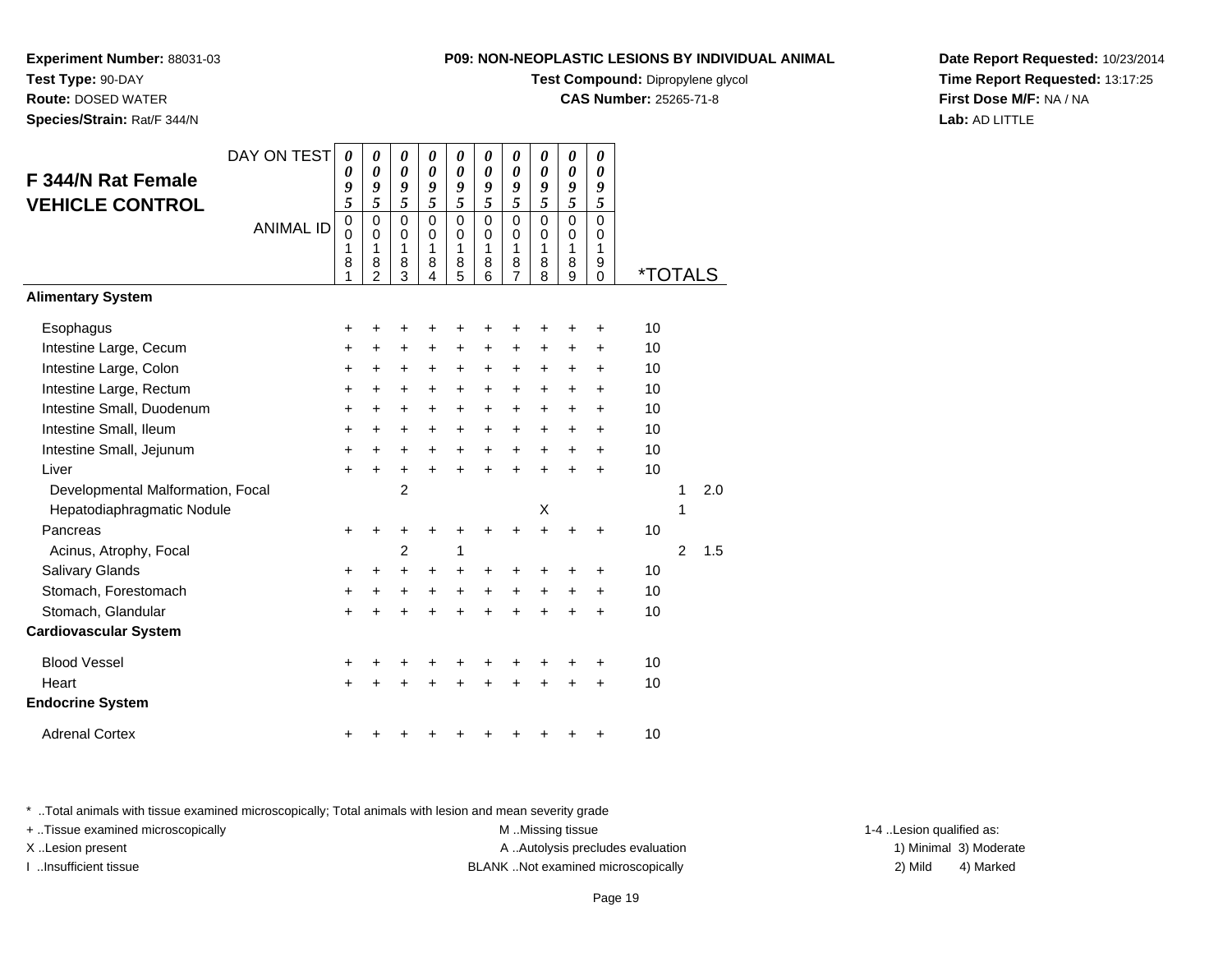**Test Compound:** Dipropylene glycol

**CAS Number:** 25265-71-8

**Date Report Requested:** 10/23/2014**Time Report Requested:** 13:17:26**First Dose M/F:** NA / NA**Lab:** AD LITTLE

| <b>F 344/N Rat Female</b>   | DAY ON TEST      | 0<br>0                        | 0<br>0                                              | 0<br>$\boldsymbol{\theta}$             | 0<br>$\boldsymbol{\theta}$             | 0<br>$\boldsymbol{\theta}$                | 0<br>0                                               | 0<br>$\boldsymbol{\theta}$                | 0<br>$\boldsymbol{\theta}$                | 0<br>$\boldsymbol{\theta}$                | 0<br>$\boldsymbol{\theta}$             |                       |                |     |
|-----------------------------|------------------|-------------------------------|-----------------------------------------------------|----------------------------------------|----------------------------------------|-------------------------------------------|------------------------------------------------------|-------------------------------------------|-------------------------------------------|-------------------------------------------|----------------------------------------|-----------------------|----------------|-----|
| <b>VEHICLE CONTROL</b>      |                  | 9<br>5                        | 9<br>5                                              | 9<br>5                                 | 9<br>5                                 | 9<br>5                                    | 9<br>5                                               | 9<br>5                                    | 9<br>5                                    | 9<br>5                                    | 9<br>5                                 |                       |                |     |
|                             | <b>ANIMAL ID</b> | $\pmb{0}$<br>0<br>1<br>8<br>1 | $\mathbf 0$<br>$\Omega$<br>1<br>8<br>$\overline{2}$ | $\mathbf 0$<br>$\Omega$<br>1<br>8<br>3 | $\mathbf 0$<br>$\Omega$<br>1<br>8<br>4 | $\mathbf 0$<br>$\mathbf 0$<br>1<br>8<br>5 | $\mathbf 0$<br>$\mathbf 0$<br>$\mathbf{1}$<br>8<br>6 | $\mathbf 0$<br>$\mathbf 0$<br>1<br>8<br>7 | $\mathbf 0$<br>0<br>$\mathbf 1$<br>8<br>8 | $\mathbf 0$<br>$\mathbf 0$<br>1<br>8<br>9 | $\mathbf 0$<br>0<br>1<br>9<br>$\Omega$ | <i><b>*TOTALS</b></i> |                |     |
| Hyperplasia, Focal          |                  | $\overline{2}$                |                                                     |                                        |                                        |                                           |                                                      |                                           |                                           |                                           |                                        |                       | 1              | 2.0 |
| Adrenal Medulla             |                  | +                             | +                                                   | +                                      |                                        |                                           |                                                      | +                                         | +                                         | +                                         | +                                      | 10                    |                |     |
| Islets, Pancreatic          |                  | +                             | $\ddot{}$                                           | +                                      | +                                      | +                                         | +                                                    | +                                         | +                                         | +                                         | +                                      | 10                    |                |     |
| Parathyroid Gland           |                  | M                             | $\ddot{}$                                           | $\ddot{}$                              | $\ddot{}$                              | $\ddot{}$                                 | M                                                    | $\ddot{}$                                 | $\ddot{}$                                 | $\ddot{}$                                 | $\ddot{}$                              | 8                     |                |     |
| <b>Pituitary Gland</b>      |                  | $\ddot{}$                     | +                                                   | +                                      | +                                      | $\ddot{}$                                 | $\ddot{}$                                            | +                                         | +                                         | +                                         | +                                      | 10                    |                |     |
| <b>Thyroid Gland</b>        |                  | $\ddot{}$                     | ÷                                                   | $\ddot{}$                              | +                                      | $\ddot{}$                                 | $\ddot{}$                                            | ÷                                         | $\ddot{}$                                 | $\ddot{}$                                 | $\ddot{}$                              | 10                    |                |     |
| <b>General Body System</b>  |                  |                               |                                                     |                                        |                                        |                                           |                                                      |                                           |                                           |                                           |                                        |                       |                |     |
| <b>NONE</b>                 |                  |                               |                                                     |                                        |                                        |                                           |                                                      |                                           |                                           |                                           |                                        |                       |                |     |
| <b>Genital System</b>       |                  |                               |                                                     |                                        |                                        |                                           |                                                      |                                           |                                           |                                           |                                        |                       |                |     |
| <b>Clitoral Gland</b>       |                  | +                             |                                                     | +                                      |                                        |                                           |                                                      | +                                         | +                                         | +                                         | +                                      | 10                    |                |     |
| Ovary                       |                  | +                             | +                                                   | $\ddot{}$                              |                                        | $\ddot{}$                                 | $\ddot{}$                                            | +                                         | $\ddot{}$                                 | +                                         | +                                      | 10                    |                |     |
| Uterus                      |                  | +                             | $\ddot{}$                                           | $\ddot{}$                              | $\ddot{}$                              | $\ddot{}$                                 | ÷                                                    | $\ddot{}$                                 | $\ddot{}$                                 | $\ddot{}$                                 | $\ddot{}$                              | 10                    |                |     |
| <b>Dilatation</b>           |                  | 3                             |                                                     |                                        |                                        |                                           |                                                      |                                           |                                           |                                           |                                        |                       | 1              | 3.0 |
| <b>Hematopoietic System</b> |                  |                               |                                                     |                                        |                                        |                                           |                                                      |                                           |                                           |                                           |                                        |                       |                |     |
| <b>Bone Marrow</b>          |                  | +                             |                                                     |                                        |                                        |                                           |                                                      |                                           | +                                         | ٠                                         | +                                      | 10                    |                |     |
| Lymph Node                  |                  |                               |                                                     |                                        |                                        |                                           |                                                      |                                           |                                           | $\ddot{}$                                 |                                        | 1                     |                |     |
| Bronchial, Hemorrhage       |                  |                               |                                                     |                                        |                                        |                                           |                                                      |                                           |                                           | 1                                         |                                        |                       | 1              | 1.0 |
| Lymph Node, Mandibular      |                  | +                             |                                                     |                                        |                                        |                                           |                                                      | +                                         | +                                         | +                                         | +                                      | 10                    |                |     |
| Hemorrhage                  |                  |                               |                                                     |                                        |                                        |                                           |                                                      |                                           |                                           | $\overline{2}$                            | $\overline{2}$                         |                       | $\overline{2}$ | 2.0 |
| Lymph Node, Mesenteric      |                  | +                             |                                                     |                                        |                                        |                                           |                                                      |                                           | +                                         | $\ddot{}$                                 | $\ddot{}$                              | 10                    |                |     |
| Spleen                      |                  | +                             |                                                     | +                                      |                                        |                                           |                                                      | +                                         | +                                         | +                                         | +                                      | 10                    |                |     |

\* ..Total animals with tissue examined microscopically; Total animals with lesion and mean severity grade

+ ..Tissue examined microscopically M ...Missing tissue 1-4 ... M ...Missing tissue

**Experiment Number:** 88031-03

**Test Type:** 90-DAY **Route:** DOSED WATER**Species/Strain:** Rat/F 344/N

X..Lesion present **A ..Autolysis precludes evaluation** A ..Autolysis precludes evaluation 1) Minimal 3) Moderate I ..Insufficient tissue BLANK ..Not examined microscopically 2) Mild 4) Marked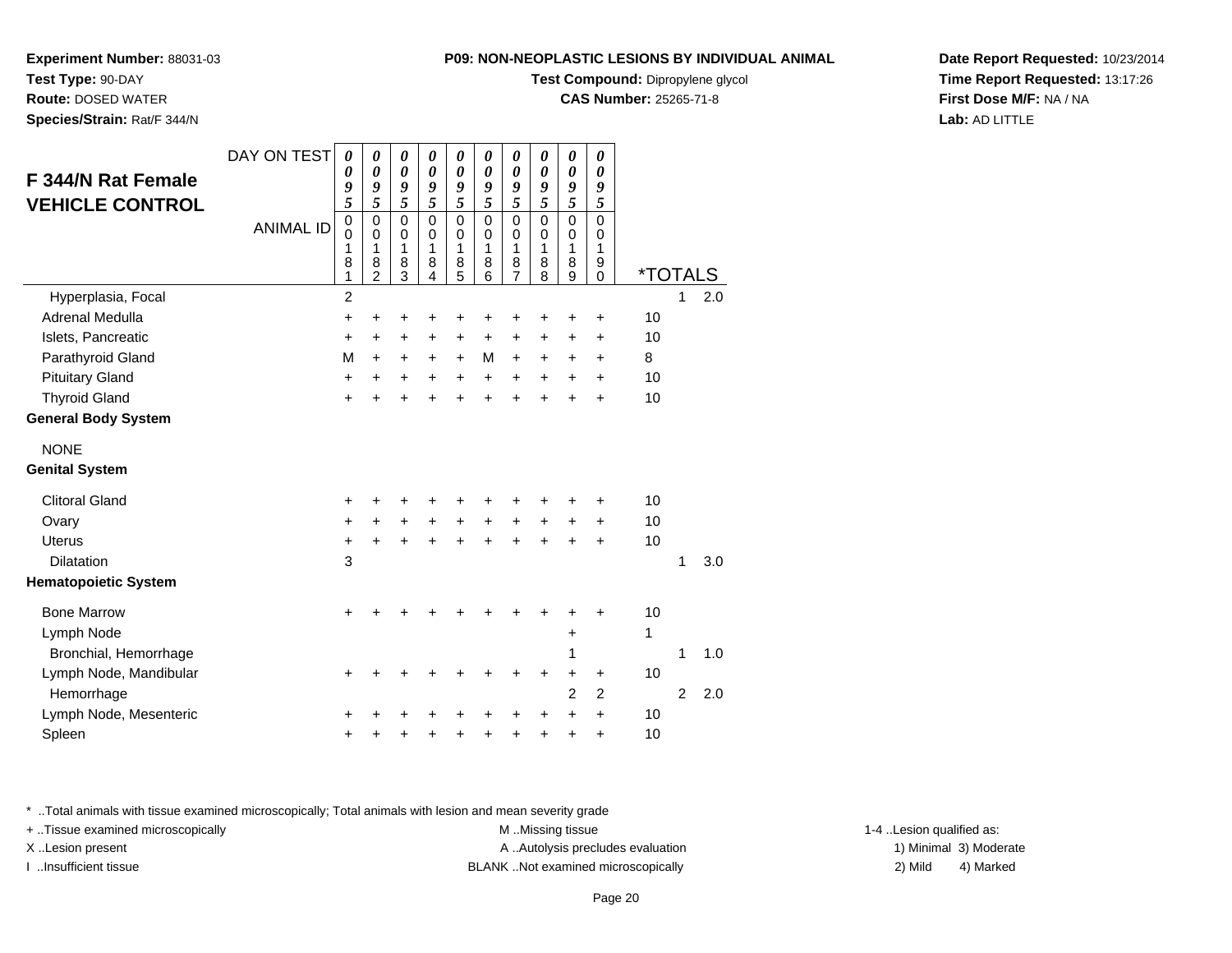**Test Compound:** Dipropylene glycol

**CAS Number:** 25265-71-8

**Date Report Requested:** 10/23/2014**Time Report Requested:** 13:17:26**First Dose M/F:** NA / NA**Lab:** AD LITTLE

| F 344/N Rat Female<br><b>VEHICLE CONTROL</b>                       | DAY ON TEST      | 0<br>0<br>9<br>$\overline{5}$   | 0<br>0<br>9<br>5                             | 0<br>0<br>9<br>5                | 0<br>0<br>9<br>5             | 0<br>0<br>9<br>5                | 0<br>0<br>9<br>5             | 0<br>0<br>9<br>$\overline{\mathbf{5}}$ | 0<br>0<br>9<br>5             | 0<br>0<br>9<br>5                        | 0<br>0<br>9<br>5             |                       |                     |            |
|--------------------------------------------------------------------|------------------|---------------------------------|----------------------------------------------|---------------------------------|------------------------------|---------------------------------|------------------------------|----------------------------------------|------------------------------|-----------------------------------------|------------------------------|-----------------------|---------------------|------------|
|                                                                    | <b>ANIMAL ID</b> | $\mathbf 0$<br>0<br>1<br>8<br>1 | 0<br>$\mathbf 0$<br>1<br>8<br>$\overline{2}$ | $\mathbf 0$<br>0<br>1<br>8<br>3 | $\Omega$<br>0<br>1<br>8<br>4 | $\mathbf 0$<br>0<br>1<br>8<br>5 | $\Omega$<br>0<br>1<br>8<br>6 | 0<br>0<br>1<br>8<br>$\overline{7}$     | $\Omega$<br>0<br>1<br>8<br>8 | $\mathbf 0$<br>$\pmb{0}$<br>1<br>8<br>9 | $\Omega$<br>0<br>1<br>9<br>0 | <i><b>*TOTALS</b></i> |                     |            |
| Thymus                                                             |                  | $\ddot{}$                       | ÷                                            | $\ddot{}$                       | $\ddot{}$                    | $\ddot{}$                       | ÷                            | $\ddot{}$                              | $\ddot{}$                    | $+$                                     | $\ddot{}$<br>1               | 10                    | 1                   | 1.0        |
| Hemorrhage<br><b>Integumentary System</b>                          |                  |                                 |                                              |                                 |                              |                                 |                              |                                        |                              |                                         |                              |                       |                     |            |
| <b>Mammary Gland</b>                                               |                  | $\ddot{}$                       |                                              |                                 |                              |                                 |                              |                                        |                              |                                         | +                            | 10                    |                     |            |
| Skin<br>Musculoskeletal System                                     |                  | $\ddot{}$                       |                                              | ٠                               |                              |                                 |                              | +                                      |                              |                                         | +                            | 10                    |                     |            |
| Bone<br>Nervous System                                             |                  | $\pm$                           |                                              |                                 |                              |                                 |                              |                                        |                              |                                         |                              | 10                    |                     |            |
| <b>Brain</b><br><b>Respiratory System</b>                          |                  | $\pm$                           |                                              |                                 |                              |                                 |                              |                                        |                              |                                         |                              | 10                    |                     |            |
| Lung                                                               |                  | +                               |                                              | +                               |                              |                                 |                              |                                        |                              |                                         | $\ddot{}$                    | 10                    |                     |            |
| Hemorrhage, Focal                                                  |                  |                                 |                                              |                                 | $\overline{c}$               |                                 | 1                            |                                        |                              | 1                                       | 1                            |                       | 3<br>$\overline{c}$ | 1.0        |
| Infiltration Cellular, Lymphocyte<br>Inflammation, Subacute, Focal |                  |                                 |                                              |                                 |                              |                                 |                              | 1                                      |                              | 2                                       |                              |                       | 1                   | 2.0<br>1.0 |
| <b>Nose</b>                                                        |                  | $\ddot{}$                       |                                              | +                               | +                            | +                               | +                            | +                                      | ٠                            |                                         | ÷                            | 10                    |                     |            |
| Trachea                                                            |                  | $\pm$                           |                                              | ٠                               | ٠                            | +                               | ٠                            | +                                      | ٠                            | ٠                                       | $\ddot{}$                    | 10                    |                     |            |
| <b>Special Senses System</b>                                       |                  |                                 |                                              |                                 |                              |                                 |                              |                                        |                              |                                         |                              |                       |                     |            |
| $\cdots$                                                           |                  |                                 |                                              |                                 |                              |                                 |                              |                                        |                              |                                         |                              |                       |                     |            |

NONE

**Urinary System**

\* ..Total animals with tissue examined microscopically; Total animals with lesion and mean severity grade

**Experiment Number:** 88031-03

**Test Type:** 90-DAY **Route:** DOSED WATER**Species/Strain:** Rat/F 344/N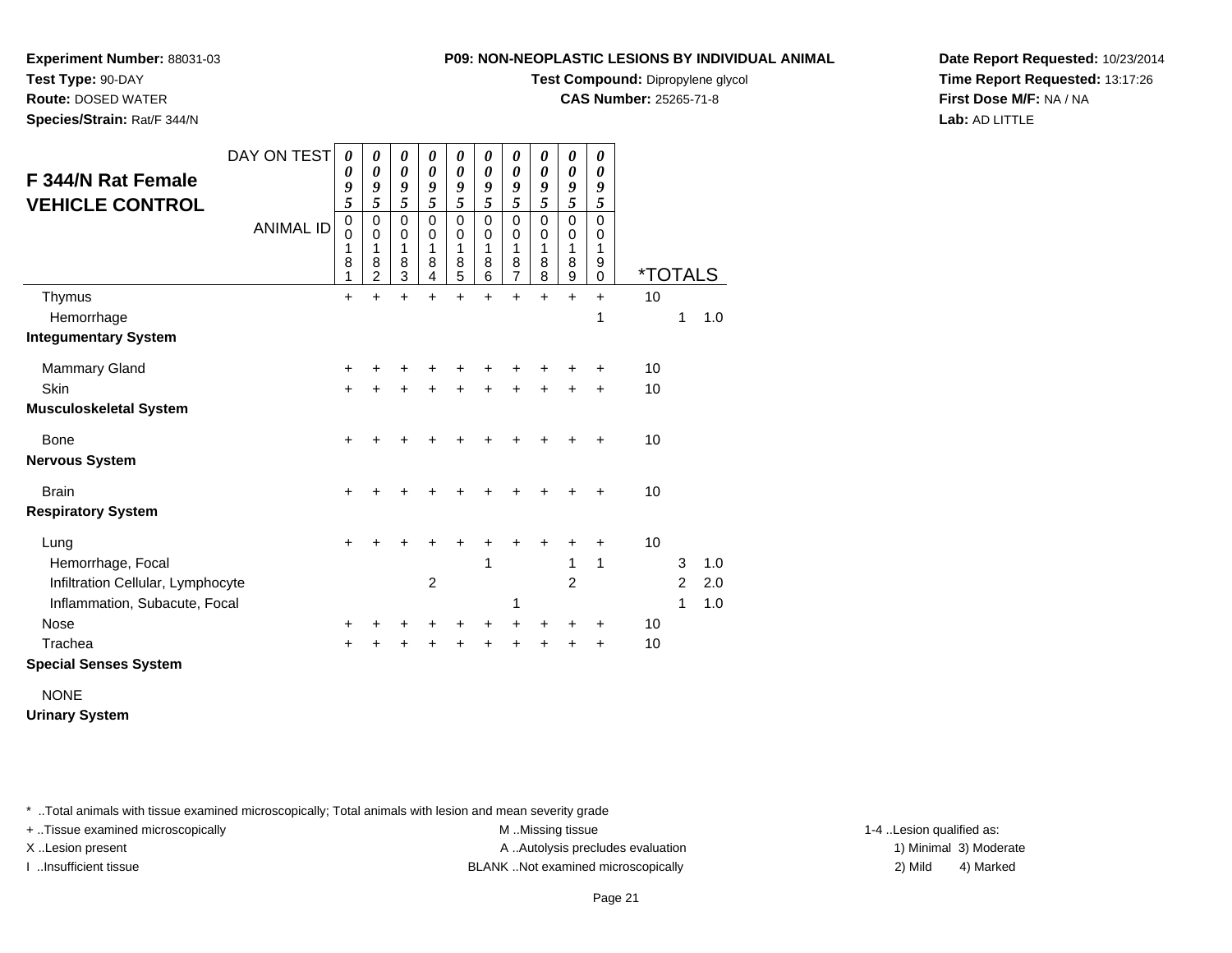**Experiment Number:** 88031-03**P09: NON-NEOPLASTIC LESIONS BY INDIVIDUAL ANIMAL**

**Test Compound:** Dipropylene glycol

<sup>+</sup> <sup>+</sup> <sup>+</sup> <sup>+</sup> <sup>+</sup> <sup>+</sup> <sup>+</sup> <sup>+</sup> + 10

**CAS Number:** 25265-71-8

**Date Report Requested:** 10/23/2014**Time Report Requested:** 13:17:26**First Dose M/F:** NA / NA**Lab:** AD LITTLE

DAY ON TEST**F 344/N Rat Female VEHICLE CONTROL**ANIMAL ID*0 0 9 5* 0 0 1 8 1 $\ddot{}$ *0 0 9 5* 0 0 1 8 2 $\ddot{}$ *0 0 9 5* 0 0 1 8 3*0 0 9 5* 0 0 1 8 4*0 0 9 5* 0 0 1 8 5*0 0 9 5* 0 0 1 8 6*0 0 9 5* 0 0 1 8 7*0 0 9 5* 0 0 1 8 8*0 0 9 5* 0 0 1 8 9*0 0 9 5* 0 0 1 9 $\check{\mathrm{o}}$ 0 \*TOTALSKidney $\mathsf y$  <sup>+</sup> <sup>+</sup> <sup>+</sup> <sup>+</sup> <sup>+</sup> <sup>+</sup> <sup>+</sup> <sup>+</sup> + 10 Urinary Bladder

 $\mathsf{r}$  +

\* ..Total animals with tissue examined microscopically; Total animals with lesion and mean severity grade

+ ..Tissue examined microscopically examined microscopically examined as:  $M$  ..Missing tissue 1-4 ..Lesion qualified as:

**Test Type:** 90-DAY **Route:** DOSED WATER**Species/Strain:** Rat/F 344/N

X..Lesion present **A ..Autolysis precludes evaluation** A ..Autolysis precludes evaluation 1) Minimal 3) Moderate I ..Insufficient tissue BLANK ..Not examined microscopically 2) Mild 4) Marked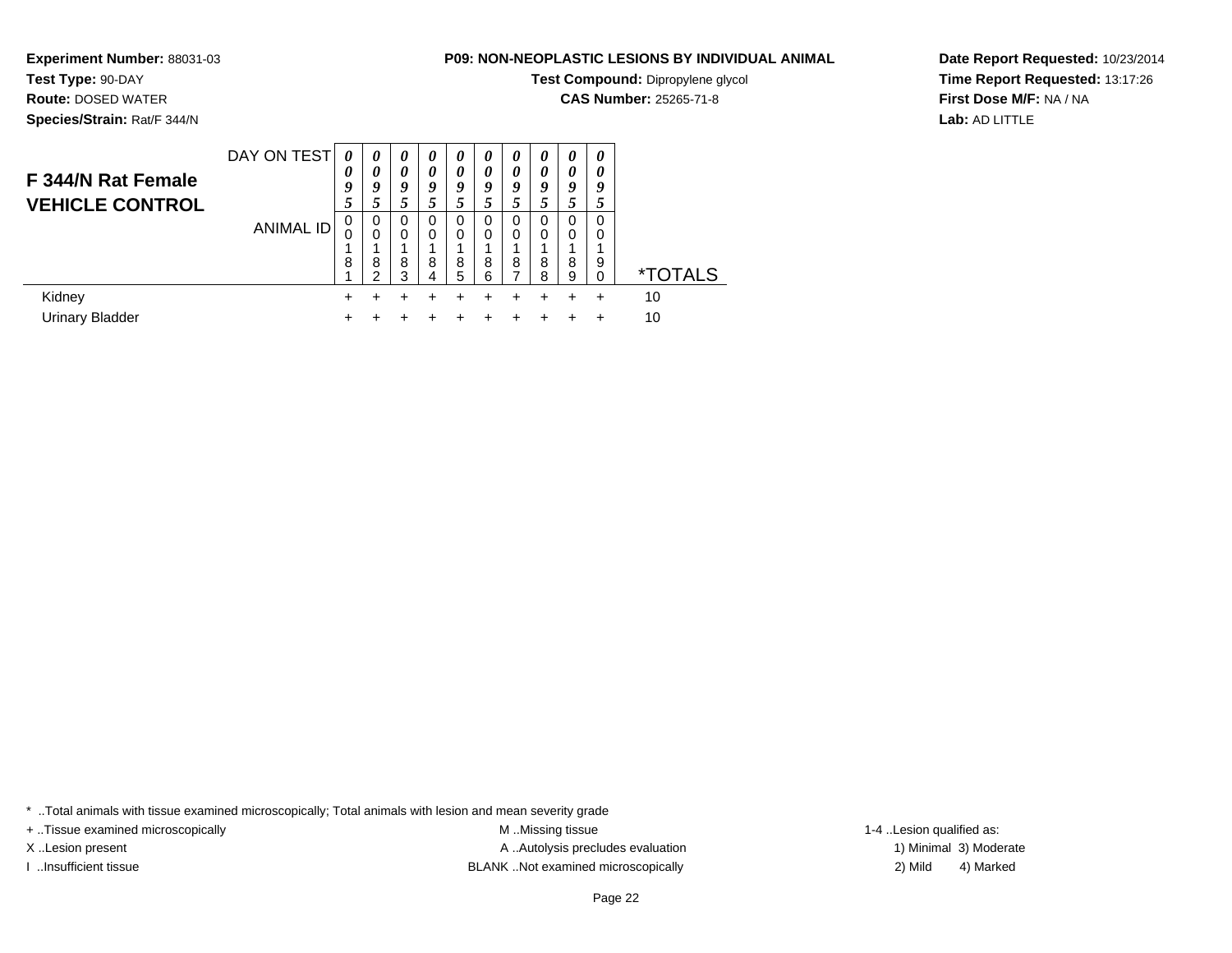**Test Compound:** Dipropylene glycol

**CAS Number:** 25265-71-8

**Date Report Requested:** 10/23/2014**Time Report Requested:** 13:17:26**First Dose M/F:** NA / NA**Lab:** AD LITTLE

|                                                                    | <b>ANIMAL ID</b> | 0<br>$\mathbf 0$<br>1<br>9<br>1 | 0<br>$\mathbf 0$<br>1<br>9<br>$\overline{2}$ | 0<br>$\pmb{0}$<br>$\mathbf{1}$<br>9<br>3 | 0<br>$\mathbf 0$<br>1<br>9<br>4 | 0<br>$\mathbf 0$<br>$\mathbf{1}$<br>9<br>$\overline{5}$ | 0<br>0<br>1<br>9<br>6 | 0<br>$\mathbf 0$<br>$\mathbf{1}$<br>$\frac{9}{7}$ | 0<br>0<br>$\mathbf{1}$<br>9<br>8 | 0<br>$\mathbf 0$<br>$\mathbf{1}$<br>9<br>$\boldsymbol{9}$ | 0<br>0<br>$\overline{2}$<br>$\mathbf 0$<br>$\mathbf 0$ | <i><b>*TOTALS</b></i> |   |     |
|--------------------------------------------------------------------|------------------|---------------------------------|----------------------------------------------|------------------------------------------|---------------------------------|---------------------------------------------------------|-----------------------|---------------------------------------------------|----------------------------------|-----------------------------------------------------------|--------------------------------------------------------|-----------------------|---|-----|
| <b>Alimentary System</b>                                           |                  |                                 |                                              |                                          |                                 |                                                         |                       |                                                   |                                  |                                                           |                                                        |                       |   |     |
| <b>NONE</b><br><b>Cardiovascular System</b>                        |                  |                                 |                                              |                                          |                                 |                                                         |                       |                                                   |                                  |                                                           |                                                        |                       |   |     |
| <b>NONE</b><br><b>Endocrine System</b>                             |                  |                                 |                                              |                                          |                                 |                                                         |                       |                                                   |                                  |                                                           |                                                        |                       |   |     |
| <b>Adrenal Cortex</b><br>Hypertrophy<br><b>General Body System</b> |                  | $\ddot{}$<br>$\mathbf{1}$       | $\ddot{}$<br>$\overline{2}$                  | +                                        | +                               | $\ddot{}$                                               |                       | + + + + + +<br>1 1 2 1 1 1                        |                                  |                                                           |                                                        | 10                    | 8 | 1.3 |
| <b>NONE</b><br><b>Genital System</b>                               |                  |                                 |                                              |                                          |                                 |                                                         |                       |                                                   |                                  |                                                           |                                                        |                       |   |     |
| <b>Uterus</b><br>Dilatation<br><b>Hematopoietic System</b>         |                  |                                 |                                              |                                          |                                 |                                                         | $\ddot{}$<br>3        |                                                   |                                  |                                                           |                                                        | 1                     | 1 | 3.0 |
| Lymph Node, Mandibular<br>Thymus<br><b>Integumentary System</b>    |                  |                                 | $+$                                          |                                          | +                               |                                                         |                       |                                                   | $\ddot{}$                        |                                                           |                                                        | 1<br>2                |   |     |
| Skin<br><b>Musculoskeletal System</b>                              |                  |                                 |                                              | $\ddot{}$                                |                                 |                                                         |                       |                                                   |                                  |                                                           |                                                        | 1                     |   |     |
|                                                                    |                  |                                 |                                              |                                          |                                 |                                                         |                       |                                                   |                                  |                                                           |                                                        |                       |   |     |

\* ..Total animals with tissue examined microscopically; Total animals with lesion and mean severity grade

DAY ON TEST

*0*

*0 9 5*

+ ..Tissue examined microscopically examined microscopically examined as:  $M$  ..Missing tissue 1-4 ..Lesion qualified as:

**Experiment Number:** 88031-03

**F 344/N Rat Female**

**Test Type:** 90-DAY **Route:** DOSED WATER**Species/Strain:** Rat/F 344/N

**0.5%**

X..Lesion present **A ..Autolysis precludes evaluation** A ..Autolysis precludes evaluation 1) Minimal 3) Moderate

I ..Insufficient tissue BLANK ..Not examined microscopically 2) Mild 4) Marked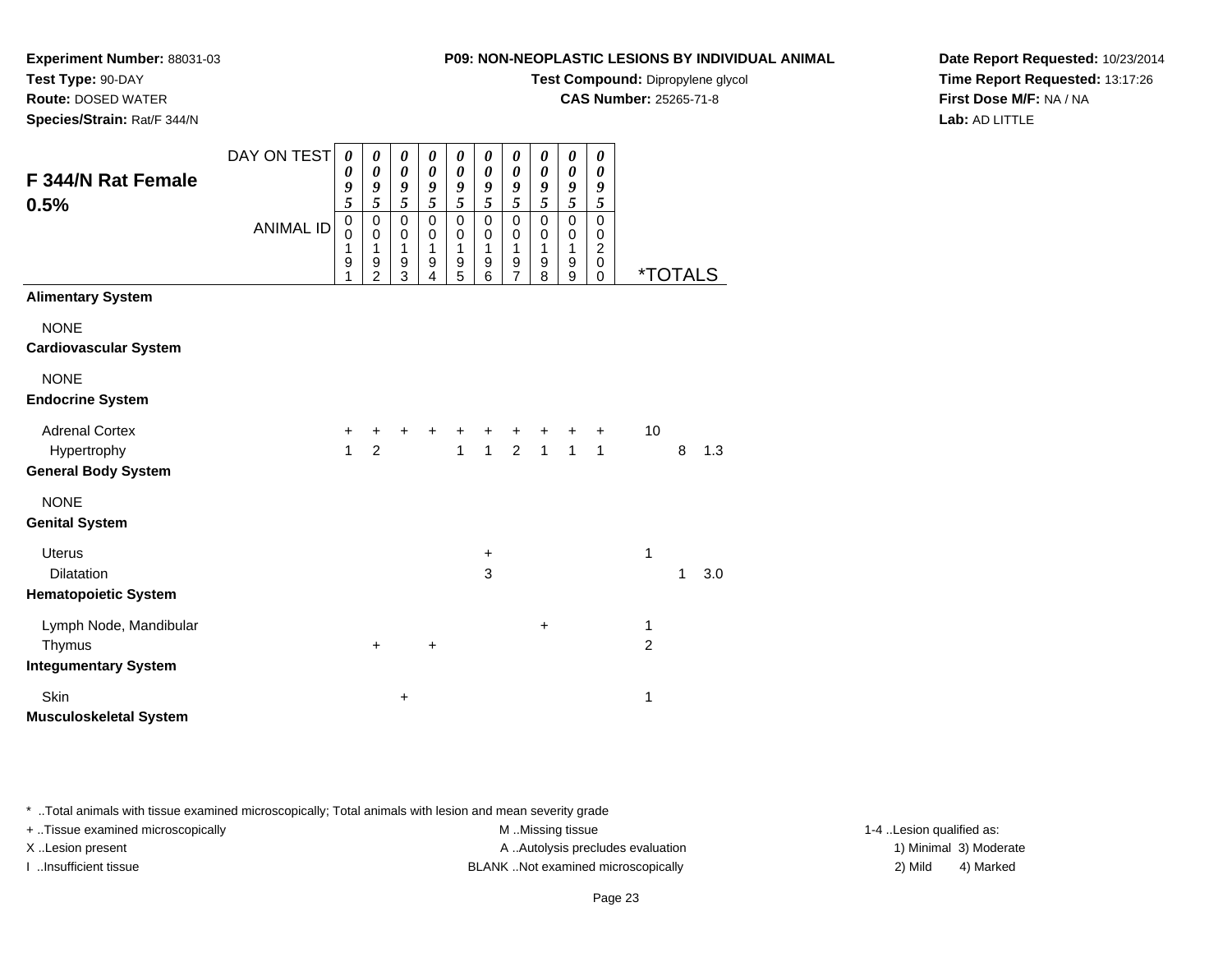# **Test Type:** 90-DAY

**Route:** DOSED WATER

**Species/Strain:** Rat/F 344/N

## **P09: NON-NEOPLASTIC LESIONS BY INDIVIDUAL ANIMAL**

**Test Compound:** Dipropylene glycol

**CAS Number:** 25265-71-8

**Date Report Requested:** 10/23/2014**Time Report Requested:** 13:17:26**First Dose M/F:** NA / NA**Lab:** AD LITTLE

| F 344/N Rat Female<br>0.5%                  | DAY ON TEST<br><b>ANIMAL ID</b> | $\boldsymbol{\theta}$<br>0<br>9<br>5<br>0<br>$\Omega$ | 0<br>$\boldsymbol{\theta}$<br>9<br>5<br>0<br>$\mathbf 0$ | 0<br>0<br>9<br>5<br>0<br>0 | $\boldsymbol{\theta}$<br>$\boldsymbol{\theta}$<br>9<br>5<br>0<br>$\mathbf 0$ | 0<br>$\boldsymbol{\theta}$<br>9<br>5<br>0<br>0 | 0<br>0<br>9<br>5<br>0<br>0 | 0<br>0<br>9<br>5<br>0<br>0 | 0<br>0<br>9<br>5<br>0<br>0 | 0<br>0<br>9<br>5<br>0<br>0 | 0<br>0<br>9<br>5<br>0<br>0<br>2 |                       |
|---------------------------------------------|---------------------------------|-------------------------------------------------------|----------------------------------------------------------|----------------------------|------------------------------------------------------------------------------|------------------------------------------------|----------------------------|----------------------------|----------------------------|----------------------------|---------------------------------|-----------------------|
|                                             |                                 | 9                                                     | 9<br>2                                                   | 9<br>3                     | 9<br>4                                                                       | 9<br>5                                         | 9<br>6                     | 9                          | 9<br>8                     | 9<br>9                     | 0<br>0                          | <i><b>*TOTALS</b></i> |
| <b>NONE</b><br>Nervous System               |                                 |                                                       |                                                          |                            |                                                                              |                                                |                            |                            |                            |                            |                                 |                       |
| <b>NONE</b><br><b>Respiratory System</b>    |                                 |                                                       |                                                          |                            |                                                                              |                                                |                            |                            |                            |                            |                                 |                       |
| <b>NONE</b><br><b>Special Senses System</b> |                                 |                                                       |                                                          |                            |                                                                              |                                                |                            |                            |                            |                            |                                 |                       |
| <b>NONE</b>                                 |                                 |                                                       |                                                          |                            |                                                                              |                                                |                            |                            |                            |                            |                                 |                       |

#### **Urinary System**

Kidney $\mathsf y$ 

\* ..Total animals with tissue examined microscopically; Total animals with lesion and mean severity grade

+ ..Tissue examined microscopically examined microscopically examined as:  $M$  ..Missing tissue 1-4 ..Lesion qualified as: X..Lesion present **A ..Autolysis precludes evaluation** A ..Autolysis precludes evaluation 1) Minimal 3) Moderate I ..Insufficient tissue 2) Mild 2 and the BLANK ..Not examined microscopically and the same 2) Mild

<sup>+</sup> <sup>+</sup> <sup>+</sup> <sup>+</sup> <sup>+</sup> <sup>+</sup> <sup>+</sup> <sup>+</sup> + 10

4) Marked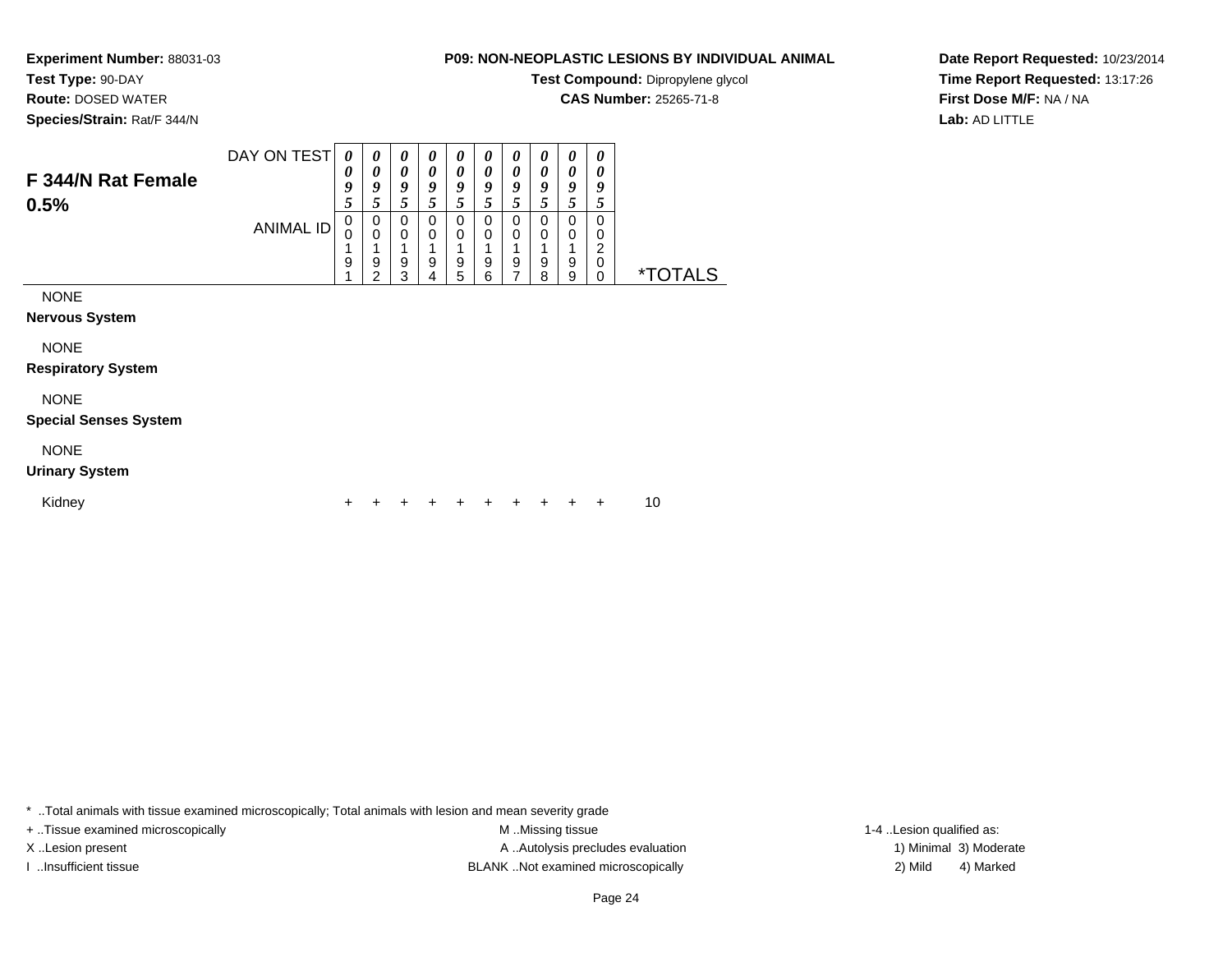**Test Compound:** Dipropylene glycol

**CAS Number:** 25265-71-8

**Date Report Requested:** 10/23/2014**Time Report Requested:** 13:17:26**First Dose M/F:** NA / NA**Lab:** AD LITTLE

|                                                                                                         | 0<br>1       | 0<br>$\overline{2}$ | 0<br>3         | 0<br>$\overline{4}$ | 0<br>5       | 0<br>6         | 0<br>$\overline{7}$ | 0<br>8       | 0<br>9         | 1<br>$\mathbf 0$ |    | <i><b>*TOTALS</b></i> |     |
|---------------------------------------------------------------------------------------------------------|--------------|---------------------|----------------|---------------------|--------------|----------------|---------------------|--------------|----------------|------------------|----|-----------------------|-----|
| <b>Alimentary System</b>                                                                                |              |                     |                |                     |              |                |                     |              |                |                  |    |                       |     |
| Liver                                                                                                   |              |                     |                |                     | $\ddot{}$    |                |                     |              |                |                  | 1  |                       |     |
| Hepatodiaphragmatic Nodule, Multiple                                                                    |              |                     |                |                     | $\mathbf{3}$ |                |                     |              |                |                  |    | 1                     | 3.0 |
| <b>Cardiovascular System</b>                                                                            |              |                     |                |                     |              |                |                     |              |                |                  |    |                       |     |
| <b>NONE</b>                                                                                             |              |                     |                |                     |              |                |                     |              |                |                  |    |                       |     |
| <b>Endocrine System</b>                                                                                 |              |                     |                |                     |              |                |                     |              |                |                  |    |                       |     |
| <b>Adrenal Cortex</b>                                                                                   | $\ddot{}$    | +                   | +              | +                   | +            | +              |                     |              |                | +                | 10 |                       |     |
| Hypertrophy                                                                                             | $\mathbf{1}$ | $\overline{2}$      | $\overline{2}$ |                     | $2\quad 2$   | $\overline{2}$ | $\mathbf{1}$        | $\mathbf{1}$ | $\overline{2}$ | $\mathbf{1}$     |    | 10                    | 1.6 |
| <b>Pituitary Gland</b>                                                                                  |              |                     |                | $\ddot{}$           |              |                |                     |              |                |                  | 1  |                       |     |
| Pars Distalis, Hyperplasia, Focal                                                                       |              |                     |                | $\overline{2}$      |              |                |                     |              |                |                  |    | 1                     | 2.0 |
| <b>General Body System</b>                                                                              |              |                     |                |                     |              |                |                     |              |                |                  |    |                       |     |
| <b>NONE</b>                                                                                             |              |                     |                |                     |              |                |                     |              |                |                  |    |                       |     |
| <b>Genital System</b>                                                                                   |              |                     |                |                     |              |                |                     |              |                |                  |    |                       |     |
| Ovary                                                                                                   |              |                     | $\ddot{}$      |                     | $\ddot{}$    |                |                     |              |                |                  | 3  |                       |     |
| <b>Uterus</b>                                                                                           |              |                     |                |                     |              | +              |                     |              |                |                  | 1  |                       |     |
| Dilatation                                                                                              |              |                     |                |                     |              | $\overline{2}$ |                     |              |                |                  |    | 1                     | 2.0 |
| <b>Hematopoietic System</b>                                                                             |              |                     |                |                     |              |                |                     |              |                |                  |    |                       |     |
| Lymph Node                                                                                              |              | $\ddot{}$           |                |                     |              |                |                     |              |                |                  | 1  |                       |     |
| Mediastinal, Hemorrhage                                                                                 |              | $\overline{2}$      |                |                     |              |                |                     |              |                |                  |    | 1                     | 2.0 |
| * Total animals with tissue examined microscopically; Total animals with lesion and mean severity grade |              |                     |                |                     |              |                |                     |              |                |                  |    |                       |     |
| $+$ Tissue examined microscopically                                                                     |              |                     |                |                     |              |                | M. Missing tissue   |              |                |                  |    |                       |     |

DAY ON TEST

*0*

*0*

0 0 2

0 0 2

*0 9 5*

0 0 2

0 0 2

0 0 2

*0 9 5*

0 0 2

0 0 2

ANIMAL ID

**Experiment Number:** 88031-03

**F 344/N Rat Female**

**Test Type:** 90-DAY **Route:** DOSED WATER**Species/Strain:** Rat/F 344/N

**1.0%**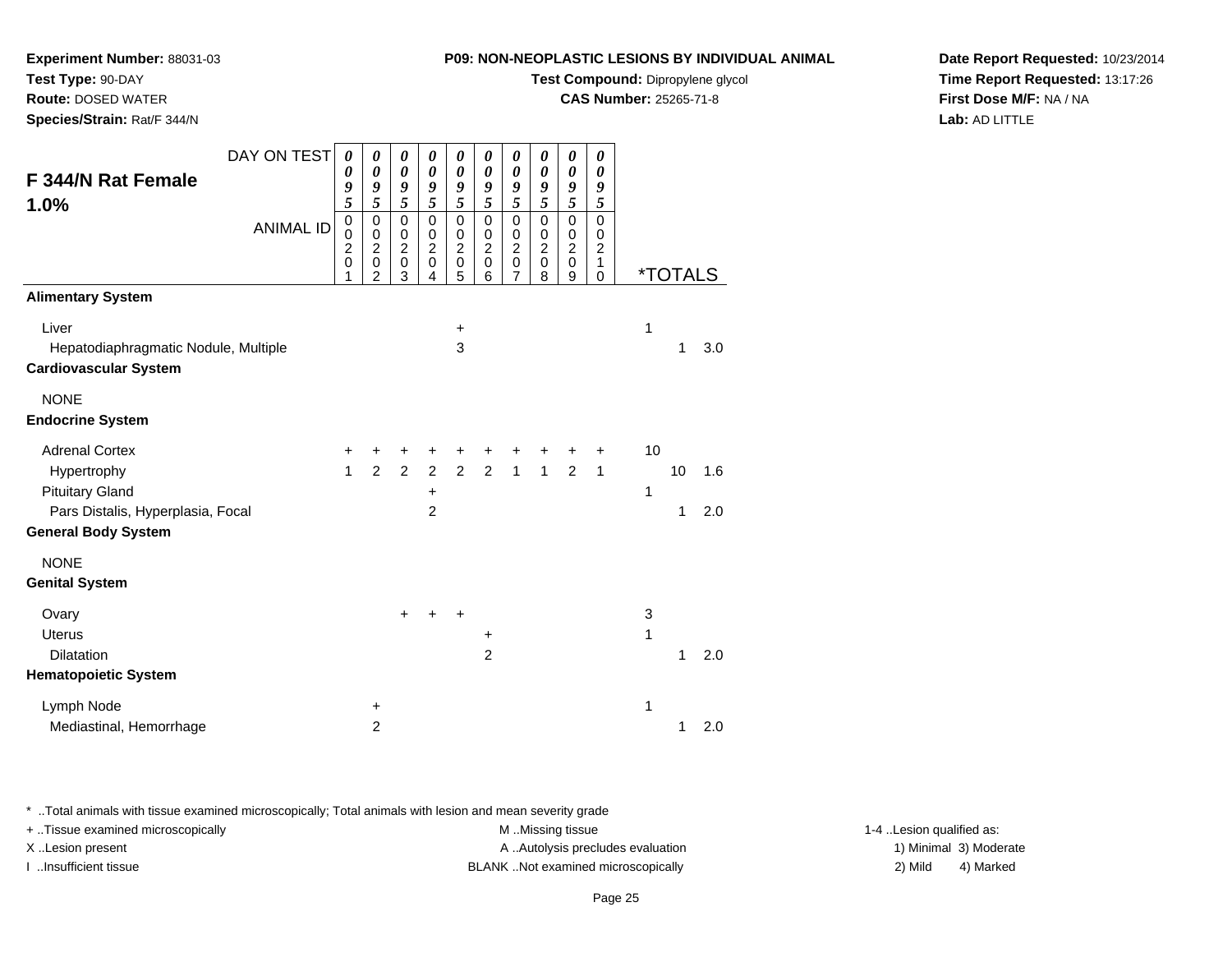**Test Type:** 90-DAY

**Route:** DOSED WATER

**Species/Strain:** Rat/F 344/N

### **P09: NON-NEOPLASTIC LESIONS BY INDIVIDUAL ANIMAL**

**Test Compound:** Dipropylene glycol

**CAS Number:** 25265-71-8

**Date Report Requested:** 10/23/2014**Time Report Requested:** 13:17:26**First Dose M/F:** NA / NA**Lab:** AD LITTLE

| F 344/N Rat Female                          | DAY ON TEST      | $\boldsymbol{\theta}$<br>0                                       | 0<br>0                                                            | 0<br>$\boldsymbol{\theta}$                                   | 0<br>$\boldsymbol{\theta}$                                         | $\boldsymbol{\theta}$<br>$\boldsymbol{\theta}$                                | 0<br>$\boldsymbol{\theta}$                             | 0<br>$\pmb{\theta}$                                                 | 0<br>0                                                 | 0<br>$\boldsymbol{\theta}$                                 | 0<br>0                                                   |    |                       |     |
|---------------------------------------------|------------------|------------------------------------------------------------------|-------------------------------------------------------------------|--------------------------------------------------------------|--------------------------------------------------------------------|-------------------------------------------------------------------------------|--------------------------------------------------------|---------------------------------------------------------------------|--------------------------------------------------------|------------------------------------------------------------|----------------------------------------------------------|----|-----------------------|-----|
| 1.0%                                        |                  | 9<br>5                                                           | 9<br>5                                                            | 9<br>5                                                       | 9<br>5                                                             | 9<br>5                                                                        | 9<br>5                                                 | 9<br>5                                                              | 9<br>5                                                 | 9<br>5                                                     | 9<br>5                                                   |    |                       |     |
|                                             | <b>ANIMAL ID</b> | $\mathbf 0$<br>$\mathbf 0$<br>$\overline{c}$<br>$\mathbf 0$<br>1 | 0<br>$\pmb{0}$<br>$\overline{c}$<br>$\mathbf 0$<br>$\overline{2}$ | $\mathbf 0$<br>$\pmb{0}$<br>$\overline{c}$<br>$\pmb{0}$<br>3 | $\mathbf 0$<br>$\mathbf 0$<br>$\boldsymbol{2}$<br>$\mathbf 0$<br>4 | $\mathbf 0$<br>$\mathbf 0$<br>$\overline{c}$<br>$\mathbf 0$<br>$\overline{5}$ | 0<br>$\mathbf 0$<br>$\overline{c}$<br>$\mathsf 0$<br>6 | $\mathbf 0$<br>0<br>$\overline{2}$<br>$\mathbf 0$<br>$\overline{7}$ | $\mathbf 0$<br>$\mathbf 0$<br>$\overline{c}$<br>0<br>8 | $\pmb{0}$<br>$\pmb{0}$<br>$\overline{c}$<br>$\pmb{0}$<br>9 | $\mathbf 0$<br>0<br>$\boldsymbol{2}$<br>1<br>$\mathbf 0$ |    | <i><b>*TOTALS</b></i> |     |
| Lymph Node, Mandibular                      |                  |                                                                  |                                                                   |                                                              | $\ddot{}$                                                          |                                                                               |                                                        |                                                                     |                                                        |                                                            |                                                          | 1  |                       |     |
| Hemorrhage                                  |                  |                                                                  |                                                                   |                                                              | $\overline{c}$                                                     |                                                                               |                                                        |                                                                     |                                                        |                                                            |                                                          |    | 1                     | 2.0 |
| Thymus                                      |                  |                                                                  |                                                                   |                                                              |                                                                    |                                                                               |                                                        |                                                                     |                                                        |                                                            | $\ddot{}$<br>1                                           | 1  | 1                     | 1.0 |
| Hemorrhage<br><b>Integumentary System</b>   |                  |                                                                  |                                                                   |                                                              |                                                                    |                                                                               |                                                        |                                                                     |                                                        |                                                            |                                                          |    |                       |     |
| <b>NONE</b>                                 |                  |                                                                  |                                                                   |                                                              |                                                                    |                                                                               |                                                        |                                                                     |                                                        |                                                            |                                                          |    |                       |     |
| <b>Musculoskeletal System</b>               |                  |                                                                  |                                                                   |                                                              |                                                                    |                                                                               |                                                        |                                                                     |                                                        |                                                            |                                                          |    |                       |     |
| <b>NONE</b>                                 |                  |                                                                  |                                                                   |                                                              |                                                                    |                                                                               |                                                        |                                                                     |                                                        |                                                            |                                                          |    |                       |     |
| <b>Nervous System</b>                       |                  |                                                                  |                                                                   |                                                              |                                                                    |                                                                               |                                                        |                                                                     |                                                        |                                                            |                                                          |    |                       |     |
| <b>NONE</b><br><b>Respiratory System</b>    |                  |                                                                  |                                                                   |                                                              |                                                                    |                                                                               |                                                        |                                                                     |                                                        |                                                            |                                                          |    |                       |     |
| <b>NONE</b><br><b>Special Senses System</b> |                  |                                                                  |                                                                   |                                                              |                                                                    |                                                                               |                                                        |                                                                     |                                                        |                                                            |                                                          |    |                       |     |
| <b>NONE</b><br><b>Urinary System</b>        |                  |                                                                  |                                                                   |                                                              |                                                                    |                                                                               |                                                        |                                                                     |                                                        |                                                            |                                                          |    |                       |     |
| Kidney                                      |                  | ٠                                                                |                                                                   | +                                                            |                                                                    |                                                                               |                                                        |                                                                     |                                                        |                                                            |                                                          | 10 |                       |     |

\* ..Total animals with tissue examined microscopically; Total animals with lesion and mean severity grade

+ ..Tissue examined microscopically M ...Missing tissue 1-4 ... M ...Missing tissue

X..Lesion present **A ..Autolysis precludes evaluation** A ..Autolysis precludes evaluation 1) Minimal 3) Moderate I ..Insufficient tissue BLANK ..Not examined microscopically 2) Mild 4) Marked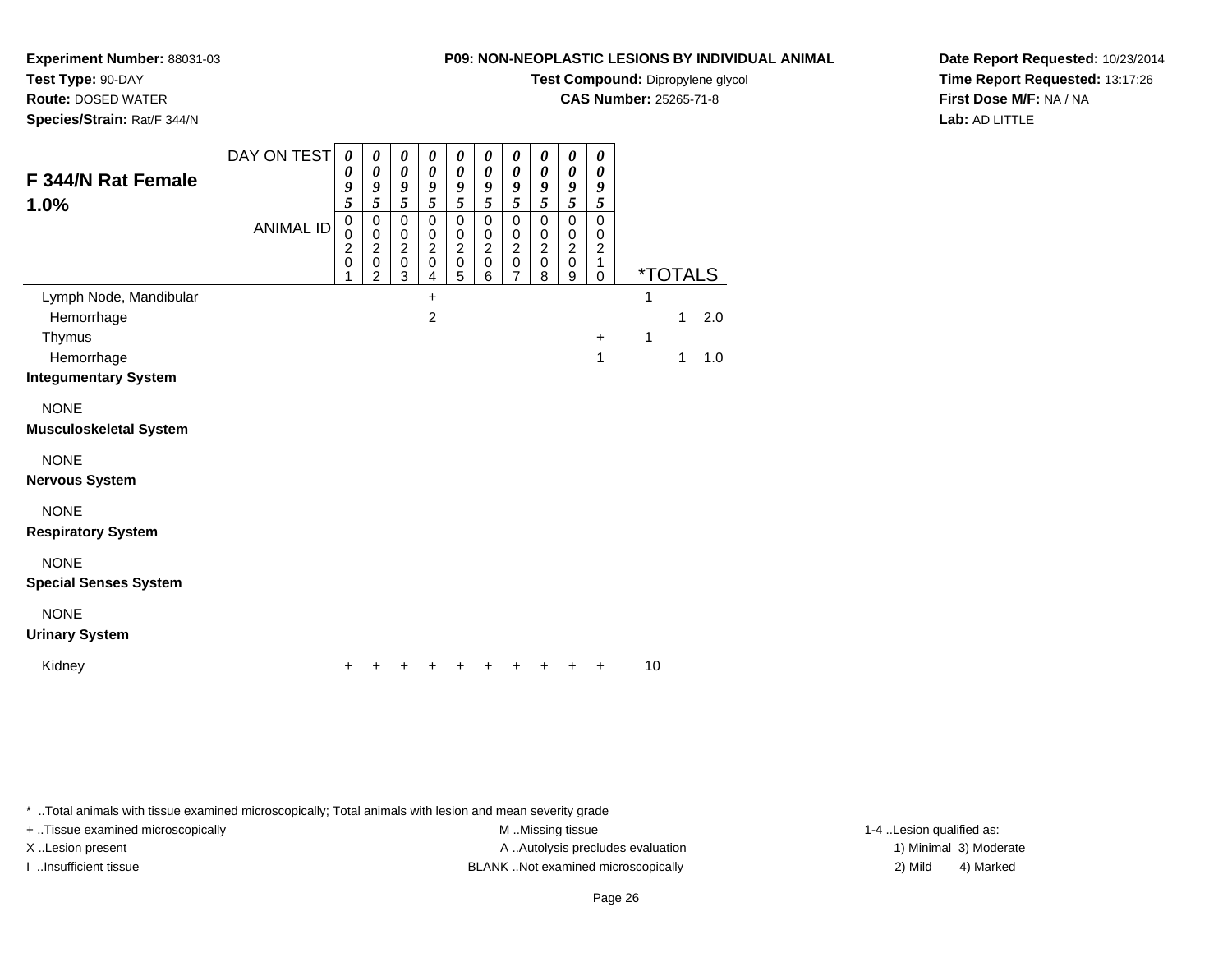**Test Compound:** Dipropylene glycol

**CAS Number:** 25265-71-8

**Date Report Requested:** 10/23/2014**Time Report Requested:** 13:17:26**First Dose M/F:** NA / NA**Lab:** AD LITTLE

| Species/Strain: Rat/F 344/N                                                                  |                                 |                                                                       |                                                                                         |                                                                                         |                                                                                                           |                                                                                 |                                                                                |                                                                                           |                                                                                                                       |                                                                                           |                                                                                                |                                                                       |  |
|----------------------------------------------------------------------------------------------|---------------------------------|-----------------------------------------------------------------------|-----------------------------------------------------------------------------------------|-----------------------------------------------------------------------------------------|-----------------------------------------------------------------------------------------------------------|---------------------------------------------------------------------------------|--------------------------------------------------------------------------------|-------------------------------------------------------------------------------------------|-----------------------------------------------------------------------------------------------------------------------|-------------------------------------------------------------------------------------------|------------------------------------------------------------------------------------------------|-----------------------------------------------------------------------|--|
| F 344/N Rat Female<br>2.0%                                                                   | DAY ON TEST<br><b>ANIMAL ID</b> | 0<br>0<br>9<br>5<br>$\mathbf 0$<br>$\mathbf 0$<br>$\overline{c}$<br>1 | 0<br>$\boldsymbol{\theta}$<br>9<br>5<br>$\mathbf 0$<br>$\pmb{0}$<br>$\overline{c}$<br>1 | 0<br>$\boldsymbol{\theta}$<br>9<br>5<br>$\mathbf 0$<br>$\pmb{0}$<br>$\overline{2}$<br>1 | $\boldsymbol{\theta}$<br>$\boldsymbol{\theta}$<br>9<br>5<br>$\mathbf 0$<br>$\,0\,$<br>$\overline{2}$<br>1 | 0<br>$\boldsymbol{\theta}$<br>9<br>5<br>$\mathbf 0$<br>0<br>$\overline{2}$<br>1 | 0<br>$\pmb{\theta}$<br>9<br>5<br>$\mathbf 0$<br>$\,0\,$<br>$\overline{c}$<br>1 | 0<br>$\boldsymbol{\theta}$<br>9<br>5<br>$\mathbf 0$<br>$\mathbf 0$<br>$\overline{c}$<br>1 | $\boldsymbol{\theta}$<br>$\boldsymbol{\theta}$<br>9<br>5<br>$\mathbf 0$<br>$\pmb{0}$<br>$\overline{c}$<br>$\mathbf 1$ | 0<br>$\boldsymbol{\theta}$<br>9<br>5<br>$\mathbf 0$<br>$\pmb{0}$<br>$\boldsymbol{2}$<br>1 | 0<br>$\boldsymbol{\theta}$<br>9<br>5<br>$\pmb{0}$<br>0<br>$\boldsymbol{2}$<br>$\boldsymbol{2}$ |                                                                       |  |
| <b>Alimentary System</b>                                                                     |                                 | 1                                                                     | $\overline{2}$                                                                          | 3                                                                                       | 4                                                                                                         | 5                                                                               | 6                                                                              | 7                                                                                         | 8                                                                                                                     | 9                                                                                         | $\mathbf 0$                                                                                    | <i><b>*TOTALS</b></i>                                                 |  |
| Liver<br>Hepatodiaphragmatic Nodule<br><b>Cardiovascular System</b>                          |                                 | $\ddot{}$<br>$\boldsymbol{\mathsf{X}}$                                |                                                                                         |                                                                                         |                                                                                                           |                                                                                 |                                                                                |                                                                                           | $\ddot{}$                                                                                                             | +<br>Χ                                                                                    |                                                                                                | 3<br>$\overline{2}$                                                   |  |
| <b>NONE</b><br><b>Endocrine System</b>                                                       |                                 |                                                                       |                                                                                         |                                                                                         |                                                                                                           |                                                                                 |                                                                                |                                                                                           |                                                                                                                       |                                                                                           |                                                                                                |                                                                       |  |
| <b>Adrenal Cortex</b><br>Hypertrophy<br><b>Adrenal Medulla</b><br><b>General Body System</b> |                                 | +<br>$\overline{2}$                                                   | $\ddot{}$<br>$\overline{2}$                                                             | +<br>$\overline{2}$<br>+                                                                | +                                                                                                         | +                                                                               | +<br>$1 \quad 2 \quad 1 \quad 1 \quad 1$                                       | +                                                                                         |                                                                                                                       | $\overline{1}$                                                                            | ٠<br>$\mathbf{1}$                                                                              | 10<br>10<br>1.4<br>1                                                  |  |
| <b>NONE</b><br><b>Genital System</b>                                                         |                                 |                                                                       |                                                                                         |                                                                                         |                                                                                                           |                                                                                 |                                                                                |                                                                                           |                                                                                                                       |                                                                                           |                                                                                                |                                                                       |  |
| <b>Uterus</b><br>Dilatation<br><b>Hematopoietic System</b>                                   |                                 |                                                                       |                                                                                         | $\ddot{}$<br>$\overline{c}$                                                             |                                                                                                           | $\ddot{}$<br>$\overline{2}$                                                     |                                                                                |                                                                                           | +<br>1                                                                                                                |                                                                                           |                                                                                                | $\mathbf 3$<br>3<br>1.7                                               |  |
| Lymph Node<br>Mediastinal, Hemorrhage<br>Lymph Node, Mandibular<br>Hemorrhage                |                                 |                                                                       |                                                                                         | $\ddot{}$<br>$\overline{2}$<br>$\ddot{}$<br>$\overline{2}$                              |                                                                                                           |                                                                                 |                                                                                | $\ddot{}$<br>1                                                                            | +<br>$\overline{c}$                                                                                                   |                                                                                           |                                                                                                | $\overline{2}$<br>2<br>1.5<br>$\overline{c}$<br>$\overline{2}$<br>2.0 |  |
|                                                                                              |                                 |                                                                       |                                                                                         |                                                                                         |                                                                                                           |                                                                                 |                                                                                |                                                                                           |                                                                                                                       |                                                                                           |                                                                                                |                                                                       |  |

\* ..Total animals with tissue examined microscopically; Total animals with lesion and mean severity grade

+ ..Tissue examined microscopically examined microscopically examined as:  $M$  ..Missing tissue 1-4 ..Lesion qualified as:

**Experiment Number:** 88031-03

**Test Type:** 90-DAY**Route:** DOSED WATER

X..Lesion present **A ..Autolysis precludes evaluation** A ..Autolysis precludes evaluation 1) Minimal 3) Moderate

I ..Insufficient tissue BLANK ..Not examined microscopically 2) Mild 4) Marked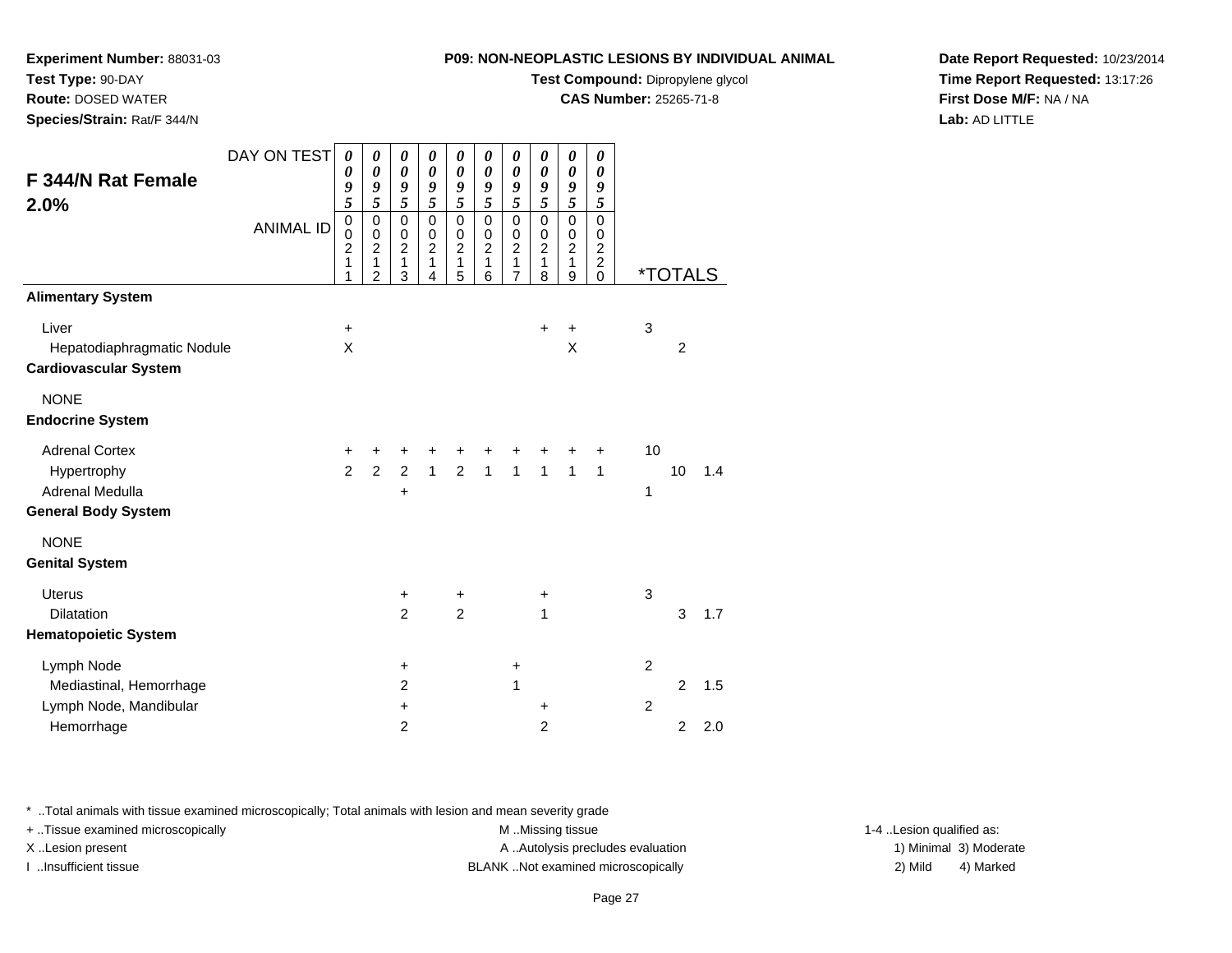# **Test Type:** 90-DAY

**Route:** DOSED WATER

**Species/Strain:** Rat/F 344/N

# **P09: NON-NEOPLASTIC LESIONS BY INDIVIDUAL ANIMAL**

**Test Compound:** Dipropylene glycol

**CAS Number:** 25265-71-8

**Date Report Requested:** 10/23/2014**Time Report Requested:** 13:17:26**First Dose M/F:** NA / NA**Lab:** AD LITTLE

| F 344/N Rat Female          | DAY ON TEST | 0<br>0 | $\boldsymbol{\theta}$<br>0 | 0<br>0 | $\boldsymbol{\theta}$<br>0 | $\boldsymbol{\theta}$<br>0 | $\boldsymbol{\theta}$<br>$\theta$ | $\theta$<br>$\boldsymbol{\theta}$ | 0<br>0 | 0<br>0 | 0<br>0 |                       |
|-----------------------------|-------------|--------|----------------------------|--------|----------------------------|----------------------------|-----------------------------------|-----------------------------------|--------|--------|--------|-----------------------|
| 2.0%                        |             | 9<br>5 | 9                          | 9      | 9                          | 9<br>5                     | 9                                 | 9                                 | 9      | 9      | 9      |                       |
|                             | ANIMAL ID   | 0      | 0                          | 0      | 0                          | 0                          | 0                                 | 0                                 | 0      | 0      | 0      |                       |
|                             |             | 2      | 0<br>ົ<br>∠                | 0<br>2 | 0<br>ົ                     | 0<br>2                     | 0<br>າ                            | 0<br>2                            | 0<br>2 | 0<br>ົ | 0<br>ົ |                       |
|                             |             |        | ⌒                          | っ      | $\Delta$                   | 5                          | 6                                 |                                   | 8      | 9      | C      | <i><b>*TOTALS</b></i> |
| <b>Integumentary System</b> |             |        |                            |        |                            |                            |                                   |                                   |        |        |        |                       |

**NONE** 

**Musculoskeletal System**

NONE

**Nervous System**

NONE

**Respiratory System**

NONE

**Special Senses System**

NONE

#### **Urinary System**

Kidney<sup>+</sup>

<sup>+</sup> <sup>+</sup> <sup>+</sup> <sup>+</sup> <sup>+</sup> <sup>+</sup> <sup>+</sup> <sup>+</sup> + 10

\* ..Total animals with tissue examined microscopically; Total animals with lesion and mean severity grade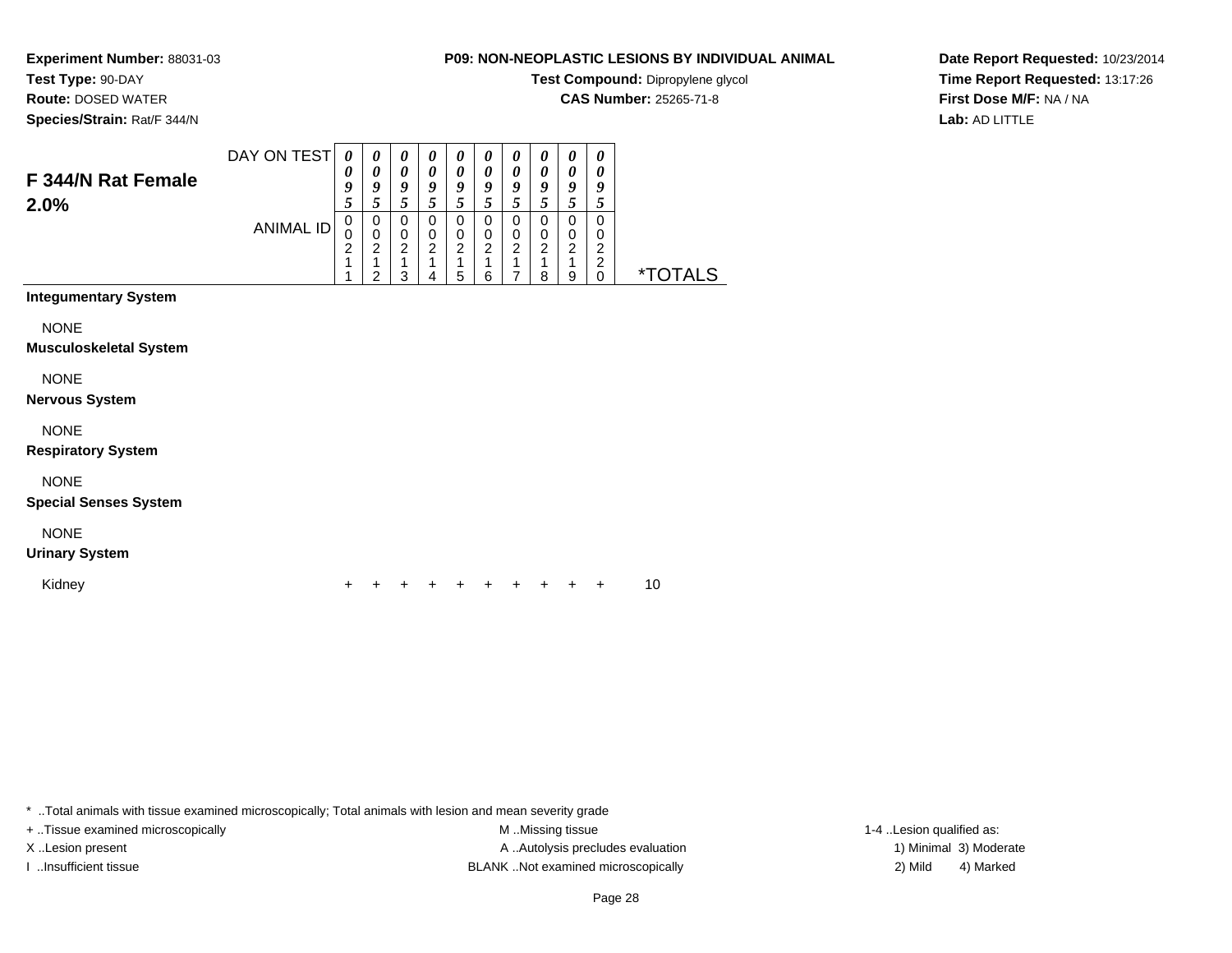**Test Compound:** Dipropylene glycol

0 \*TOTALS

**CAS Number:** 25265-71-8

**Date Report Requested:** 10/23/2014**Time Report Requested:** 13:17:26**First Dose M/F:** NA / NA**Lab:** AD LITTLE

| Hepatodiaphragmatic Nodule                                                                              |                |              | 3              |   |                |                |                |                |                  |              |                                                                         | $\mathbf{1}$   | 3.0 |  |                                                    |           |  |
|---------------------------------------------------------------------------------------------------------|----------------|--------------|----------------|---|----------------|----------------|----------------|----------------|------------------|--------------|-------------------------------------------------------------------------|----------------|-----|--|----------------------------------------------------|-----------|--|
| <b>Cardiovascular System</b>                                                                            |                |              |                |   |                |                |                |                |                  |              |                                                                         |                |     |  |                                                    |           |  |
| <b>NONE</b>                                                                                             |                |              |                |   |                |                |                |                |                  |              |                                                                         |                |     |  |                                                    |           |  |
| <b>Endocrine System</b>                                                                                 |                |              |                |   |                |                |                |                |                  |              |                                                                         |                |     |  |                                                    |           |  |
| <b>Adrenal Cortex</b>                                                                                   |                |              |                |   |                |                |                |                |                  |              | 10                                                                      |                |     |  |                                                    |           |  |
| Hypertrophy                                                                                             |                |              | $\mathfrak{p}$ | 2 | $\overline{2}$ | $\overline{c}$ | $\overline{c}$ | $\overline{2}$ | $\overline{c}$   | $\mathbf{1}$ |                                                                         | 10             | 1.7 |  |                                                    |           |  |
| <b>General Body System</b>                                                                              |                |              |                |   |                |                |                |                |                  |              |                                                                         |                |     |  |                                                    |           |  |
| <b>NONE</b>                                                                                             |                |              |                |   |                |                |                |                |                  |              |                                                                         |                |     |  |                                                    |           |  |
| <b>Genital System</b>                                                                                   |                |              |                |   |                |                |                |                |                  |              |                                                                         |                |     |  |                                                    |           |  |
| Ovary                                                                                                   |                | $\ddot{}$    |                |   |                |                |                |                |                  |              | 1                                                                       |                |     |  |                                                    |           |  |
| Cyst                                                                                                    |                | $\mathbf{3}$ |                |   |                |                |                |                |                  |              |                                                                         | 1              | 3.0 |  |                                                    |           |  |
| <b>Uterus</b>                                                                                           | $\ddot{}$      |              | $\ddot{}$      |   |                |                |                | $\ddot{}$      |                  |              | 3                                                                       |                |     |  |                                                    |           |  |
| Dilatation                                                                                              | $\overline{2}$ |              |                |   |                |                |                | $\overline{c}$ |                  |              |                                                                         | $\overline{2}$ | 2.0 |  |                                                    |           |  |
| <b>Hematopoietic System</b>                                                                             |                |              |                |   |                |                |                |                |                  |              |                                                                         |                |     |  |                                                    |           |  |
| Lymph Node                                                                                              |                |              |                |   | $\ddot{}$      |                |                |                |                  |              | 1                                                                       |                |     |  |                                                    |           |  |
| Renal, Hemorrhage                                                                                       |                |              |                |   | $\overline{c}$ |                |                |                |                  |              |                                                                         | 1              | 2.0 |  |                                                    |           |  |
| Thymus                                                                                                  |                |              |                |   |                |                |                |                | $\ddot{}$        |              | 1                                                                       |                |     |  |                                                    |           |  |
|                                                                                                         |                |              |                |   |                |                |                |                |                  |              |                                                                         |                |     |  |                                                    |           |  |
| * Total animals with tissue examined microscopically; Total animals with lesion and mean severity grade |                |              |                |   |                |                |                |                |                  |              |                                                                         |                |     |  |                                                    |           |  |
| + Tissue examined microscopically                                                                       |                |              |                |   |                |                |                |                | M Missing tissue |              |                                                                         |                |     |  | 1-4 Lesion qualified as:<br>1) Minimal 3) Moderate |           |  |
| X Lesion present<br>I Insufficient tissue                                                               |                |              |                |   |                |                |                |                |                  |              | A  Autolysis precludes evaluation<br>BLANK Not examined microscopically |                |     |  | 2) Mild                                            | 4) Marked |  |
|                                                                                                         |                |              |                |   |                |                |                |                |                  |              |                                                                         |                |     |  |                                                    |           |  |

DAY ON TEST

<sup>+</sup> <sup>+</sup> <sup>+</sup> <sup>+</sup> <sup>+</sup> <sup>+</sup> <sup>+</sup> <sup>+</sup> + 10

ANIMAL ID

 $\mathsf{r}$  +

**Experiment Number:** 88031-03

**F 344/N Rat Female**

**Alimentary System**

**Test Type:** 90-DAY **Route:** DOSED WATER**Species/Strain:** Rat/F 344/N

**4.0%**

Liver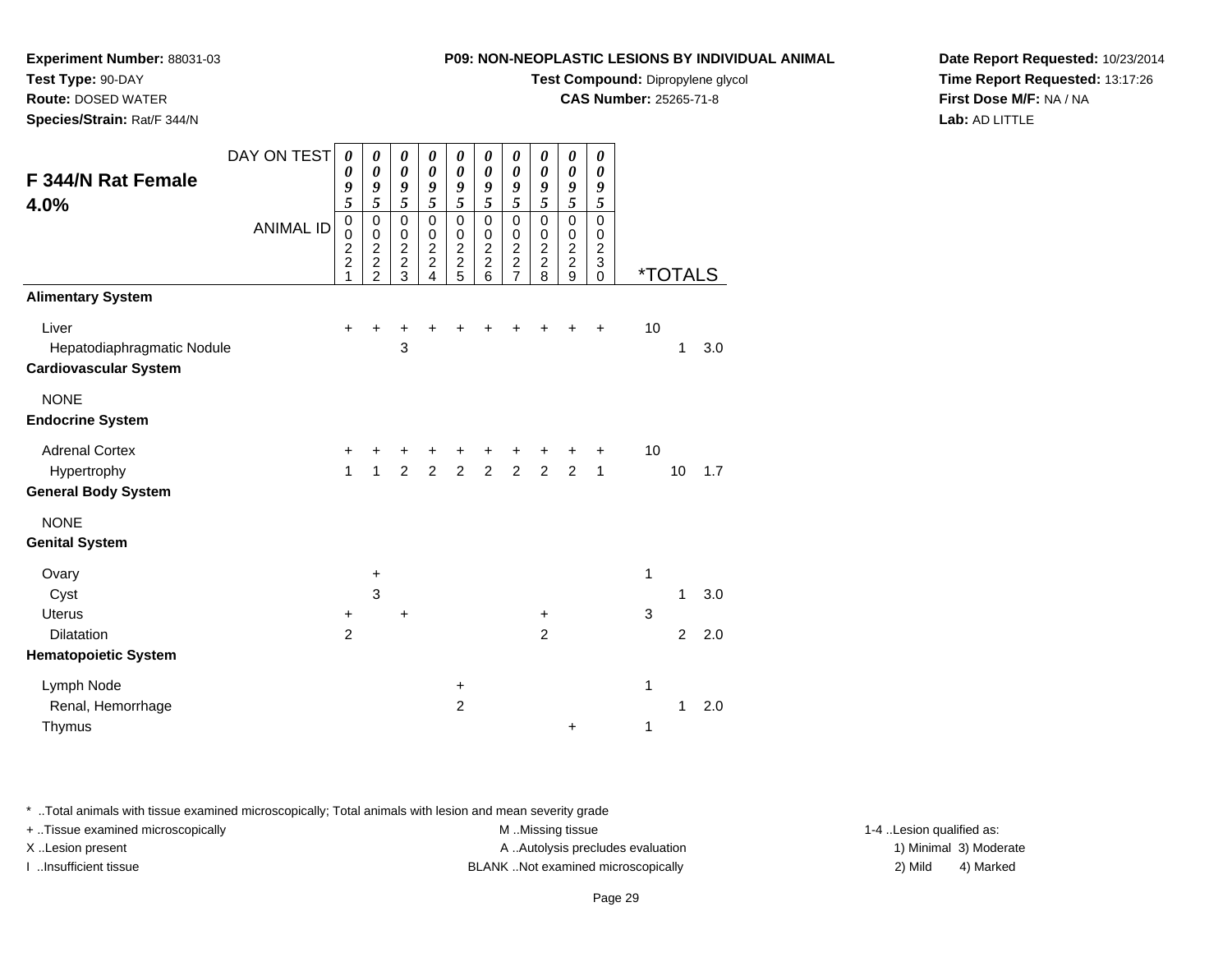**Test Type:** 90-DAY

**Route:** DOSED WATER

**Species/Strain:** Rat/F 344/N

## **P09: NON-NEOPLASTIC LESIONS BY INDIVIDUAL ANIMAL**

**Test Compound:** Dipropylene glycol

**CAS Number:** 25265-71-8

**Date Report Requested:** 10/23/2014**Time Report Requested:** 13:17:26**First Dose M/F:** NA / NA**Lab:** AD LITTLE

| F 344/N Rat Female<br>4.0%                   | DAY ON TEST<br><b>ANIMAL ID</b> | 0<br>0<br>9<br>5<br>$\mathbf 0$<br>$\mathbf 0$<br>$\overline{c}$<br>$\overline{2}$<br>1 | 0<br>$\boldsymbol{\theta}$<br>9<br>5<br>$\mathbf 0$<br>$\pmb{0}$<br>$\frac{2}{2}$<br>$\mathfrak{p}$ | 0<br>$\boldsymbol{\theta}$<br>9<br>5<br>$\mathbf 0$<br>$\pmb{0}$<br>$\frac{2}{2}$<br>3 | 0<br>$\boldsymbol{\theta}$<br>9<br>5<br>$\mathbf 0$<br>$\begin{array}{c} 0 \\ 2 \\ 2 \end{array}$<br>4 | 0<br>$\boldsymbol{\theta}$<br>9<br>5<br>0<br>$\mathbf 0$<br>$\frac{2}{2}$<br>5 | 0<br>$\boldsymbol{\theta}$<br>9<br>5<br>$\mathbf 0$<br>$\pmb{0}$<br>$\frac{2}{2}$<br>6 | 0<br>$\boldsymbol{\theta}$<br>9<br>5<br>$\mathbf 0$<br>$\pmb{0}$<br>$\frac{2}{7}$ | $\boldsymbol{\theta}$<br>$\boldsymbol{\theta}$<br>9<br>5<br>$\mathbf 0$<br>$\pmb{0}$<br>$\frac{2}{2}$<br>8 | 0<br>$\boldsymbol{\theta}$<br>9<br>5<br>$\mathbf 0$<br>$\begin{array}{c} 0 \\ 2 \\ 2 \end{array}$<br>9 | 0<br>0<br>9<br>5<br>$\Omega$<br>0<br>$\boldsymbol{2}$<br>$\ensuremath{\mathsf{3}}$<br>$\Omega$ | <i><b>*TOTALS</b></i> |
|----------------------------------------------|---------------------------------|-----------------------------------------------------------------------------------------|-----------------------------------------------------------------------------------------------------|----------------------------------------------------------------------------------------|--------------------------------------------------------------------------------------------------------|--------------------------------------------------------------------------------|----------------------------------------------------------------------------------------|-----------------------------------------------------------------------------------|------------------------------------------------------------------------------------------------------------|--------------------------------------------------------------------------------------------------------|------------------------------------------------------------------------------------------------|-----------------------|
| <b>Integumentary System</b>                  |                                 |                                                                                         |                                                                                                     |                                                                                        |                                                                                                        |                                                                                |                                                                                        |                                                                                   |                                                                                                            |                                                                                                        |                                                                                                |                       |
| <b>NONE</b><br><b>Musculoskeletal System</b> |                                 |                                                                                         |                                                                                                     |                                                                                        |                                                                                                        |                                                                                |                                                                                        |                                                                                   |                                                                                                            |                                                                                                        |                                                                                                |                       |
| Bone<br><b>Nervous System</b>                |                                 | $\ddot{}$                                                                               |                                                                                                     |                                                                                        |                                                                                                        |                                                                                |                                                                                        |                                                                                   |                                                                                                            |                                                                                                        | $\div$                                                                                         | 10                    |
| <b>NONE</b><br><b>Respiratory System</b>     |                                 |                                                                                         |                                                                                                     |                                                                                        |                                                                                                        |                                                                                |                                                                                        |                                                                                   |                                                                                                            |                                                                                                        |                                                                                                |                       |
| Nose<br><b>Special Senses System</b>         |                                 | $\ddot{}$                                                                               | $\ddot{}$                                                                                           | $\ddot{}$                                                                              |                                                                                                        | $\ddot{}$                                                                      | $\ddot{}$                                                                              | $\ddot{}$                                                                         | $\div$                                                                                                     |                                                                                                        | $\ddot{}$                                                                                      | 10                    |
| <b>NONE</b><br><b>Urinary System</b>         |                                 |                                                                                         |                                                                                                     |                                                                                        |                                                                                                        |                                                                                |                                                                                        |                                                                                   |                                                                                                            |                                                                                                        |                                                                                                |                       |
| Kidney                                       |                                 |                                                                                         |                                                                                                     |                                                                                        |                                                                                                        |                                                                                |                                                                                        |                                                                                   |                                                                                                            |                                                                                                        |                                                                                                | 10                    |

\* ..Total animals with tissue examined microscopically; Total animals with lesion and mean severity grade

+ ..Tissue examined microscopically M ...Missing tissue 1-4 ... M ...Missing tissue

X..Lesion present **A ..Autolysis precludes evaluation** A ..Autolysis precludes evaluation 1) Minimal 3) Moderate I ..Insufficient tissue BLANK ..Not examined microscopically 2) Mild 4) Marked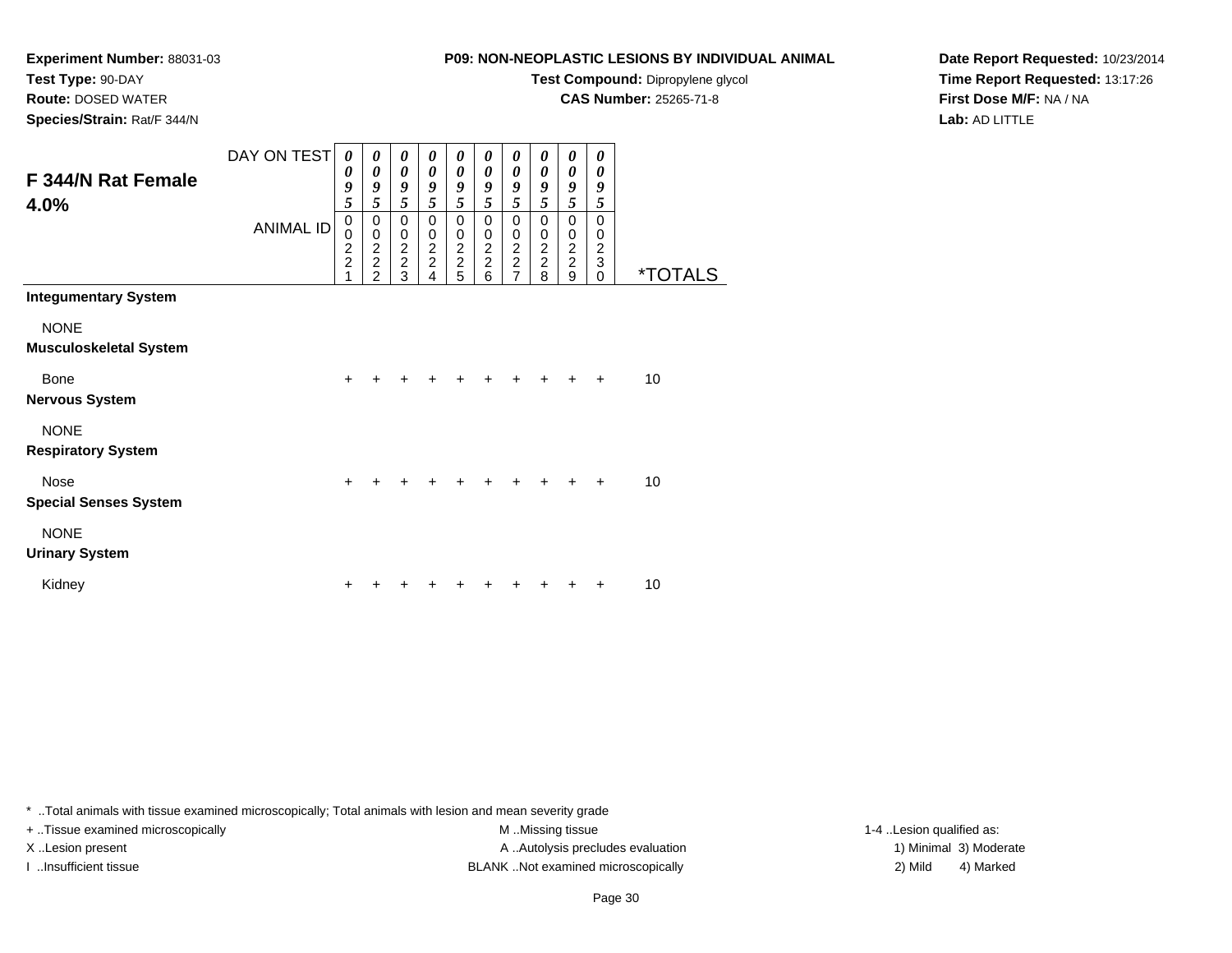**Test Compound:** Dipropylene glycol

**CAS Number:** 25265-71-8

**Date Report Requested:** 10/23/2014**Time Report Requested:** 13:17:26**First Dose M/F:** NA / NA**Lab:** AD LITTLE

\* ..Total animals with tissue examined microscopically; Total animals with lesion and mean severity grade

+ ..Tissue examined microscopically examined microscopically examined as:  $M$  ..Missing tissue 1-4 ..Lesion qualified as:

|                              | DAY ON TEST      | 0                                       | 0                                                      | 0                                            | 0                                                                 | 0                                      | 0                                                                       | 0                                              | 0                                                                            | 0                                                                              | 0                                                      |                       |    |     |  |
|------------------------------|------------------|-----------------------------------------|--------------------------------------------------------|----------------------------------------------|-------------------------------------------------------------------|----------------------------------------|-------------------------------------------------------------------------|------------------------------------------------|------------------------------------------------------------------------------|--------------------------------------------------------------------------------|--------------------------------------------------------|-----------------------|----|-----|--|
| F 344/N Rat Female           |                  | 0<br>9                                  | $\boldsymbol{\theta}$<br>9                             | 0<br>9                                       | 0<br>9                                                            | 0<br>9                                 | $\boldsymbol{\theta}$<br>9                                              | 0<br>9                                         | $\boldsymbol{\theta}$<br>9                                                   | $\boldsymbol{\theta}$<br>9                                                     | 0<br>9                                                 |                       |    |     |  |
| 8.0%                         |                  | 5                                       | 5                                                      | 5                                            | 5                                                                 | 5                                      | 5                                                                       | $\overline{\mathbf{5}}$                        | 5                                                                            | $\overline{5}$                                                                 | 5                                                      |                       |    |     |  |
|                              | <b>ANIMAL ID</b> | $\mathbf 0$<br>0<br>$\overline{c}$<br>3 | $\mathbf 0$<br>$\mathbf 0$<br>$\overline{c}$<br>3<br>2 | $\mathbf 0$<br>0<br>$\overline{c}$<br>3<br>3 | $\mathbf 0$<br>$\mathbf 0$<br>$\overline{c}$<br>$\mathbf{3}$<br>4 | $\mathbf 0$<br>0<br>$\frac{2}{3}$<br>5 | $\mathbf 0$<br>$\begin{smallmatrix} 0 \\ 2 \end{smallmatrix}$<br>3<br>6 | $\mathbf 0$<br>0<br>$\boldsymbol{2}$<br>3<br>7 | $\mathbf 0$<br>$\pmb{0}$<br>$\overline{c}$<br>$\ensuremath{\mathsf{3}}$<br>8 | $\mathbf 0$<br>$\mathbf 0$<br>$\overline{2}$<br>$\ensuremath{\mathsf{3}}$<br>9 | $\mathbf 0$<br>0<br>$\overline{c}$<br>4<br>$\mathbf 0$ | <i><b>*TOTALS</b></i> |    |     |  |
| <b>Alimentary System</b>     |                  |                                         |                                                        |                                              |                                                                   |                                        |                                                                         |                                                |                                                                              |                                                                                |                                                        |                       |    |     |  |
| Esophagus                    |                  | +                                       |                                                        |                                              | ٠                                                                 |                                        | +                                                                       | +                                              | +                                                                            |                                                                                | ٠                                                      | 10                    |    |     |  |
| Intestine Large, Cecum       |                  | +                                       | $\ddot{}$                                              | $\ddot{}$                                    | +                                                                 | +                                      | +                                                                       | $\ddot{}$                                      | +                                                                            | +                                                                              | +                                                      | 10                    |    |     |  |
| Intestine Large, Colon       |                  | +                                       | +                                                      | $\ddot{}$                                    | $\ddot{}$                                                         | +                                      | $\ddot{}$                                                               | +                                              | $\ddot{}$                                                                    | $\ddot{}$                                                                      | $\ddot{}$                                              | 10                    |    |     |  |
| Intestine Large, Rectum      |                  | $\ddot{}$                               | $\ddot{}$                                              | +                                            | $\ddot{}$                                                         | $\ddot{}$                              | +                                                                       | $\ddot{}$                                      | +                                                                            | +                                                                              | +                                                      | 10                    |    |     |  |
| Intestine Small, Duodenum    |                  | $\ddot{}$                               | $\ddot{}$                                              | $\ddot{}$                                    | $\ddot{}$                                                         | $\ddot{}$                              | $\ddot{}$                                                               | $\ddot{}$                                      | $\ddot{}$                                                                    | $\ddot{}$                                                                      | +                                                      | 10                    |    |     |  |
| Intestine Small, Ileum       |                  | $\ddot{}$                               | $\ddot{}$                                              | $\ddot{}$                                    | $\ddot{}$                                                         | $\ddot{}$                              | $\ddot{}$                                                               | +                                              | $\ddot{}$                                                                    | $\ddot{}$                                                                      | +                                                      | 10                    |    |     |  |
| Intestine Small, Jejunum     |                  | $\ddot{}$                               | $\ddot{}$                                              | +                                            | $\ddot{}$                                                         | $\ddot{}$                              | +                                                                       | +                                              | $\ddot{}$                                                                    | +                                                                              | +                                                      | 10                    |    |     |  |
| Liver                        |                  | $\ddot{}$                               | $\ddot{}$                                              | $\ddot{}$                                    | $\ddot{}$                                                         | $\ddot{}$                              | $\ddot{}$                                                               | $\ddot{}$                                      | $\ddot{}$                                                                    | $\ddot{}$                                                                      | $\ddot{}$                                              | 10                    |    |     |  |
| <b>Atypical Focus</b>        |                  | $\overline{c}$                          |                                                        |                                              |                                                                   |                                        |                                                                         |                                                |                                                                              |                                                                                |                                                        |                       | 1  | 2.0 |  |
| Fatty Change                 |                  | 3                                       | $\overline{2}$                                         | $\overline{c}$                               | 3                                                                 | $\overline{c}$                         | $\overline{2}$                                                          | $\overline{2}$                                 | $\overline{2}$                                                               | 1                                                                              | $\mathbf 1$                                            |                       | 10 | 2.0 |  |
| Hepatodiaphragmatic Nodule   |                  |                                         |                                                        |                                              | X                                                                 |                                        |                                                                         |                                                |                                                                              |                                                                                |                                                        |                       | 1  |     |  |
| Pancreas                     |                  | +                                       |                                                        | +                                            | $\ddot{}$                                                         | $\ddot{}$                              | $\ddot{}$                                                               | +                                              |                                                                              |                                                                                | +                                                      | 10                    |    |     |  |
| Acinus, Atrophy, Focal       |                  |                                         |                                                        |                                              | $\overline{c}$                                                    |                                        |                                                                         |                                                |                                                                              |                                                                                |                                                        |                       | 1  | 2.0 |  |
| Ectopic Liver, Focal         |                  |                                         |                                                        |                                              |                                                                   | 1                                      |                                                                         |                                                |                                                                              |                                                                                |                                                        |                       | 1  | 1.0 |  |
| Salivary Glands              |                  | +                                       |                                                        | ٠                                            | $\ddot{}$                                                         | $\ddot{}$                              | $\ddot{}$                                                               | +                                              | +                                                                            |                                                                                | +                                                      | 10                    |    |     |  |
| Stomach, Forestomach         |                  | $\ddot{}$                               | +                                                      | +                                            | +                                                                 | $\ddot{}$                              | $\ddot{}$                                                               | +                                              | +                                                                            | +                                                                              | +                                                      | 10                    |    |     |  |
| Stomach, Glandular           |                  | $\ddot{}$                               |                                                        |                                              | ÷                                                                 |                                        | ÷                                                                       |                                                |                                                                              |                                                                                | $\ddot{}$                                              | 10                    |    |     |  |
| <b>Cardiovascular System</b> |                  |                                         |                                                        |                                              |                                                                   |                                        |                                                                         |                                                |                                                                              |                                                                                |                                                        |                       |    |     |  |
| <b>Blood Vessel</b>          |                  | ٠                                       |                                                        | M                                            | +                                                                 | +                                      | +                                                                       | +                                              | +                                                                            |                                                                                | +                                                      | 9                     |    |     |  |
| Heart                        |                  |                                         |                                                        |                                              | +                                                                 | +                                      | +                                                                       | +                                              | +                                                                            |                                                                                | $\ddot{}$                                              | 10                    |    |     |  |
| Cardiomyopathy               |                  |                                         |                                                        |                                              |                                                                   |                                        |                                                                         |                                                | 1                                                                            |                                                                                |                                                        |                       | 1  | 1.0 |  |

X..Lesion present **A ..Autolysis precludes evaluation** A ..Autolysis precludes evaluation 1) Minimal 3) Moderate I ..Insufficient tissue BLANK ..Not examined microscopically 2) Mild 4) Marked

**Experiment Number:** 88031-03

**Test Type:** 90-DAY

**Route:** DOSED WATER

**Species/Strain:** Rat/F 344/N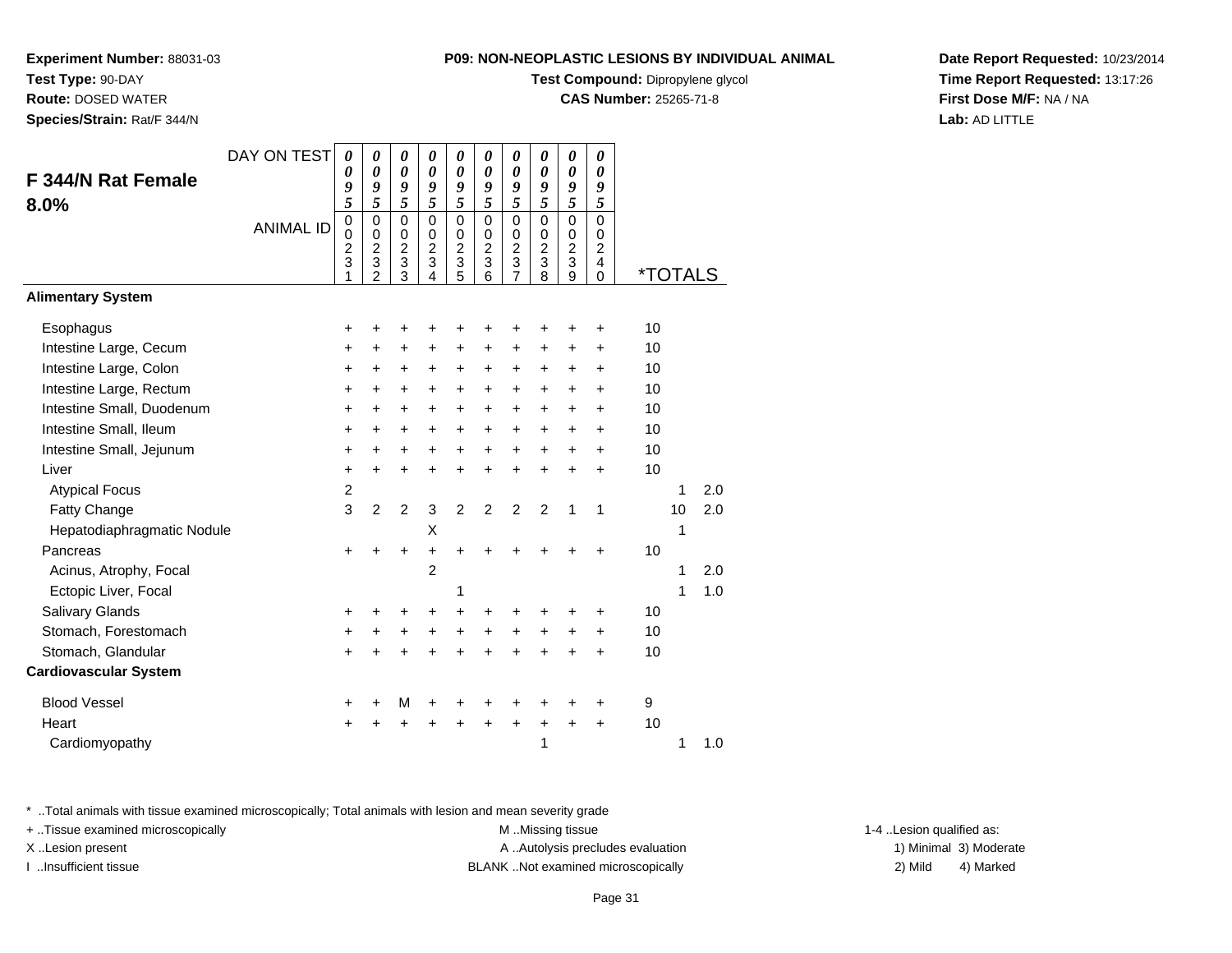**Test Compound:** Dipropylene glycol

**CAS Number:** 25265-71-8

**Date Report Requested:** 10/23/2014**Time Report Requested:** 13:17:26**First Dose M/F:** NA / NA**Lab:** AD LITTLE

|                                                                                              | <b>ANIMAL ID</b> | 0<br>0<br>$\frac{2}{3}$ | 0<br>$\mathsf 0$<br>$\overline{c}$<br>3 | 0<br>$\pmb{0}$<br>$\boldsymbol{2}$<br>$\frac{3}{3}$ | 0<br>$\pmb{0}$<br>$\boldsymbol{2}$<br>$\ensuremath{\mathsf{3}}$ | 0<br>$\mathbf 0$<br>$\overline{c}$<br>$\frac{3}{5}$ | 0<br>$\pmb{0}$<br>$\overline{c}$<br>$\frac{3}{6}$ | 0<br>$\boldsymbol{0}$<br>$\boldsymbol{2}$<br>$\ensuremath{\mathsf{3}}$ | 0<br>0<br>$\overline{\mathbf{c}}$<br>3 | 0<br>$\pmb{0}$<br>$\boldsymbol{2}$<br>$\ensuremath{\mathsf{3}}$ | 0<br>0<br>$\overline{\mathbf{c}}$<br>$\overline{\mathbf{4}}$ |                                 |                |       |
|----------------------------------------------------------------------------------------------|------------------|-------------------------|-----------------------------------------|-----------------------------------------------------|-----------------------------------------------------------------|-----------------------------------------------------|---------------------------------------------------|------------------------------------------------------------------------|----------------------------------------|-----------------------------------------------------------------|--------------------------------------------------------------|---------------------------------|----------------|-------|
|                                                                                              |                  | 1                       | $\overline{2}$                          |                                                     | 4                                                               |                                                     |                                                   | $\overline{7}$                                                         | 8                                      | $\overline{9}$                                                  | 0                                                            | <i><b>*TOTALS</b></i>           |                |       |
| <b>System</b>                                                                                |                  |                         |                                         |                                                     |                                                                 |                                                     |                                                   |                                                                        |                                        |                                                                 |                                                              |                                 |                |       |
| Cortex                                                                                       |                  | +                       | +                                       | +                                                   | +                                                               | +                                                   | +                                                 | +                                                                      | +                                      | +                                                               | +                                                            | 10                              |                |       |
| ophy                                                                                         |                  | 1                       |                                         | 1                                                   | 1                                                               | 1                                                   | 1                                                 | $\overline{2}$                                                         | $\mathbf{1}$                           | 1                                                               | 1                                                            |                                 | 9              | $1.1$ |
| Medulla                                                                                      |                  | +                       | +                                       | $\ddot{}$                                           | +                                                               | +                                                   | $\ddot{}$                                         | +                                                                      | +                                      | $\ddot{}$                                                       | +                                                            | 10                              |                |       |
| ancreatic                                                                                    |                  | +                       | +                                       | $\ddot{}$                                           | +                                                               | $\ddot{}$                                           | $\ddot{}$                                         | +                                                                      | +                                      | +                                                               | +                                                            | 10                              |                |       |
| oid Gland                                                                                    |                  | $\ddot{}$               | $\ddot{}$                               | $\ddot{}$                                           | $\ddot{}$                                                       | M                                                   | $\ddot{}$                                         | M                                                                      | $\ddot{}$                              | $\ddot{}$                                                       | $\ddot{}$                                                    | 8                               |                |       |
| Gland                                                                                        |                  | +                       | +                                       | $\ddot{}$                                           | +                                                               | +                                                   | $\ddot{}$                                         | +                                                                      | +                                      | $\ddot{}$                                                       | $\ddot{}$                                                    | 10                              |                |       |
| <b>Gland</b>                                                                                 |                  | $\ddot{}$               | +                                       | +                                                   | +                                                               | +                                                   | +                                                 | +                                                                      | $\pm$                                  | +                                                               | +                                                            | 10                              |                |       |
| dy System                                                                                    |                  |                         |                                         |                                                     |                                                                 |                                                     |                                                   |                                                                        |                                        |                                                                 |                                                              |                                 |                |       |
|                                                                                              |                  |                         |                                         |                                                     |                                                                 |                                                     |                                                   |                                                                        |                                        |                                                                 |                                                              |                                 |                |       |
| stem                                                                                         |                  |                         |                                         |                                                     |                                                                 |                                                     |                                                   |                                                                        |                                        |                                                                 |                                                              |                                 |                |       |
| <b>Jand</b>                                                                                  |                  | +                       | ٠                                       | +                                                   | +                                                               | ٠                                                   | +                                                 | ٠                                                                      | ٠                                      | М                                                               | $\ddot{}$                                                    | 9                               |                |       |
|                                                                                              |                  | $\ddot{}$               | +                                       | $\ddot{}$                                           | +                                                               | +                                                   | +                                                 | +                                                                      | $\ddot{}$                              | $\ddot{}$                                                       | +                                                            | 10                              |                |       |
|                                                                                              |                  | $\ddot{}$               | $\pm$                                   | $\ddot{}$                                           | +                                                               | $\ddot{}$                                           | $\ddot{}$                                         | +                                                                      | $\ddot{}$                              | $\ddot{}$                                                       | $\ddot{}$                                                    | 10                              |                |       |
|                                                                                              |                  |                         | $\overline{2}$                          |                                                     | $\overline{2}$                                                  |                                                     |                                                   |                                                                        |                                        |                                                                 |                                                              |                                 | $\overline{c}$ | 2.0   |
| ρn                                                                                           |                  | 3                       |                                         |                                                     |                                                                 |                                                     |                                                   |                                                                        |                                        |                                                                 |                                                              |                                 | 1              | 3.0   |
| ietic System                                                                                 |                  |                         |                                         |                                                     |                                                                 |                                                     |                                                   |                                                                        |                                        |                                                                 |                                                              |                                 |                |       |
| <b><i><u>Irrow</u></i></b>                                                                   |                  | +                       | +                                       | +                                                   | +                                                               | +                                                   | +                                                 | +                                                                      | +                                      | +                                                               | +                                                            | 10                              |                |       |
| lode, Mandibular                                                                             |                  | $\ddot{}$               | $\ddot{}$                               | +                                                   | +                                                               | +                                                   | +                                                 | +                                                                      | +                                      | +                                                               | +                                                            | 10                              |                |       |
| hage                                                                                         |                  | $\overline{c}$          |                                         |                                                     |                                                                 |                                                     |                                                   |                                                                        |                                        |                                                                 |                                                              |                                 | 1              | 2.0   |
| lode, Mesenteric                                                                             |                  | $\ddot{}$               | +                                       | +                                                   | +                                                               | +                                                   | +                                                 | +                                                                      | +                                      | +                                                               | +                                                            | 10                              |                |       |
| nals with tissue examined microscopically; Total animals with lesion and mean severity grade |                  |                         |                                         |                                                     |                                                                 |                                                     |                                                   |                                                                        |                                        |                                                                 |                                                              |                                 |                |       |
| amined microscopically                                                                       |                  |                         |                                         |                                                     |                                                                 |                                                     |                                                   | M Missing tissue                                                       |                                        |                                                                 |                                                              |                                 |                |       |
| $n$ cont                                                                                     |                  |                         |                                         |                                                     |                                                                 |                                                     |                                                   |                                                                        |                                        |                                                                 |                                                              | A Autolveic produdec ovaluation |                |       |

#### **Endocrine**

**Experiment Number:** 88031-03

**F 344/N Rat Female**

**Test Type:** 90-DAY **Route:** DOSED WATER**Species/Strain:** Rat/F 344/N

**8.0%**

| +              | ÷         | +         | +              | +            | +            | +              | +            | +         | +         | 10 |   |     |
|----------------|-----------|-----------|----------------|--------------|--------------|----------------|--------------|-----------|-----------|----|---|-----|
| 1              |           | 1         | 1              | $\mathbf{1}$ | $\mathbf{1}$ | $\overline{2}$ | $\mathbf{1}$ | 1         | 1         |    | 9 | 1.1 |
| +              | $\ddot{}$ | $\ddot{}$ | $\ddot{}$      | $\ddot{}$    | $\ddot{}$    | $\ddot{}$      | $\ddot{}$    | $\ddot{}$ | $\ddot{}$ | 10 |   |     |
| +              | $\ddot{}$ | $\ddot{}$ | $\ddot{}$      | $\ddot{}$    | $\ddot{}$    | $\ddot{}$      | $\ddot{}$    | $\ddot{}$ | $\pm$     | 10 |   |     |
| $\ddot{}$      | $\ddot{}$ | $\ddot{}$ | $\ddot{}$      | M            | $\ddot{}$    | M              | $\ddot{}$    | $\ddot{}$ | $\ddot{}$ | 8  |   |     |
| $\ddot{}$      | $\ddot{}$ | $\ddot{}$ | $\ddot{}$      | $\ddot{}$    | $\ddot{}$    | $\ddot{}$      | $\ddot{}$    | $\ddot{}$ | $\ddot{}$ | 10 |   |     |
| $\ddot{}$      | $\div$    | +         | $\ddot{}$      | $\ddot{}$    | $+$          | $+$            | $\ddot{}$    | $\ddot{}$ | $\ddot{}$ | 10 |   |     |
|                |           |           |                |              |              |                |              |           |           |    |   |     |
|                |           |           |                |              |              |                |              |           |           |    |   |     |
|                |           |           |                |              |              |                |              |           |           |    |   |     |
| $\ddot{}$      | +         | +         | +              | +            | +            | +              | ٠            | M         | $\ddot{}$ | 9  |   |     |
| +              | $\ddot{}$ | $\ddot{}$ | $\ddot{}$      | $\ddot{}$    | $\ddot{}$    | $\ddot{}$      | $\ddot{}$    | $\ddot{}$ | $\ddot{}$ | 10 |   |     |
| $+$            | $\ddot{}$ | $\ddot{}$ | $\ddot{}$      | $\ddot{}$    | $+$          | $\ddot{}$      | $\ddot{}$    | $\ddot{}$ | $\ddot{}$ | 10 |   |     |
|                | 2         |           | $\overline{2}$ |              |              |                |              |           |           |    | 2 | 2.0 |
| 3              |           |           |                |              |              |                |              |           |           |    | 1 | 3.0 |
|                |           |           |                |              |              |                |              |           |           |    |   |     |
| +              | +         | +         | ٠              | ٠            | +            | +              | +            | ÷         | ٠         | 10 |   |     |
| $\ddot{}$      | $\ddot{}$ | $\ddot{}$ | $\ddot{}$      | $\ddot{}$    | $\ddot{}$    | $\ddot{}$      | $\ddot{}$    | $\ddot{}$ | $\ddot{}$ | 10 |   |     |
| $\overline{2}$ |           |           |                |              |              |                |              |           |           |    | 1 | 2.0 |
| +              | +         | +         |                |              |              |                | +            | +         | +         | 10 |   |     |
|                |           |           |                |              |              |                |              |           |           |    |   |     |

DAY ON TEST

*0*

*0*

*0 9 5*

*0 9 5*

\* ..Total anim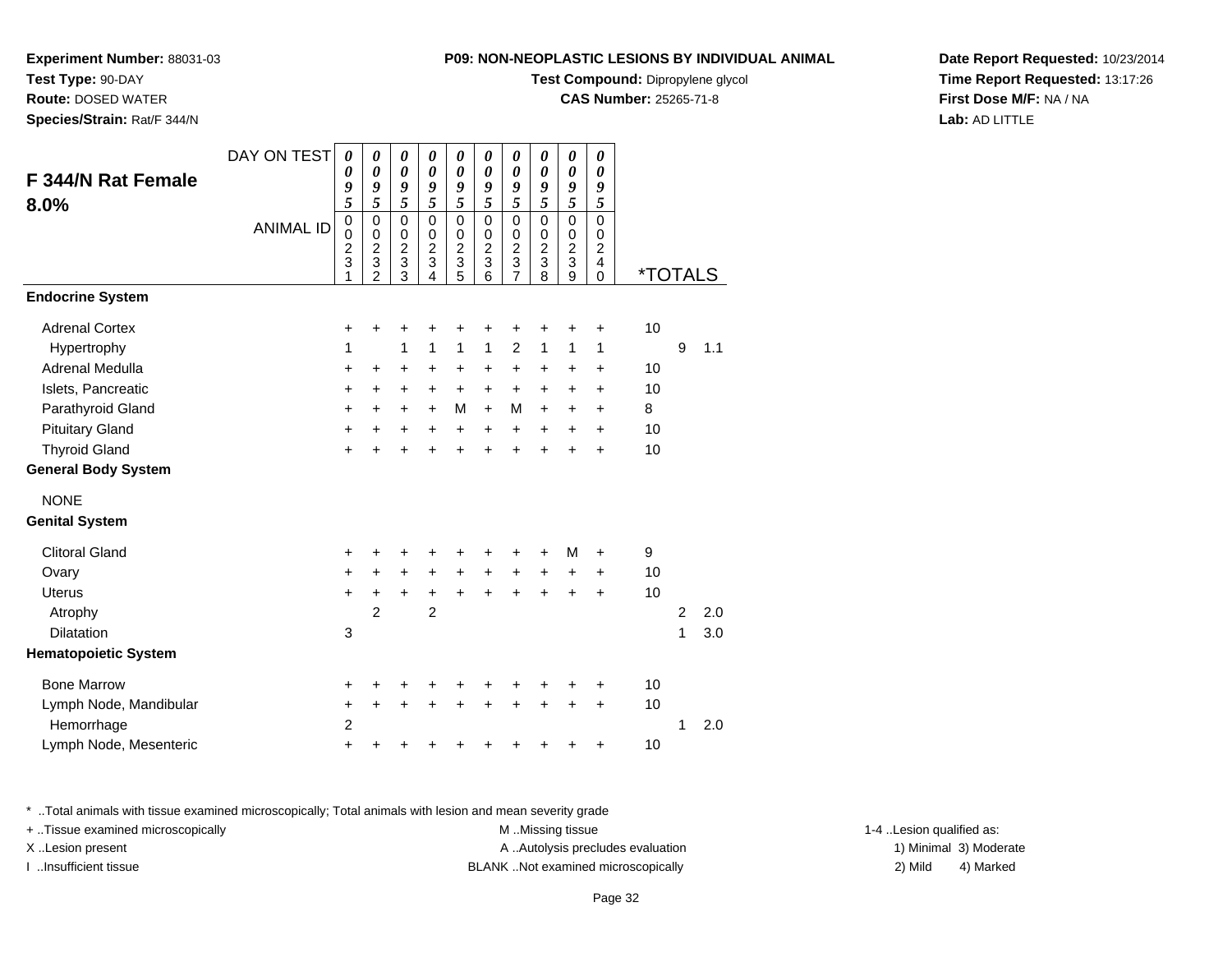**Test Type:** 90-DAY

**Route:** DOSED WATER

**Species/Strain:** Rat/F 344/N

#### **P09: NON-NEOPLASTIC LESIONS BY INDIVIDUAL ANIMAL**

**Test Compound:** Dipropylene glycol

**CAS Number:** 25265-71-8

**Date Report Requested:** 10/23/2014**Time Report Requested:** 13:17:26**First Dose M/F:** NA / NA**Lab:** AD LITTLE

| F 344/N Rat Female<br>8.0%          | DAY ON TEST      | 0<br>0<br>$\boldsymbol{9}$<br>$\overline{\mathbf{5}}$ | 0<br>$\boldsymbol{\theta}$<br>9<br>5                                              | 0<br>0<br>9<br>5                                                                  | 0<br>$\boldsymbol{\theta}$<br>9<br>5             | 0<br>$\boldsymbol{\theta}$<br>9<br>5                  | 0<br>$\boldsymbol{\theta}$<br>9<br>5                              | 0<br>$\pmb{\theta}$<br>9<br>$\overline{5}$                     | 0<br>0<br>9<br>5                          | 0<br>$\boldsymbol{\theta}$<br>9<br>5         | 0<br>$\boldsymbol{\theta}$<br>9<br>5      |                       |    |     |
|-------------------------------------|------------------|-------------------------------------------------------|-----------------------------------------------------------------------------------|-----------------------------------------------------------------------------------|--------------------------------------------------|-------------------------------------------------------|-------------------------------------------------------------------|----------------------------------------------------------------|-------------------------------------------|----------------------------------------------|-------------------------------------------|-----------------------|----|-----|
|                                     | <b>ANIMAL ID</b> | $\boldsymbol{0}$<br>0<br>$\frac{2}{3}$<br>1           | $\mathbf 0$<br>0<br>$\overline{c}$<br>$\ensuremath{\mathsf{3}}$<br>$\overline{2}$ | $\mathbf 0$<br>0<br>$\overline{c}$<br>$\ensuremath{\mathsf{3}}$<br>$\overline{3}$ | $\Omega$<br>$\Omega$<br>$\overline{2}$<br>3<br>4 | $\mathbf 0$<br>0<br>$\boldsymbol{2}$<br>$\frac{1}{5}$ | $\Omega$<br>0<br>$\overline{2}$<br>$\ensuremath{\mathsf{3}}$<br>6 | $\mathbf 0$<br>0<br>$\begin{array}{c} 2 \\ 3 \\ 7 \end{array}$ | $\Omega$<br>0<br>$\overline{c}$<br>3<br>8 | $\mathbf 0$<br>0<br>$\overline{c}$<br>3<br>9 | $\Omega$<br>0<br>$\overline{c}$<br>4<br>0 | <i><b>*TOTALS</b></i> |    |     |
| Lymph Node, Mesenteric              |                  | +                                                     | $\ddot{}$                                                                         | $\ddot{}$                                                                         | $\ddot{}$                                        | $\ddot{}$                                             | $\ddot{}$                                                         | $+$                                                            | $\ddot{}$                                 | $\ddot{}$                                    | $\ddot{}$                                 | 10                    |    |     |
| Spleen                              |                  | +                                                     | $\ddot{}$                                                                         | $\ddot{}$                                                                         | $\ddot{}$                                        | $\ddot{}$                                             | $\ddot{}$                                                         | $\ddot{}$                                                      | $\ddot{}$                                 | $\ddot{}$                                    | $\ddot{}$                                 | 10                    |    |     |
| <b>Ectopic Tissue</b>               |                  |                                                       |                                                                                   |                                                                                   |                                                  |                                                       | Х                                                                 |                                                                |                                           |                                              |                                           |                       | 1  |     |
| Thymus                              |                  | $\ddot{}$                                             |                                                                                   |                                                                                   |                                                  | +                                                     | ÷                                                                 | ∔                                                              |                                           |                                              | $\ddot{}$                                 | 10                    |    |     |
| <b>Integumentary System</b>         |                  |                                                       |                                                                                   |                                                                                   |                                                  |                                                       |                                                                   |                                                                |                                           |                                              |                                           |                       |    |     |
| <b>Mammary Gland</b>                |                  | +                                                     |                                                                                   |                                                                                   |                                                  |                                                       |                                                                   |                                                                |                                           |                                              |                                           | 10                    |    |     |
| Skin                                |                  | $\ddot{}$                                             |                                                                                   | +                                                                                 | +                                                | +                                                     |                                                                   | +                                                              |                                           | +                                            | +                                         | 10                    |    |     |
| <b>Musculoskeletal System</b>       |                  |                                                       |                                                                                   |                                                                                   |                                                  |                                                       |                                                                   |                                                                |                                           |                                              |                                           |                       |    |     |
| Bone                                |                  | +                                                     |                                                                                   |                                                                                   |                                                  |                                                       |                                                                   |                                                                |                                           |                                              |                                           | 10                    |    |     |
| <b>Nervous System</b>               |                  |                                                       |                                                                                   |                                                                                   |                                                  |                                                       |                                                                   |                                                                |                                           |                                              |                                           |                       |    |     |
| <b>Brain</b>                        |                  | +                                                     |                                                                                   |                                                                                   |                                                  |                                                       |                                                                   |                                                                |                                           |                                              |                                           | 10                    |    |     |
| <b>Respiratory System</b>           |                  |                                                       |                                                                                   |                                                                                   |                                                  |                                                       |                                                                   |                                                                |                                           |                                              |                                           |                       |    |     |
| Lung                                |                  | $\ddot{}$                                             |                                                                                   |                                                                                   |                                                  |                                                       |                                                                   |                                                                |                                           |                                              |                                           | 10                    |    |     |
| Hemorrhage, Focal                   |                  |                                                       |                                                                                   |                                                                                   |                                                  |                                                       |                                                                   |                                                                | 1                                         |                                              |                                           |                       | 1  | 1.0 |
| Nose                                |                  | +                                                     | +                                                                                 | +                                                                                 | +                                                | +                                                     | +                                                                 | +                                                              | +                                         | +                                            | +                                         | 10                    |    |     |
| Olfactory Epi, Degeneration, Focal  |                  | $\ensuremath{\mathsf{3}}$                             | 3                                                                                 | 3                                                                                 | 3                                                | 4                                                     | 3                                                                 | 3                                                              | 3                                         | $\mathbf{3}$                                 | 3                                         |                       | 10 | 3.1 |
| Respirat Epith, Degeneration, Focal |                  | $\overline{c}$                                        |                                                                                   |                                                                                   |                                                  |                                                       |                                                                   |                                                                |                                           |                                              |                                           |                       | 1  | 2.0 |
| Trachea                             |                  | +                                                     |                                                                                   |                                                                                   |                                                  |                                                       |                                                                   |                                                                |                                           |                                              |                                           | 10                    |    |     |
| <b>Special Senses System</b>        |                  |                                                       |                                                                                   |                                                                                   |                                                  |                                                       |                                                                   |                                                                |                                           |                                              |                                           |                       |    |     |

NONE

\* ..Total animals with tissue examined microscopically; Total animals with lesion and mean severity grade

+ ..Tissue examined microscopically examined microscopically examined as:  $M$  ..Missing tissue 1-4 ..Lesion qualified as:

X..Lesion present **A ..Autolysis precludes evaluation** A ..Autolysis precludes evaluation 1) Minimal 3) Moderate

I ..Insufficient tissue BLANK ..Not examined microscopically 2) Mild 4) Marked